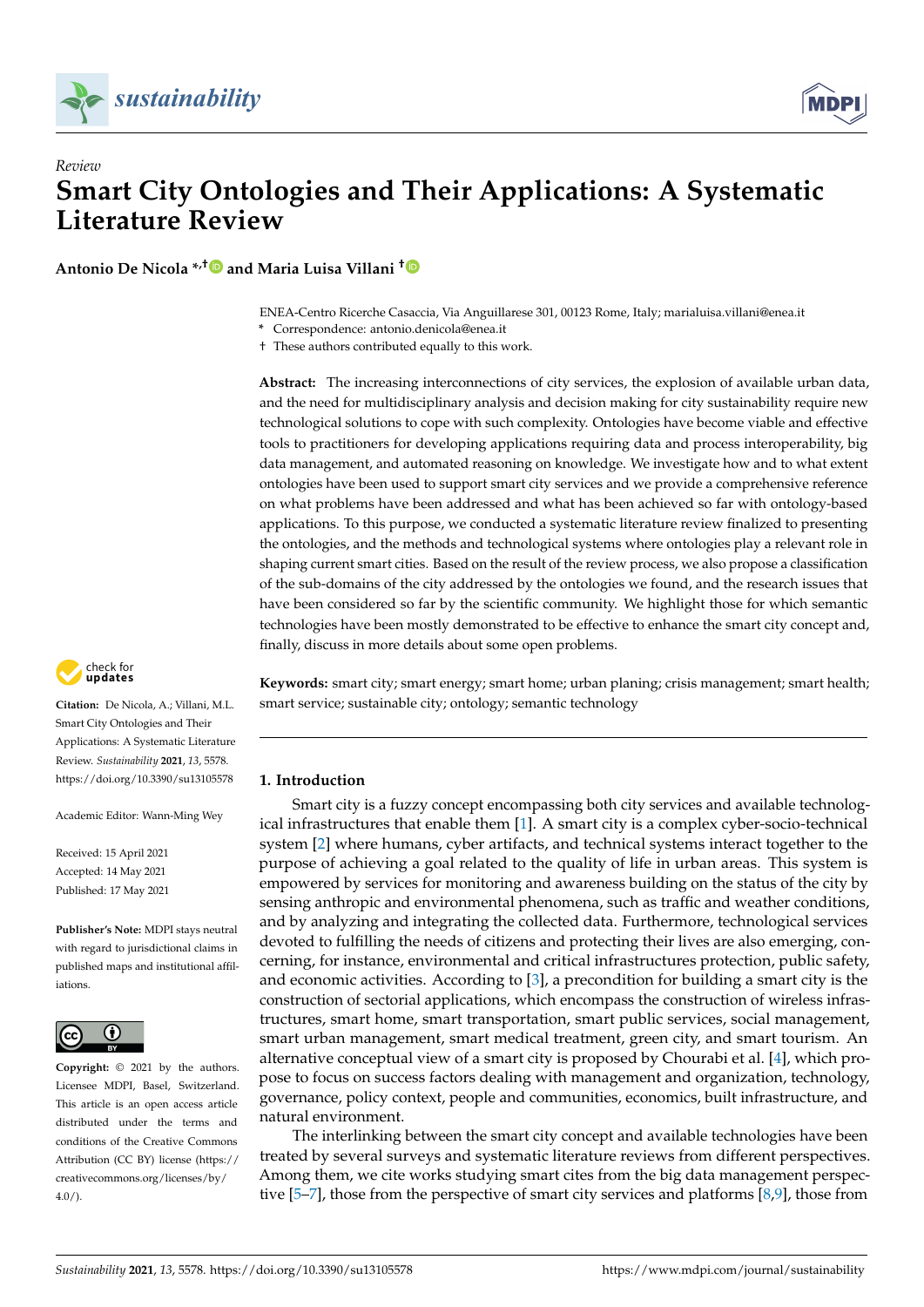the artificial intelligence applications perspective [\[10](#page-32-8)[–12\]](#page-32-9), and those from more specific applications such as recommender systems [\[1\]](#page-32-0) and risk management [\[13\]](#page-32-10).

According to Silva et al. [\[14\]](#page-32-11), sustainability is among the challenges for a practical implementation of a smart city as it links to better quality of life. In particular, a sustainable city has the ability to uphold the balance of ecosystem with, respectively, infrastructure and governance, energy and climate change, pollution and waste, and, finally, social issues, economics and health. To achieve it, decision makers need to cope with the complexity and variety of available urban knowledge and data by leveraging tools aware of the interdependencies between the above mentioned city aspects.

The focus of our study is on development and usage of ontologies to build shared awareness on the various aspects of the smart city and create the ground for development of smart services, such as technologies for sustainable cities as shown by our findings. To this aim, we adopted a bottom-up approach to retrieve both works on ontologies and the smart city sectors addressed by them. An ontology is a formal explicit specification of a shared conceptualization [\[15,](#page-33-0)[16\]](#page-33-1). It is a conceptual model of a part of reality, which includes interlinked concepts concerning a given application domain [\[17\]](#page-33-2). This is a valuable facility to cope with the smart city complexity and the related need for multidisciplinary knowledge. Initiatives to build ontologies addressing the smart city as a whole, such as the Km4City ontology [\[18\]](#page-33-3), or for ontology catalogues [\[19](#page-33-4)[,20\]](#page-33-5), are indeed some relevant steps on this objective. However, the system-of-systems view of the smart city hinders the possibility of having a unique and complete ontology to cover the various technological and application-specific needs. Moreover, during our analysis, we realized that various sectorial ontologies have been built, but several of them are not publicly available as artifacts, or they are not maintained over time (e.g., some of those linked by [\[19\]](#page-33-4)). Furthermore, our work demonstrates that there was a need for a rigorous study: which ontologies are in place to be used currently, what knowledge the ontologies presented in the papers represent, and what types of ontology applications described by the research community enable the improvement of smart city services.

More specifically, the aim of the present work is to answer the following research questions by means of a systematic literature review. (RQ1) To which smart city sectors ontologies, semantic methods, and semantic technologies have been applied to date? (RQ2) For which technological areas ontologies, semantic methods, and semantic technologies provide an added value? (RQ3) For each of the above mentioned sectors, which are the issues faced, and the most relevant ontologies, semantic methods, and semantic technologies used? (RQ4) To which smart city sectors semantic technologies have been mostly applied?

The systematic literature review was performed according to a process consisting of three phases: planning and design, papers gathering and semantic analysis, and takeways. The first phase aims at defining the objectives of the review, the scope of the analysis, and the steps to be performed. The second phase aims at defining the steps required to automatically and manually analyse information on papers retrieved by the SCOPUS database. The last phase concerns answering the above mentioned research questions and reporting the main findings.

The main observation following the result of the literature analysis is that technological innovation contributes to enhancement of the smart city concept but it also opens new challenges and opportunities. Although several ontologies, projects, and applications have been already developed, especially for some sectors, they do not provide full solutions to the problems they address. Furthermore, as the smart city concept is evolving from both societal and technological perspectives, there is continuous room for up-to-date semantics-enabled applications to support decision making and smart city services.

The rest of the paper is organized as follows. Section [2](#page-2-0) provides a detailed description of the systematic literature review process. Section [3](#page-7-0) presents the outcome of the analysis structured according to the identified smart city sectors. The answers to the research ques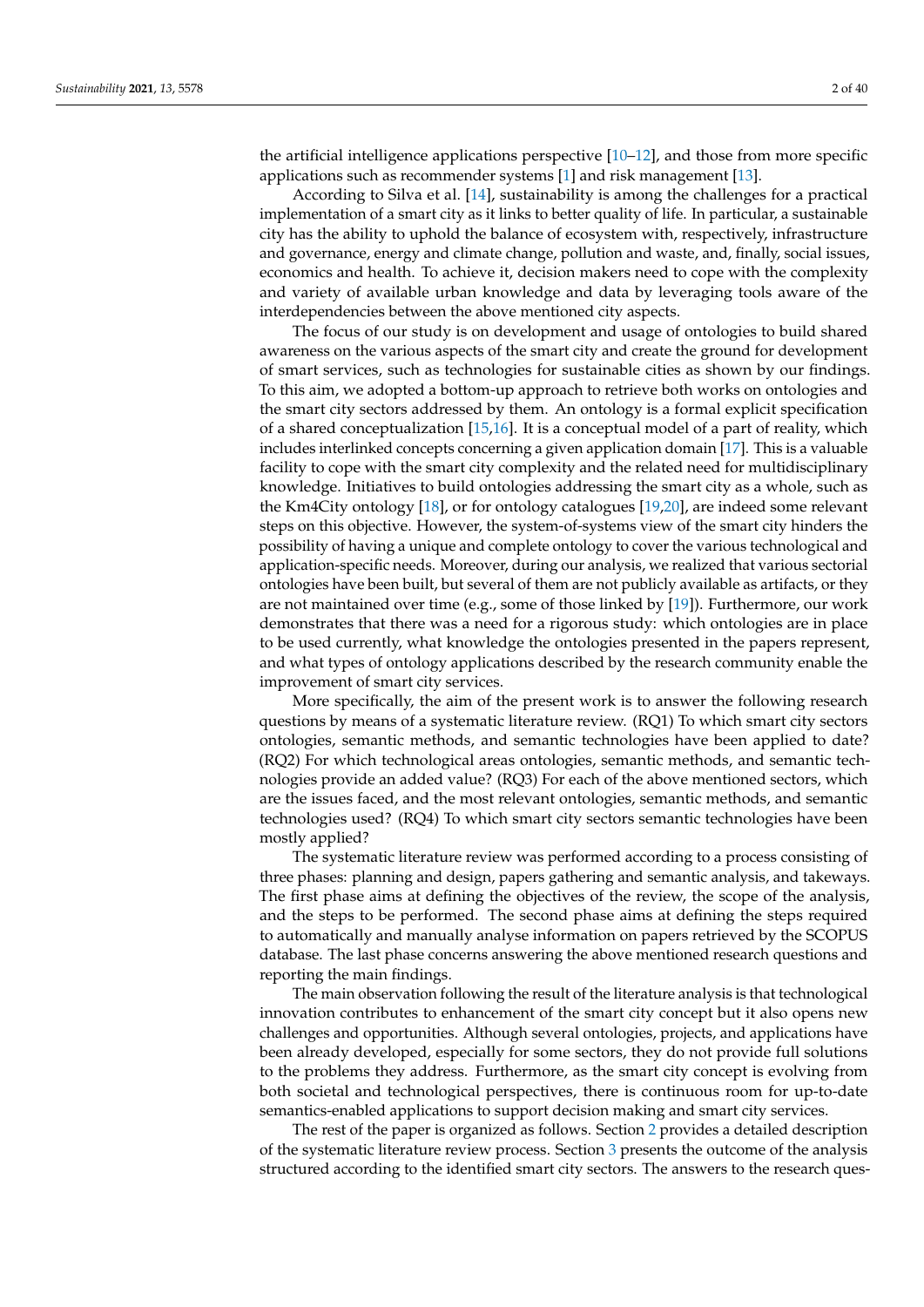tions are summarized in Section [4.](#page-25-0) Finally, Section [5](#page-28-0) provides conclusions and highlights some research problems for the developers of smart city ontologies and applications.

Furthermore, given the wide domain of analysis, the paper has a modular structure so that, for the convenience of the reader, the findings related to the smart city as a whole may be read independently from the in-depth sectors-based results. Accordingly, readers interested in a general overview of smart cities ontologies and their semantic applications may focus on Sections [1](#page-0-0) and [4;](#page-25-0) readers interested in the technical aspects concerning how this systematic literature review was performed are addressed in Section [2;](#page-2-0) and, finally, readers interested only in specific sectors (e.g., energy, or home) can read the corresponding subsections of Section [3.](#page-7-0)

## <span id="page-2-0"></span>**2. The Systematic Literature Review Process**

The overall aim of the systematic literature review was to identify and analyse the most relevant papers related to ontology applications for smart cities to the purpose of answering to some research questions related to the current uses of semantic technologies for smart city services and to the next challenges to be addressed (see Introduction). To this purpose, we defined a process starting from the systematic methodologies followed by the authors of existing reviews and surveys addressing smart cities, which are available in the literature [\[1,](#page-32-0)[5](#page-32-4)[–8](#page-32-6)[,10](#page-32-8)[,11](#page-32-12)[,13\]](#page-32-10). The process that we defined consists of the following three phases:

- Planning & design;
- Papers gathering & semantic analysis;
- Takeaways.

Each phase consists of steps that were performed either automatically or by manually inspecting the collected papers.

The outline of the overall systematic literature review process is depicted in Figure [1,](#page-4-0) whereas the steps are detailed in the next subsections.

### *2.1. Planning and Design*

This phase aims at defining the aim of this study and at designing a rigorous methodological approach to be followed for the review. It consists of two steps, which are described as it follows.

*Define research questions.* This step aims at defining the research questions for this literature review. To this purpose, the research questions that were defined have two high level purposes: analyzing and classifying previous research on applications of ontologies for smart cities and identifying relevant topics to be addressed by semantic technologies in the next future. The four research questions are presented in the Introduction and in the following text boxes.

To which smart city sectors ontologies, semantic methods, and semantic technologies have been applied to date?

For which technological areas ontologies, semantic methods, and semantic technologies provide an added value?

For each of the above mentioned sectors, which are the issues faced, and the most relevant ontologies, semantic methods, and semantic technologies used?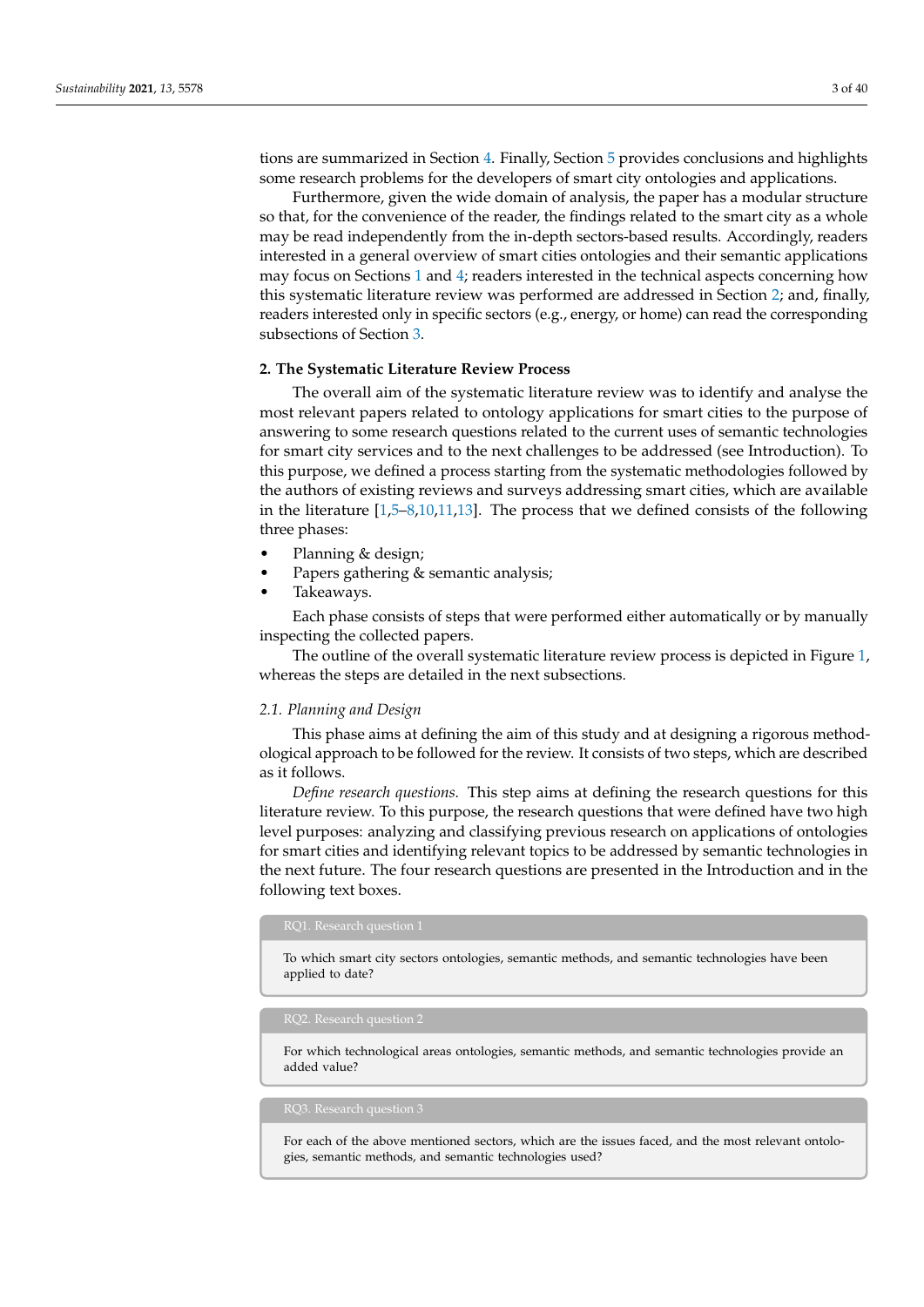RQ4. Research question 4

To which smart city sectors semantic technologies have been mostly applied?

*Design systematic literature review process.* The aim of this step is to define a methodological process, which preserves the objectivity needed in automating the selection process of the scientific papers and guarantees the flexibility required to include in the analysis the relevant scientific papers that were not discovered automatically. The overall process is graphically represented as UML (Unified Modeling Language) activity diagram in Figure [1.](#page-4-0)

#### *2.2. Knowledge Gathering and Semantic Analysis*

This phase consists of 9 steps and has two primary goals. The former is to define the scope of the analysis by automatically collecting a set of papers from SCOPUS [\[21\]](#page-33-6), which is the Elsevier's abstract and citation database. Our systematic literature review relies just on SCOPUS and not also on Web of Science (WoS) because the keywords available in SCOPUS are more specific than the topics available in WoS. Moreover, the coverage of SCOPUS is larger than that of WoS [\[22\]](#page-33-7). Furthermore, as specified later, the possible limit of SCOPUS-based only articles has been overcome in the snowballing and final selection phase. The SCOPUS database is to make a partially automated semantic analysis to classify the sectors and technological areas they address.

*SCOPUS query formulation.* This step provides the means to define the scope of the analysis. We identified some "seed terms" for the sectors we wanted to address and other ones for the semantic technologies. The seed terms for the sectors are: smart city, smart energy, smart home, smart transportation, smart building, and smart health. The ones for the semantic technologies are: ontology, semantics, similarity reasoning, and semantic reasoning. Then, we defined the time range for the papers. This spans the 1990–2021 year interval. The formulated query is included in the following text box.

```
SCOPUS query
(TITLE-ABS-KEY (("smart city" OR "smart energy" OR "smart home" OR "smart
transportation" OR "smart building" OR "smart health" ) AND ("ontology"
OR "semantics" OR "similarity reasoning" OR "semantic reasoning"))) AND
(LIMIT-TO (PUBYEAR, 2021) OR LIMIT-TO (PUBYEAR, 2020) OR LIMIT-TO (PUBYEAR,
2019) OR LIMIT-TO (PUBYEAR, 2018) OR LIMIT-TO (PUBYEAR, 2017) OR LIMIT-TO
(PUBYEAR, 2016) OR LIMIT-TO (PUBYEAR, 2015) OR LIMIT-TO (PUBYEAR, 2014) OR
LIMIT-TO (PUBYEAR, 2013) OR LIMIT-TO (PUBYEAR, 2012) OR LIMIT-TO (PUBYEAR,
2011) OR LIMIT-TO (PUBYEAR, 2010) OR LIMIT-TO (PUBYEAR, 2009) OR LIMIT-TO
(PUBYEAR, 2008) OR LIMIT-TO (PUBYEAR, 2007) OR LIMIT-TO (PUBYEAR, 2006) OR
LIMIT-TO (PUBYEAR, 2005) OR LIMIT-TO (PUBYEAR, 2004) OR LIMIT-TO (PUBYEAR,
2003) OR LIMIT-TO (PUBYEAR, 2002) OR LIMIT-TO (PUBYEAR, 2001) OR LIMIT-TO
(PUBYEAR, 2000) OR LIMIT-TO (PUBYEAR, 1998) OR LIMIT-TO (PUBYEAR, 1997) OR
LIMIT-TO (PUBYEAR, 1996) OR LIMIT-TO (PUBYEAR, 1995) OR LIMIT-TO (PUBYEAR,
1994) OR LIMIT-TO (PUBYEAR, 1993) OR LIMIT-TO (PUBYEAR, 1992) OR LIMIT-TO
(PUBYEAR, 1991) OR LIMIT-TO (PUBYEAR, 1990))
```
*Query execution and papers retrieval.* We queried the SCOPUS database on the 28 January 2021 and we retrieved 1546 papers concerning smart cities and semantic technologies. For each paper, we retrieved the authors, the title, the type of publication (i.e., journal, conference, workshop or book), the year of the publication, the number of citations, and other data as the doi, the url, the number of pages, the journal volume, and/or the journal number. Figure [2](#page-5-0) shows the distribution of the papers by year. There is a clear cut evidence that there is an increasing interest on these topics by the scientific community.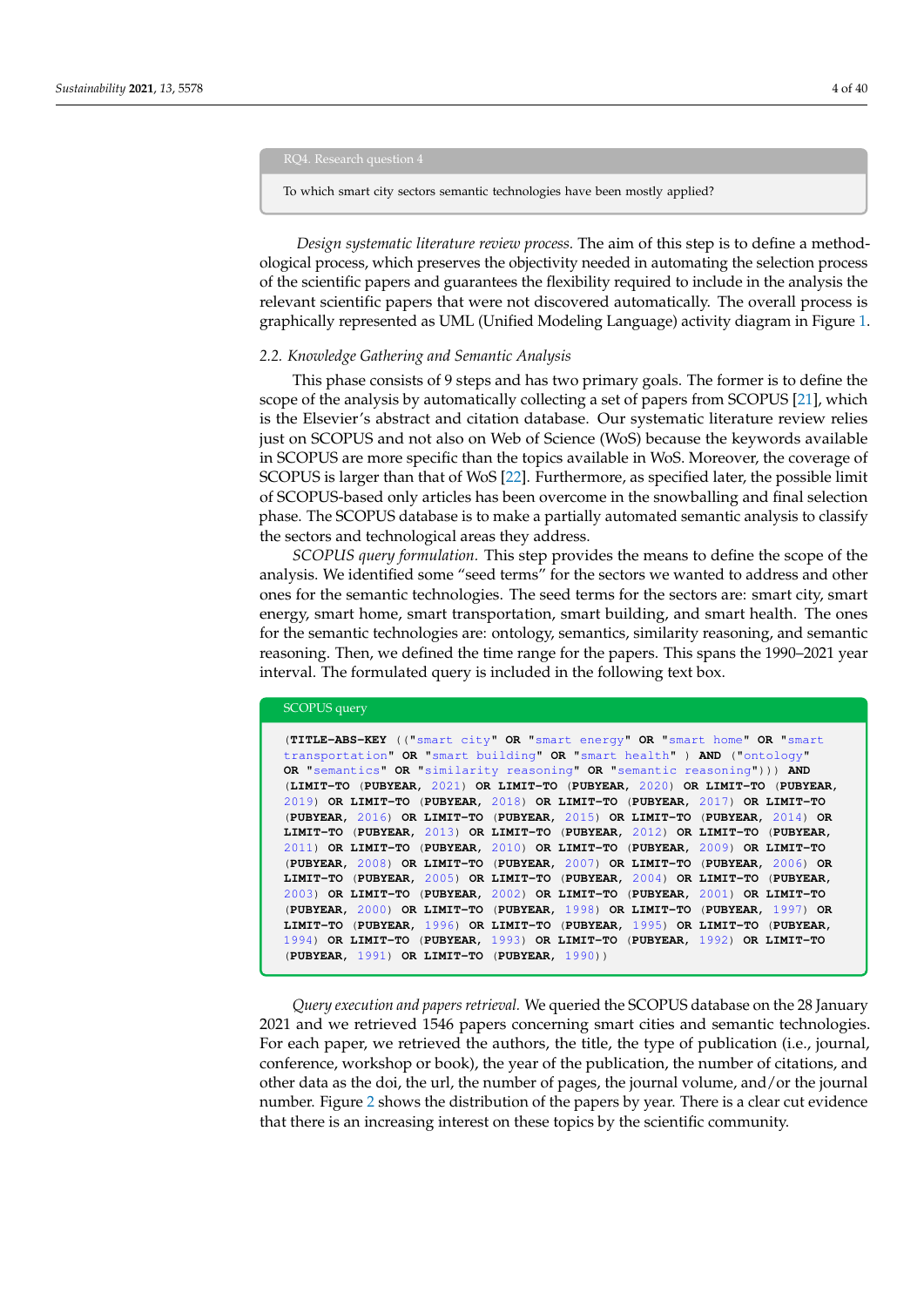<span id="page-4-0"></span>

**Figure 1.** Systematic literature review process.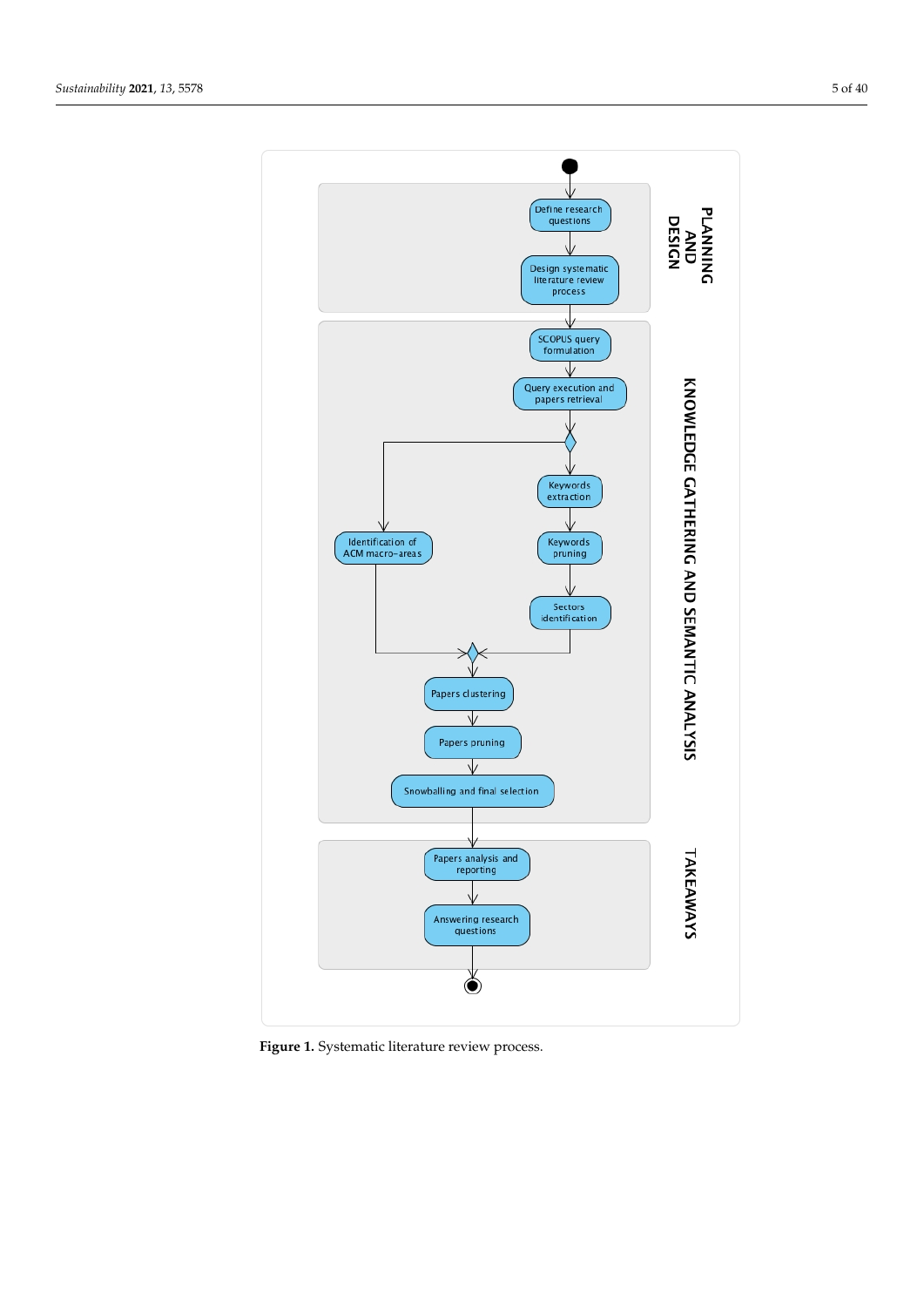<span id="page-5-0"></span>

**Figure 2.** Distribution of retrieved papers addressing smart cities and semantic technologies by year.

*Keywords extraction.* In this step we extracted the keywords assigned by SCOPUS to the papers. 149 papers out of 1546 have no keywords. The overall number of keywords is 8448, as one paper can be annotated by more than one keyword.

*Keywords pruning.* To the purpose of considering the most relevant topics, we considered only keywords with frequency higher than 5. After a further human-based evaluation, the resulting set consisted of 497 keywords.

*Sectors identification.* This step concerns the research question RQ1. We analysed the 497 keywords and we divided them in two sets. The former concerns those keywords pertaining specific smart city sectors whereas the latter concerns those related to constructs, models, methods, and technologies not depending on any specific sector. Then, we analysed the first set to the purpose of classifying the keywords in sectors. We identified the following 14 smart city sectors: communities, crisis management, eLearning, economics, energy, environment, health, home, public administration, risk management, security, social systems, sustainable development, and urban planning. A summary of these smart city sectors and the related SCOPUS keywords is presented in Figure [3](#page-6-0) and in the Appendix [A](#page-29-0) in Table [A1.](#page-30-0)

*Identification of ACM macro-areas.* This step concerns the research question RQ2. We analysed the second set of SCOPUS keywords concerning constructs, models, methods, and technologies (see the previous step) and we classified them according to technological areas. To this purpose, we organised these keywords according to the ACM Computing Classification System (CCS) [\[23\]](#page-33-8), which is a widely known taxonomy in the field of computer science. We classified the keywords according to the following 13 high level ACM CCS topics: applied computing, computer systems organization, computing methodologies, general purpose technology or method, hardware, human-centered computing, information systems, mathematics of computing, networks, security and privacy, social and professional topics, software and its engineering, and theory of computation. For the sake of brevity in the following, we refer to these high level ACM CCS topics as ACM macro areas. A summary of the ACM macro areas and the related SCOPUS keywords is presented in Figure [3](#page-6-0) and in the Appendix [A](#page-29-0) in Table [A2.](#page-32-13)

*Papers classification.* In this step we classified each paper annotated with some of the selected 497 SCOPUS keywords. Indeed, we annotated a paper with a sector if it contains at least one of the corresponding SCOPUS keywords (see Table [A1\)](#page-30-0). In case the paper could not be annotated with any sector, we annotated it with the "virtual" sector named "other sectors". Similarly, we annotated a paper with an ACM macro area, if it contains at least one of the corresponding SCOPUS keywords (see Table [A2\)](#page-32-13). In case the paper could not be annotated with any ACM macro areas, we annotated it with the "virtual" area named "other methods and technologies". Following this approach, a single paper can be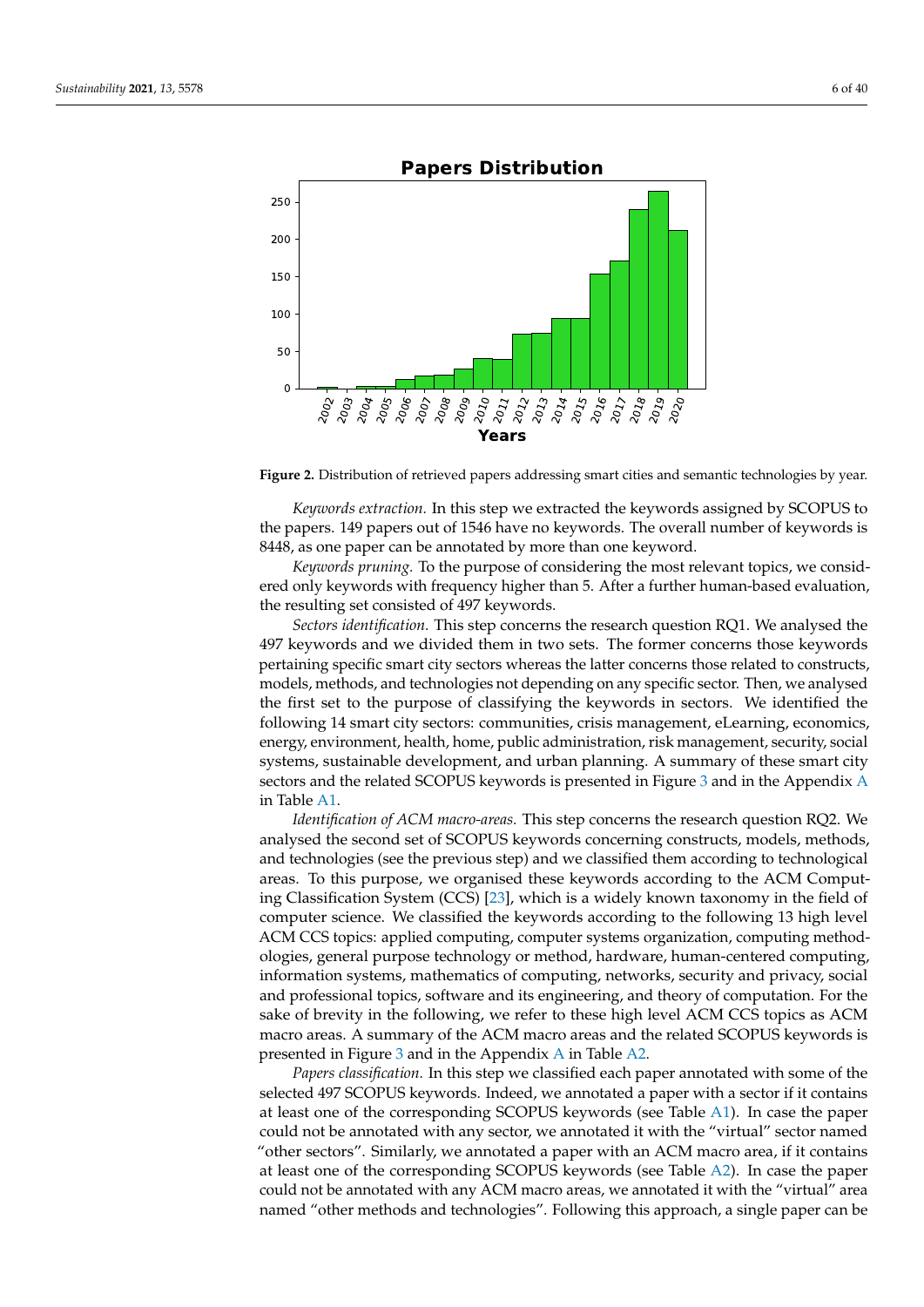**Sectors** 

<span id="page-6-0"></span>

associated to more sectors and/or more ACM macro areas. A summary of the outcome of this step is shown in Figure [3.](#page-6-0)

## **Methods and technologies**

## **Methods and technologies**

**Figure 3.** Summary of the outcome of the papers classification activity.

*Papers pruning.* This step consists in screening all the papers to the purpose of identifying the most relevant ones. To this aim, we followed several selection criteria as, for instance, the type of publication, the number of citations, and also the originality and relevance of the treated topics. In fact, journal papers or papers with an higher number of citations were assigned a higher priority during the analysis of the literature. At the end of this step, the resulting set of paper consisted of 57 papers.

*Snowballing and final selection.* This step consists in searching for other relevant papers that were not included in the list of papers retrieved from SCOPUS. To this purpose, we looked to the list of references of the above mentioned 57 papers and we performed tailored searches by using google scholar and ResearchGate. We followed again the same selection criteria. At the end of this step, we selected further 80 papers. Hence, the overall number of papers for this systematic literature review consisted in 137 papers.

#### *2.3. Takeaways*

This phase consists in a detailed analysis of the papers with the aim of answering to the three remaining research questions (i.e., RQ1, RQ2, and RQ3). It consists of two steps, which are detailed in the following.

*Papers analysis and reporting.* In this step we analysed in details the papers. The goal was to identify the issues, the developed ontologies, and the available services and technologies for each sector. The report of this analysis is presented in the next section.

*Answering research questions.* This step consists in answering to the research questions. The answers are reported in Section [4.](#page-25-0)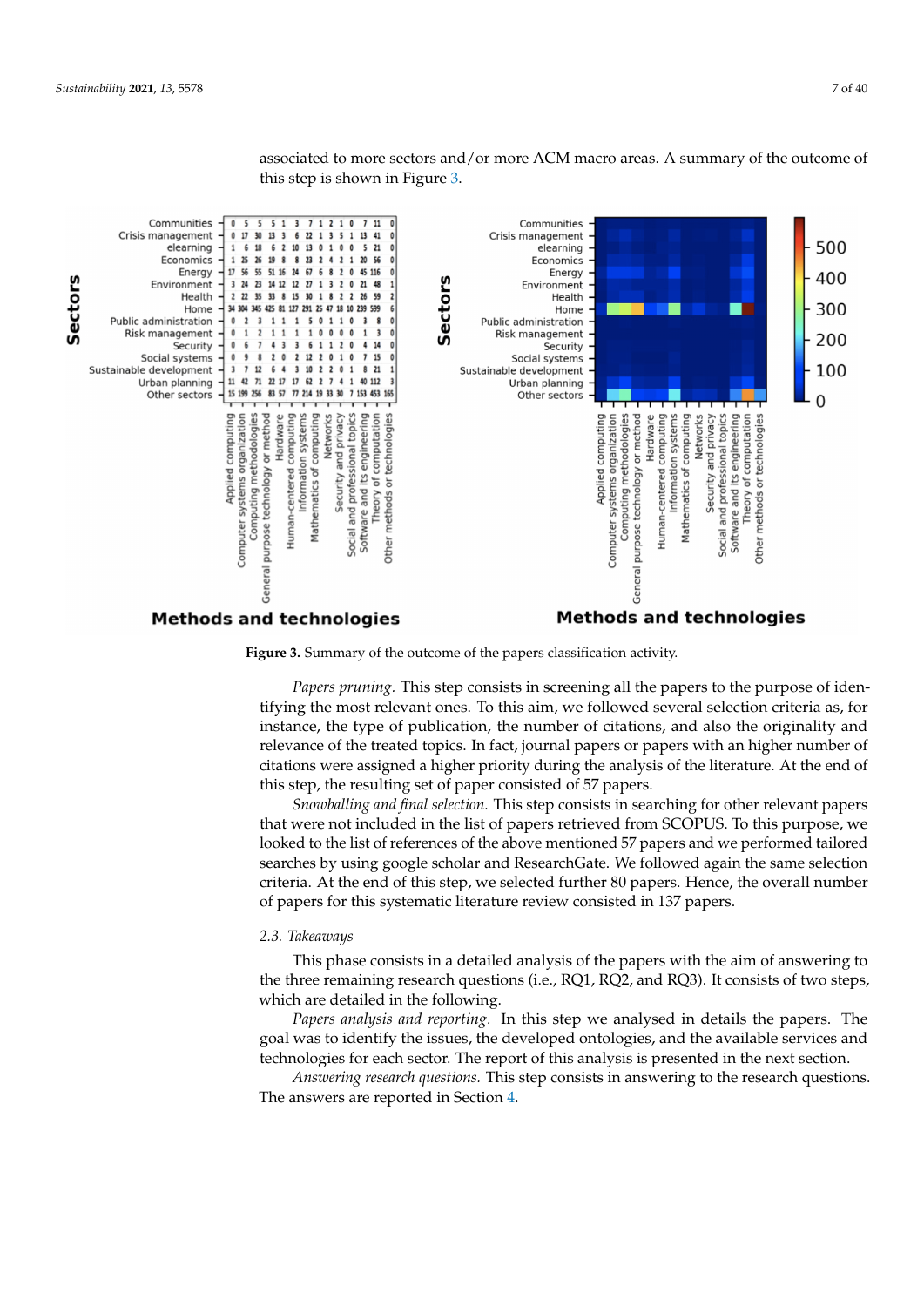## <span id="page-7-0"></span>**3. Sectorial Results**

The findings of the literature analysis are provided in this section. Specifically, the results for the smart city sectors are described in individual sub-sections, all with the same structure. Given a smart city sector, to answer (RQ2), the distribution of the papers in the ACM research areas is first discussed. Then, to answer (RQ3), for that application sector, we identified the issues addressed by the research works, the domain ontologies developed, and the services and technologies built by means of ontology-based approaches related to one or more of the listed issues. In particular, the described issues either refer to current research opportunities or to technological problems for which full or partial solutions are provided; the domain ontologies that have been listed either are publicly available as an artefact, or they are described in enough details in the papers; finally, the technologies and/or services refer to methods, architectures and systems that use ontologies, combined with other techniques, to reach their objectives.

The identified sectors and the related subsections are as the following: communities (see Section [3.1\)](#page-7-1), crisis management (see Section [3.2\)](#page-7-2), economics (see Section [3.3\)](#page-9-0), eLearning (see Section [3.4\)](#page-10-0), energy (see Section [3.5\)](#page-11-0), environment (see Section [3.6\)](#page-13-0), health (see Section [3.7\)](#page-14-0), home (see Section [3.8\)](#page-16-0), public administration (see Section [3.9\)](#page-18-0), risk management (see Section [3.10\)](#page-19-0), security (see Section [3.11\)](#page-20-0), social systems (see Section [3.12\)](#page-21-0), sustainable development (see Section [3.13\)](#page-22-0), and urban planning (see Section [3.14\)](#page-23-0).

#### <span id="page-7-1"></span>*3.1. Communities*

We retrieved a low overall number of papers for the communities sector. Concerning the ACM macro areas, they mainly address theory of computation. This means that most of the papers addressing communities are related to topics as data and knowledge management.

#### 3.1.1. Issues for Communities

Some of the most relevant papers propose solutions for supporting the creation of smart city communities. One type of community is the energy community [\[24\]](#page-33-9). In this domain, the following issues are described: search and retrieval of prosumers, promoting the benefits of joining a smart grid community, identification of the influencers among the prosumers community able to involve the participation of other prosumers, and acting for the community self-sustenance.

#### 3.1.2. Ontologies for Communities

Maret et al. [\[24\]](#page-33-9) present a semantically enriched data model for supporting mobile end-users in using, creating and customizing virtual communities. The data model covers four main areas: the first one addressing users, by using and extending the FOAF (Friend Of A Friend) vocabulary specification [\[25\]](#page-33-10); the second one addressing contents and communities by extending the SIOC (Semantically-Interlinked Online Communities) Core Ontology [\[26,](#page-33-11)[27\]](#page-33-12), which includes the main concepts and properties to describe knowledge about online communities; the third one addressing services available to users and devoted to content management; and the last one addressing goals and user roles.

## 3.1.3. Services and Technologies for Communities

Maret et al. [\[24\]](#page-33-9) present and discuss a smart city scenario where a city makes available a community platform and provides the citizens with different web services including a ride sharing service and a question/answer service related to a train station.

Ciuciu et al. [\[28\]](#page-33-13) present a semantically-enhanced architecture to support citizens to form communities and influence them about how they should purchase and sell energy in smart grids platforms.

## <span id="page-7-2"></span>*3.2. Crisis Management*

According to Figure [3,](#page-6-0) most of the papers retrieved in this literature review that address both crisis management and application of ontologies and semantic methods and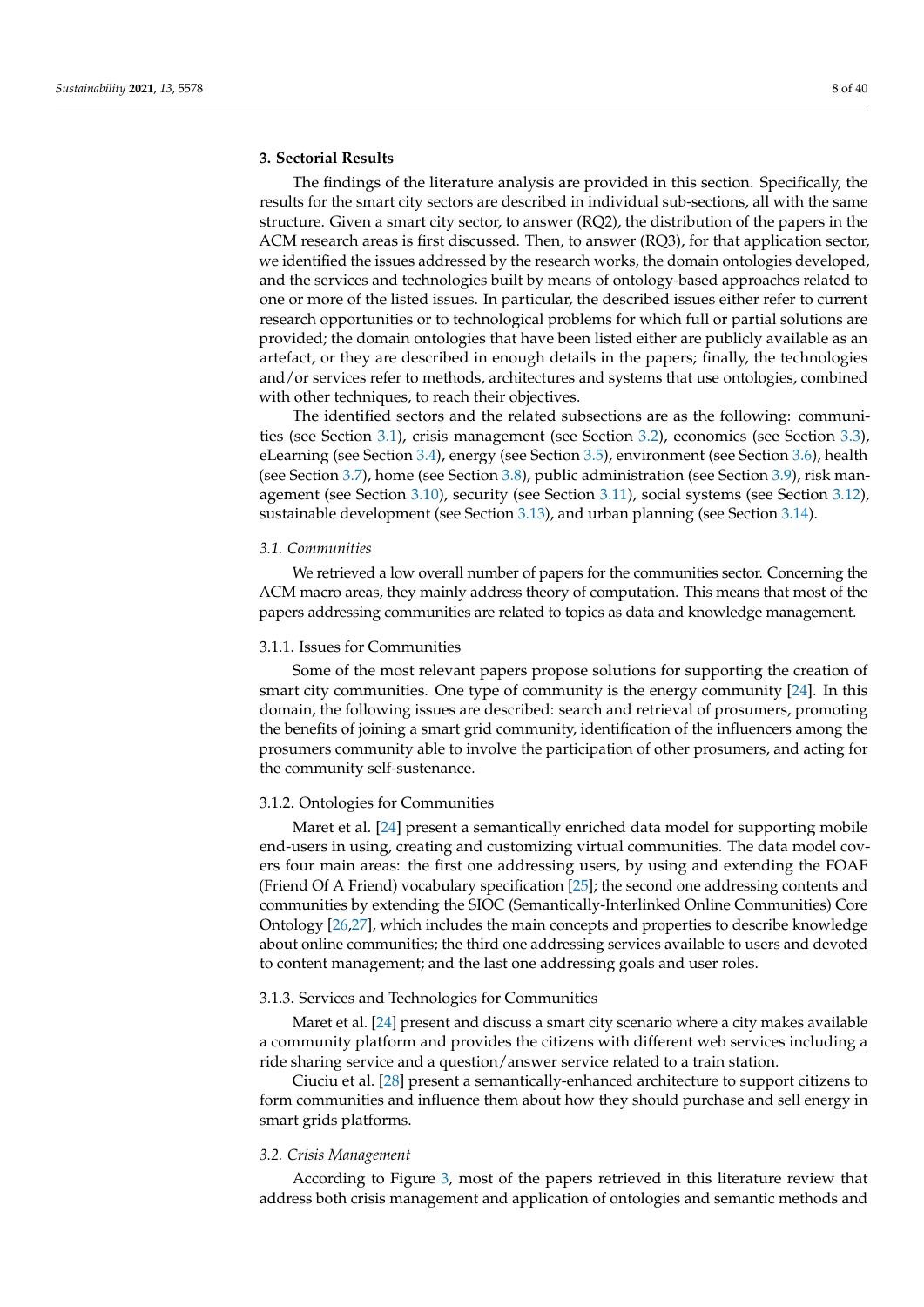technologies are related to the following three ACM macro areas: theory of computation, information systems and computing methodologies. This means that, in this sector, semantic technologies are mainly used to support data and knowledge management and information systems to be used in operational context. In the following we present the crisis management issues they face, some of the most relevant crisis management ontologies and some exemplary applications based on semantics.

#### 3.2.1. Issues for Crisis Management

Crisis management is a complex process that encompasses activities related to a crisis event. To cope with this event, these activities are usually subdivided into phases. The most common ones are preparedness, response, recovery, and mitigation. According to out scientometric analysis, most of the works related to applications of semantic technologies in this sector mainly cover the preparedness and response phases. In the following we list the issues that we identified in the analysed papers concerning semantics-based applications for crisis management.

The first issue concerns emergency scenario design [\[29\]](#page-33-14). This is defined as the process of imagining crisis situations and describing them through models and stories. Emergency scenario design is usually performed in the preparedness phase.

The second issue is situational awareness that is defined as the achievement of an overall picture on a crisis, which includes the perception of elements and comprehension in the current situation and projection of future status [\[30\]](#page-33-15).

The last issue concerns communication [\[31,](#page-33-16)[32\]](#page-33-17) and information sharing [\[33\]](#page-33-18) during emergencies. Both are considered as relevant issues in crisis management [\[34\]](#page-33-19).

#### 3.2.2. Ontologies for Crisis Management

The Smart Cities & Emergency Management Ontology [\[29\]](#page-33-14) represents natural and anthropic events that could cause a crisis, impacted services and users, and human services devoted to respond to emergencies. The ontology includes 284 concepts and 117 relationships and is public [\[35\]](#page-33-20).

The Dynamic Flood Ontology (DFO) [\[36\]](#page-33-21) is an ontological upper model to represent the spatiotemporal changes occurring in a flood disaster situation. This can be used to make queries relevant during an urban flood scenario to the purpose of situational awareness.

POLARISCO [\[37\]](#page-33-22) is a modular ontology addressing knowledge of French emergency responders involved in the disaster response process. The ontology consists of 8 modules related to knowledge common to the different crisis actors and knowledge, concerning respectively, firefighters, healthcare units, police ontology, gendarmerie ontology, public authorities, exchanged messages, and healthcare. POLARISCO extends the Basic Formal Ontology (BFO) [\[38\]](#page-33-23), which is a widely adopted upper ontology. This ontology is public [\[39\]](#page-33-24).

ResOnt is an ontology [\[32\]](#page-33-17) that reuses existing emergency management and upper level ontologies to represent the abstract (e.g., tasks and phases) and material entities (e.g., hazardous materials) involved in an emergencies to the purpose of supporting information exchange between rescue operators.

Empathi [\[40\]](#page-33-25) is a middle-sized ontology for emergency management and planning about hazard crises [\[41\]](#page-33-26). It contains 423 classes and 338 relations and includes concepts as impact, affected population, service, and volunteer support. It aims at capturing and integrating information from different sources such as satellite pictures, sensors and social media content posted by people. It imports several external vocabularies such as GeoNames [\[42\]](#page-33-27), FOAF, LODE [\[43\]](#page-33-28), and SIOC.

Finally, Benaben et al. [\[44\]](#page-33-29) propose COSIMMA, a comprehensive meta-model for representing collaboration during crises. This includes a core metamodel including high level concepts related to collaboration and four packages representing, respectively, the context, the involved partners, the objective, and the behaviour.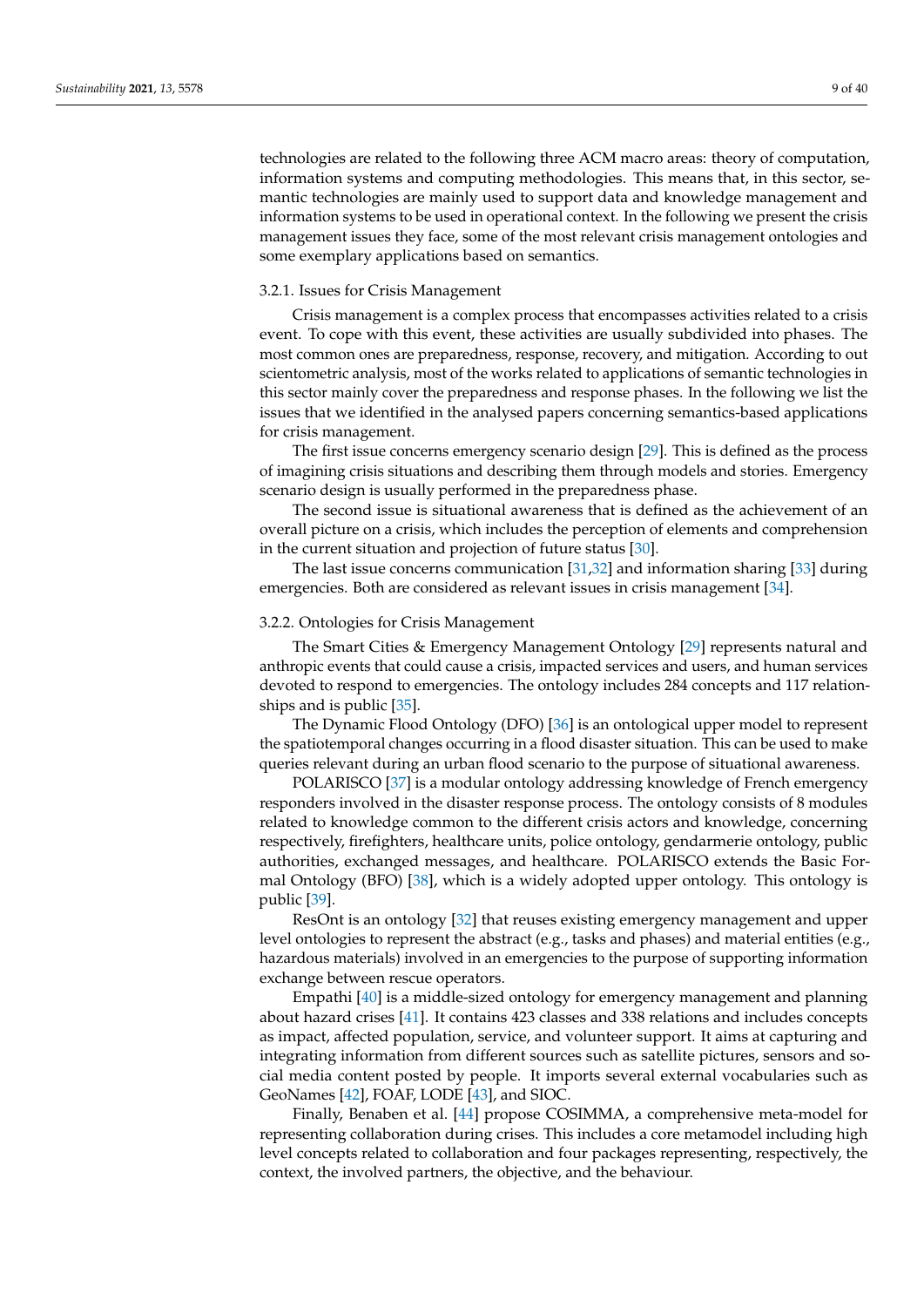## 3.2.3. Services and Technologies for Crisis Management

M-CREAM  $[29,45,46]$  $[29,45,46]$  $[29,45,46]$  is a web application that aims at supporting creativity in designing crisis scenarios. These are the outcome of a composition of automatically generated atomic fragments, named as mini-stories. This software leverages SPARQL [\[47\]](#page-34-2) query processing and semantic similarity reasoning.

PROMES [\[33\]](#page-33-18) is an ontology-based messaging service aimed at supporting information exchange in the response phase, which ensures mutual understanding among stakeholders. In PROMES, a mediator resolves terminology inconsistencies by semantically transforming messages through the POLARISCO ontology.

Hamdaoui et al. [\[48\]](#page-34-3) propose to build multiple instances of semantic virtual spaces on top of the cloud-enabled IoT (Internet of Things) infrastructure of a smart city to increase, for instance, situational awareness during emergencies. Such semantic virtual spaces are abstractions of the IoT infrastructure that can enable different smart city applications

Rescue MODES (Medical and Operational Data Exchange System for Rescue operations) is a communication and information exchange system aimed at supporting situation awareness [\[32\]](#page-33-17) by allowing French emergency actors involved in rescue operations to design system interfaces in a customised way [\[49\]](#page-34-4). To this purpose, MODES uses SPARQL queries and the ResOnt ontology.

#### <span id="page-9-0"></span>*3.3. Economics*

The economics sector deals with all the aspects devoted to increase quality of life by improving citizens condition through new innovative services. As shown by the technical ACM macro areas (see Figure [3\)](#page-6-0) that are addressed by the retrieved papers, this sector concerns also the operational aspects that enable economic transactions at the basis of smart contracts. A smart contract is a contract between agents that is completely or partially performed automatically. It is a key technology for smart cities since it allows more flexibility by avoiding the involvement of a trusted third party [\[50\]](#page-34-5).

## 3.3.1. Issues for Economics

The issues of this sector deal with identifying new indicators to assess quality of life of citizens that go beyond GDP and enabling electronic commerce by supporting smart contracts between agents and, hence, their creation, deployment, execution, and completion [\[50\]](#page-34-5).

### 3.3.2. Ontologies for Economics

The Global City Indicator Ontology to define how city indicators should be published in the semantic web is presented in [\[51\]](#page-34-6). Following this approach, a specific ontology is proposed for each of the following themes: education, shelter, health, transportation, and innovation [\[52\]](#page-34-7).

Baracho et al. [\[53](#page-34-8)[,54\]](#page-34-9) proposed the skeleton of a comprehensive ontology for smart cities that mentions the connection of a smart city with business and industry.

The Business Innovation Ontology for smart cities [\[55,](#page-34-10)[56\]](#page-34-11) aims at representing smart city value proposition by extending the Business Model Ontology proposed by Osterwalder [\[57\]](#page-34-12). Value proposition describes the products and services creating value for a specific customer segment. In details, it addresses city services by proposing a service value taxonomy. This concerns: the energy sector, by including value propositions such as solar power and wind power; the living sector, by including value propositions such as coworking and services for travellers; the public and private transportation sector; and the telecommunication sector.

Smart contracts are enabled by blockchain, which is a distributed consensus system that irreversibly stores transaction data in a distributed ledger. This allows to store economic transactions of parties that do not necessarily have to trust each other. In this context, de Kruijff and Weigand [\[58\]](#page-34-13) propose a blockchain ontology encompassing three different perspectives: the data perspective, focusing on data structures and data manipulation (e.g.,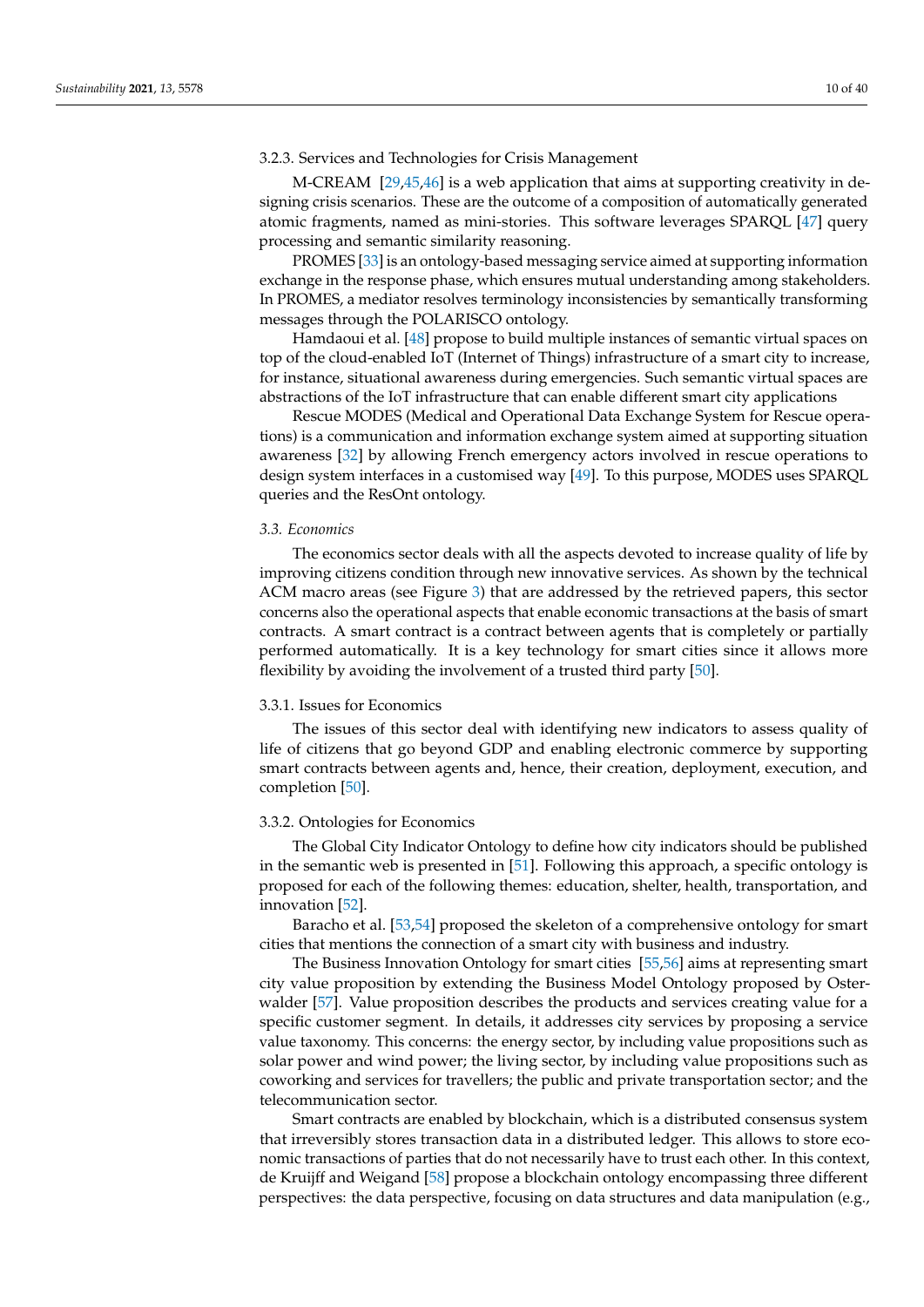what is a mainchain or altchain), the knowledge perspective, focusing on the conceptual level of the blockchain (e.g., what is a ledger or a transaction), and the business perspective, dealing with what is created directly or indirectly by communication (e.g., what is an economic transaction or a smart contract).

Similarly, Cantone et al. [\[59\]](#page-34-14) extended the Ontology for Agents, Systems, and Integration of Services (OASIS) to model also smart contracts and conditionals, which allow to represent restrictions, activation mechanisms triggering agent actions, and constraints and contract terms.

## 3.3.3. Semantic Services and Technologies for Economics

Choudhury et al. [\[60\]](#page-34-15) proposed a semantics-based service to automatically generate smart contracts starting from constraints representing blockchain requirements that are stored in ontologies and semantic rules encoded in SWRL (Semantic Web Rule Language) [\[61\]](#page-34-16). These are then incorporated in abstract syntax trees.

Petrović and Tošić [\[62\]](#page-34-17) proposed a semantics-based approach to verify correctness of smart contracts by leveraging semantic annotations of the smart contract source code combined with semantic representation of domain-specific aspects, such as business logic, domain knowledge, run-time state changes and expert knowledge about vulnerabilities. The system is enabled by SPARQL query processing.

#### <span id="page-10-0"></span>*3.4. eLearning*

This sector comprises methodological and technological approaches for education by means of IT platforms for distant learning. According to Figure [3,](#page-6-0) the papers are mostly devoted to computing methodologies, especially artificial intelligence applications to support personalized learning, human-centered computing for the aspects of user-machine communication, information systems and theory of computation, for data and knowledge modelling and management of the learning processes.

## 3.4.1. Issues for eLearning

Adaptive learning systems [\[63](#page-34-18)[,64\]](#page-34-19) based on the student's profile are the most explored applications of information technology in education, where teaching methodologies are combined with new technological services, such as audio and light effects, and gamification [\[65\]](#page-34-20) to improve engagement. Related to this issue, there are building intelligent tutoring systems [\[66\]](#page-34-21) to support learning of students.

Diversified needs from different domains lead to development of various domain ontologies. Adult learning [\[64\]](#page-34-19) and special needs students [\[67\]](#page-34-22) are two examples, whereas a completely different application is e-learning to build knowledge portals for smart cities [\[68\]](#page-34-23).

## 3.4.2. Ontologies for eLearning

The paper [\[69\]](#page-34-24) presents ontologies for modeling goals, instructional processes and instructional materials. Specifically, IDont is a patterns-based ontological model devoted to instructional design knowledge, at a conceptual level, to map to existing learning methodologies and, at a technical level, to facilitate semi-automation of eLearning Systems. Indeed, IDont can be refined with several modular ontologies for systematic modeling of instructional design. These include: the ContextOntology, for context information and metadata related to various aspects of instructional design; the GoalsOntology, to represent learning goals or outcomes; the RolesOntology and the ProcessOntology to represent roles and the process design; the ContentOntology to model instructional material; the EvalOntology for the details of evaluation linked to the goals; the DomainOntology, to provide domain-specific version of ontology; and, finally, the EnvironmentOntology to describe the environment of the specific learning situation.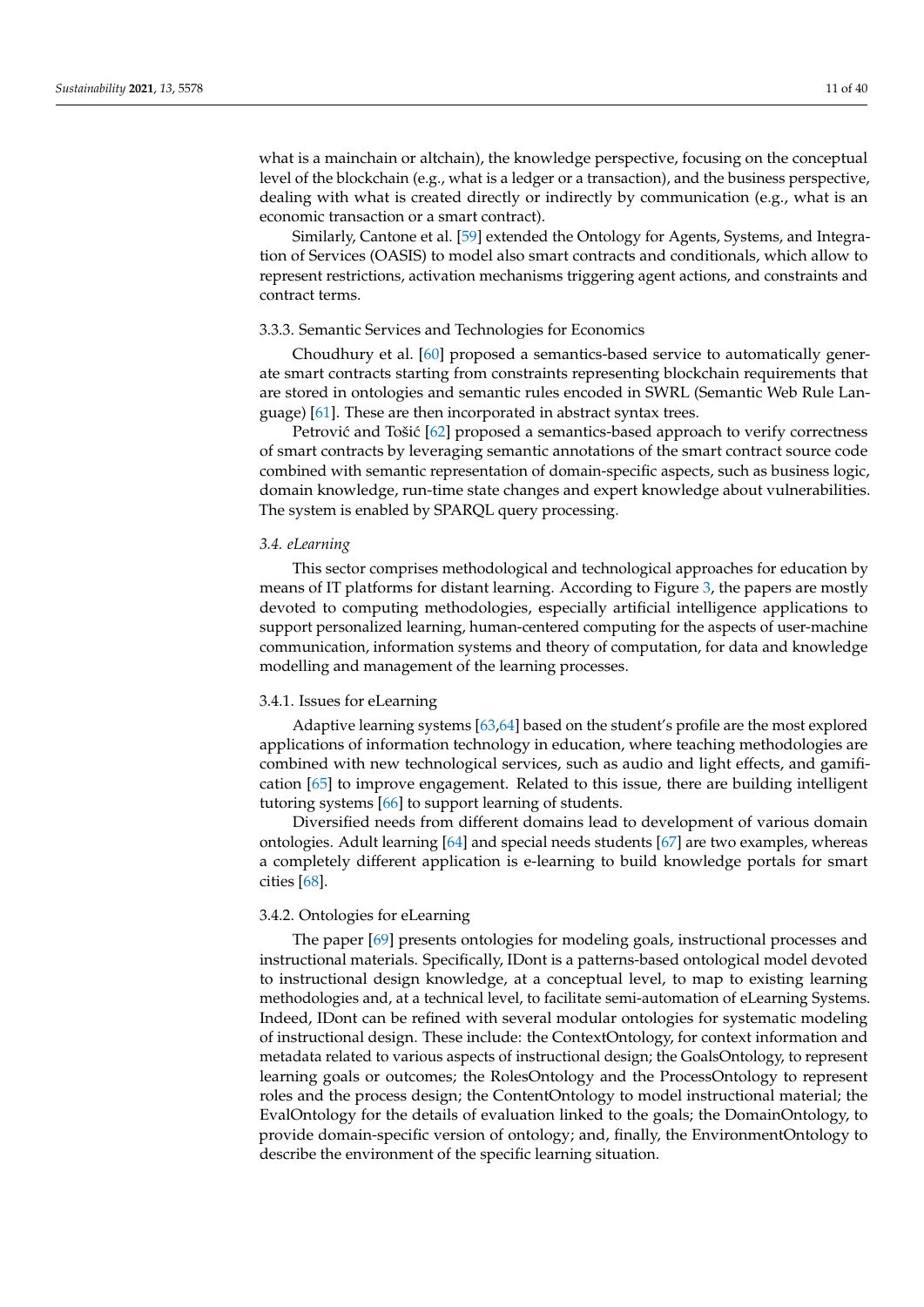OntoGamif [\[70](#page-35-0)[,71\]](#page-35-1) is an ontology for representing the gamification domain, which includes 7 interlinked subdomains: core gamification, risk, organization, psychology, user, ethics, and evaluation.

Ontology for Gamifying Collaborative Learning Scenarios (OntoGaCLeS) [\[65\]](#page-34-20) is devoted to supporting the personalization of game design elements in collaborative learning contexts.

#### 3.4.3. Services and Technologies for eLearning

Integ-model [\[66\]](#page-34-21) is a knowledge model, integrating ontology and frames, to build an intelligent tutoring system. This requires representing the teaching content, the user model, and the pedagogical model, which encompasses knowledge regarding various pedagogical decisions.

Smart-School Care Coordination System (SCCS) [\[67\]](#page-34-22) is a knowledge-based system to support education, health and social care services for special needs children. The system enables coordination, integration and monitoring of the school care process to provide personalized care interventions based on a predefined care plan.

#### <span id="page-11-0"></span>*3.5. Energy*

According to Figure [3,](#page-6-0) most of the papers retrieved in this literature review that address both energy and application of ontologies and semantic methods and technologies are related to theory of computation. This means that, in this sector, semantic technologies are mostly used to support data and knowledge management and, in particular, interoperability of data. In the following we present the energy issues these papers face, some of the most relevant energy ontologies and some exemplary applications based on semantics.

#### 3.5.1. Issues for Energy

Energy is a broad sector that concerns issues from a local scale to a distributed one. In fact, among the retrieved papers, we cite papers covering both applications devoted to manage energy consumption at home and others devoted to manage energy demand response in distributed smart grids. In the following we list some of the most relevant issues that we identified in the retrieved papers.

The first issue concerns managing energy devices in smart homes [\[72](#page-35-2)[,73\]](#page-35-3) and, hence, ensuring their interoperability, scheduling home appliances in modes and times to optimize energy efficiency and take into account consumer comfort, and monitoring and controlling start and stop and the status of energy appliances.

The second issue is related to creating a community of prosumers [\[72,](#page-35-2)[73\]](#page-35-3) by supporting, for instance, negotiation for energy trading, balancing between demand and supply, or how to react to special requests from the smart grid to consume more or less due to energy availability or emergency situations, such as those, for instance, requiring temporary reduction of the power consumption.

#### 3.5.2. Ontologies for Energy

The Energy Knowledge Graph (EKG) is an upper ontology model for smart energy services proposed by Chun et al. [\[72\]](#page-35-2). It consists of an integrated conceptual model, a modular ontology for representing microgrids, and a classification of services related to microgrid scenarios. According to [\[74\]](#page-35-4) *"a microgrid is a group of interconnected loads and distributed energy resources with defined electrical boundaries forming a local electric power system at distribution voltage levels, that acts as a single controllable entity and is able to operate in either grid-connected or island mode"*. The integrated conceptual model includes the following 8 concepts: smart grid entity, resource, service, process, event, smart grid participant, community, and devices). The modular ontology related to the microgrid represents its components as well as their mutual relationships. Finally, the services are classified according to their usage in either business or technical scenarios. Examples of business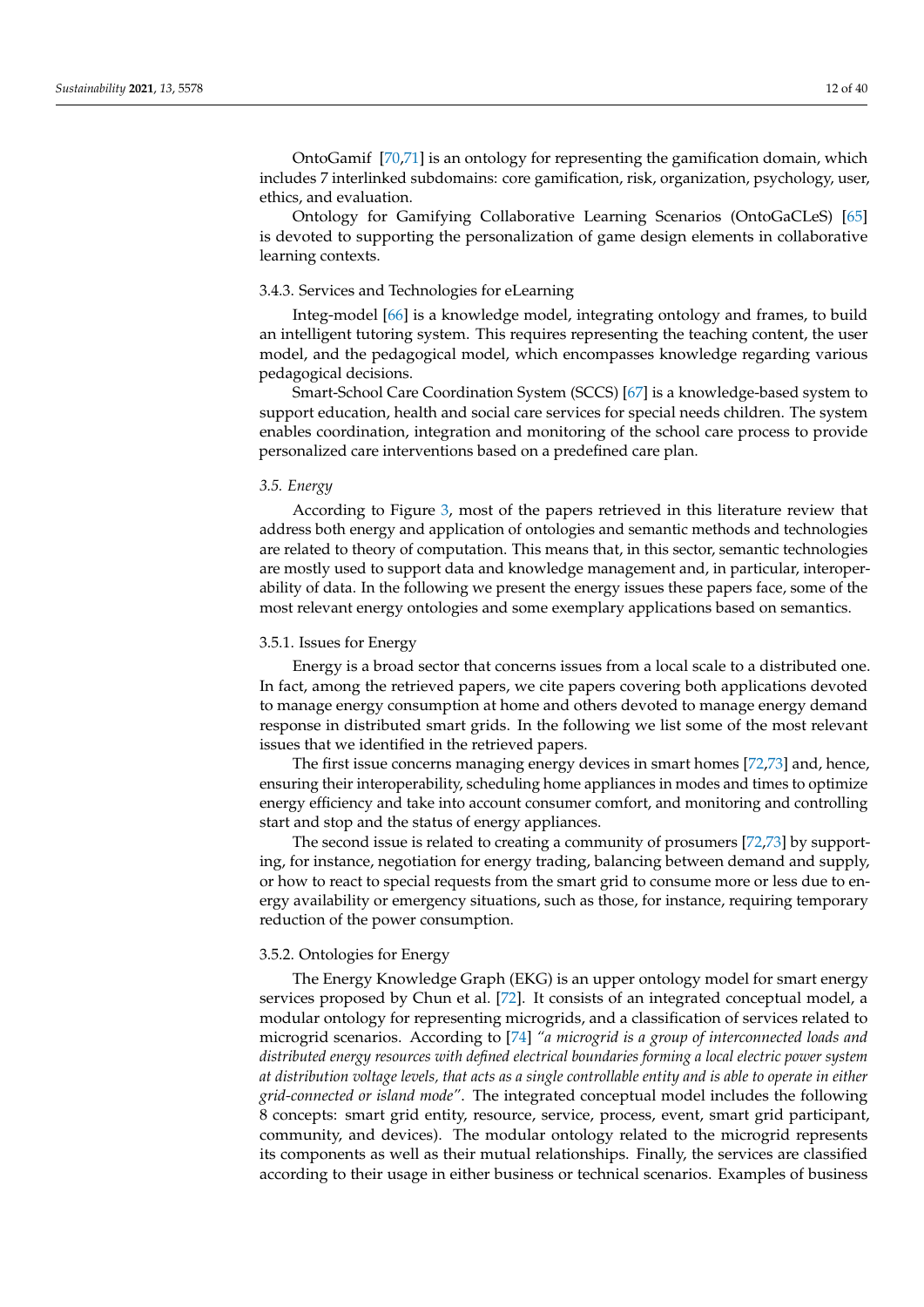scenarios are those concerning energy trading, while examples of technical ones are those related to demand/supply management.

The Generic Ontology of Energy Consumption Households concerns a household micro-system from the energy consumption perspective [\[75\]](#page-35-5). This ontology includes concepts related to equipment consuming electrical energy (e.g., air conditioners and televisions), equipment producing electrical energy (e.g., photovoltaic system and wind turbine), and energy storage (e.g., lithium batteries). Finally, it describes how users are connected to home appliances and the latter to energy consumption.

PowerOnt [\[76\]](#page-35-6) is an ontology that represents power consumption of electrical devices and appliances in smart homes. PowerOnt is integrated with DogOnt [\[77\]](#page-35-7), which is a more general ontology for smart environments.

The SESAME ontology [\[78\]](#page-35-8) consists of three main modules. The first one includes concepts related to automation and energy, the second one aims at representing meter data, and the third one addresses pricing.

The DEHEMS ontology [\[79\]](#page-35-9) is the outcome of a European Union (EU) funded initiative, which aimed at increasing the usage of energy consumption data and the efficiency of energy consumption. The ontology aims at being the reference for a shared classification of devices by associating a set of recommendation for the users of electrical appliances (e.g., washing machine, personal computer), which are organized as a taxonomy. Among the properties of the electrical appliances, we cite the "energy saving tips", "EU energy label class", "wattage", "energy consumed", and "energy star", which classifies the energy efficiency of a device.

The ThinkHome ontology [\[80\]](#page-35-10) is a comprehensive ontology encompassing seven subdomains. The energy part of the ontology gathers knowledge related to energy providers and their trading conditions. The part on exterior influences includes knowledge related to weather and climate that can be used for performing tasks more efficiently from an energy perspective. The actor part contains knowledge about groups of human and system users. The building part of the ontology gathers knowledge about layouts, spaces, walls, and materials. The process part includes knowledge about user and system activities. The resource part includes knowledge about white and brown goods and automation networks. Finally, the ontology contains also knowledge related to comfort.

The Generic Ontology for Prosumer-Oriented Smart Grid [\[81\]](#page-35-11) gathers knowledge on a smart grid and concerns: infrastructures, electrical appliances, the electrical generation system, the power storage system, weather, relevant events for the smart grid, service contracts, and the connectivity connectivity relationships between producers and consumers.

SAREF4ENER [\[73\]](#page-35-3) is an evolution of SAREF4EE [\[82\]](#page-35-12) and an extension of the Smart Appliance REFerence ontology (SAREF) [\[83,](#page-35-13)[84\]](#page-35-14), which is a reference ontology for achieving semantic interoperability of smart appliances. Indeed, SAREF4ENER aims at increasing interoperability and optimize energy consumption and production in demand response scenarios.

ComfOnt [\[85\]](#page-35-15) is an ontology aimed at providing personalized comfort in homes and at scheduling daily activities. It includes knowledge concerning: the home dwellers and their needs; the appliances, sensors, and actuators used in homes; the domestic envinronment; and energy consumption and comfort preferences and regulations. It reuses the Semantic Sensor Network (SSN) ontology [\[86\]](#page-35-16), which is a World Wide Web Consortium (W3C) ontology for sensors and actuators, and SAREF [\[83\]](#page-35-13).

#### 3.5.3. Services and Technologies for Energy

Wendel et al. [\[87\]](#page-35-17) propose some methodologies to build semantic 3D city models starting from free and open data sources and software, such as geospatial data portals, LIDAR data, Open Street Map data, and remote sensing data. Semantic 3D city models include, among others, semantically enriched geospatial data about buildings, encompassing materials and energy consumptions, weather, environment, vegetation and semantically enriched socio demographic data.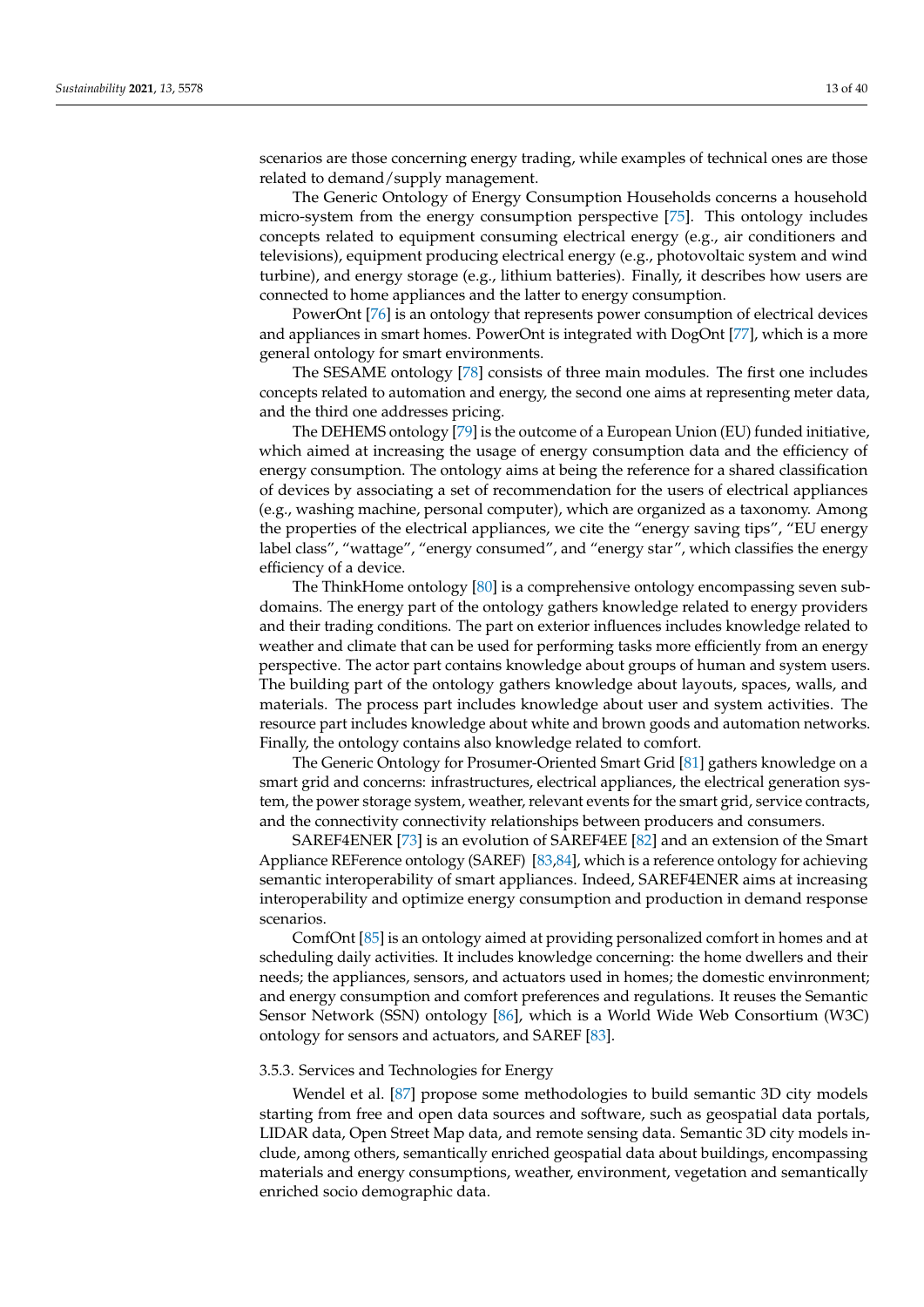SMarc [\[88\]](#page-35-18) is a Semantic Middleware architecture for enabling management of data from smart grid applications and guaranteeing their semantic interoperability. It is enabled by an inference engine, which is able to treat the information flowing by triggering actions based on semantic data associated to devices and appliances.

Tang and Ciuciu proposed the Semantic Decision Table (SDT) [\[89\]](#page-35-19), which is a decision table enhanced with semantic technologies, to collect data from heterogeneous meters and sensors, detect smart meters, manage data from multiple autonomous physical or virtual meters, and manage energy demand and response for communities.

#### <span id="page-13-0"></span>*3.6. Environment*

The scientific works that we retrieved dealing with semantics and environment include three different topics: air, water, and soil. As shown in Figure [3,](#page-6-0) most of the papers concern theory of computation since they treat how environment ontologies can be used for data management and knowledge representation. The other areas that are mainly addressed are: computer systems organization, since many papers deal with sensors; computing methodologies, for the rise of scientific papers dealing with machine learning and decision making; and information systems, due to the existing software applications for managing environmental complexity.

#### 3.6.1. Issues for Environment

In the following we list the issues addressed by the scientific papers dealing with ontologies and semantic methods and technologies and environment.

The first issue is air quality monitoring. Sensors are the sources of air quality data. Data interoperability or data fusion are some of the problems that need to be solved for coping with the complexity of available air quality data. The second issue concern climate change policies. To conceive them, public servants need to consider several environmental variables. Complex decisions impacting on the society need to be taken and reasoning on such huge amount of multi disciplinary data goes beyond the human capabilities. The third issue concerns water quality management and, hence, the interoperability to deal with multiple sensors. The fourth issue concerns water management including, for instance, dealing with water consumption at home. The last issue concerns dealing with soil monitoring and taking complex decisions based on soil data.

#### 3.6.2. Ontologies for Environment

AIR\_POLLUTION\_Onto [\[90\]](#page-35-20) is an ontology for air pollution analysis and control that includes both general concepts, such as environment, industry, soil, water, wind, and weather, and more specific ones, such as air pollutant, pollution source, and emission. The ontology includes also the meteorological concepts relevant for air pollution control and analysis.

Metral et al. [\[91\]](#page-35-21) presented some preliminary ideas on an ontology of urban planning aimed at being a bridge between the CityGML [\[92\]](#page-35-22) specification for virtual 3D city models and an ontology of air quality models.

EREON (Ets-Related European ONtology) [\[93\]](#page-35-23) is an ontology for representing knowledge related to the European emission trading system (Ets). It includes concepts related to the Ets context (e.g., energy, low carbon technologies), to the policy making process, and to the computational tools to build possible future scenarios.

Ahmedi et al. [\[94\]](#page-35-24) proposed an ontology framework for water quality management that consists of four modules: the core ontology, including concepts for real-time observational water quality data; the regulations ontology, concerning permitted water parameter thresholds regulated by the authorities; the polluters ontology, representing polluters; and the water expert rules, representing if-then water expert rules.

Howell et al. [\[95\]](#page-35-25) presented an ontology representing man-made water system concepts at the building and network levels of detail. The building part of the ontology extends widely adopted ontologies, such as SSN and SAREF. The part integrating building with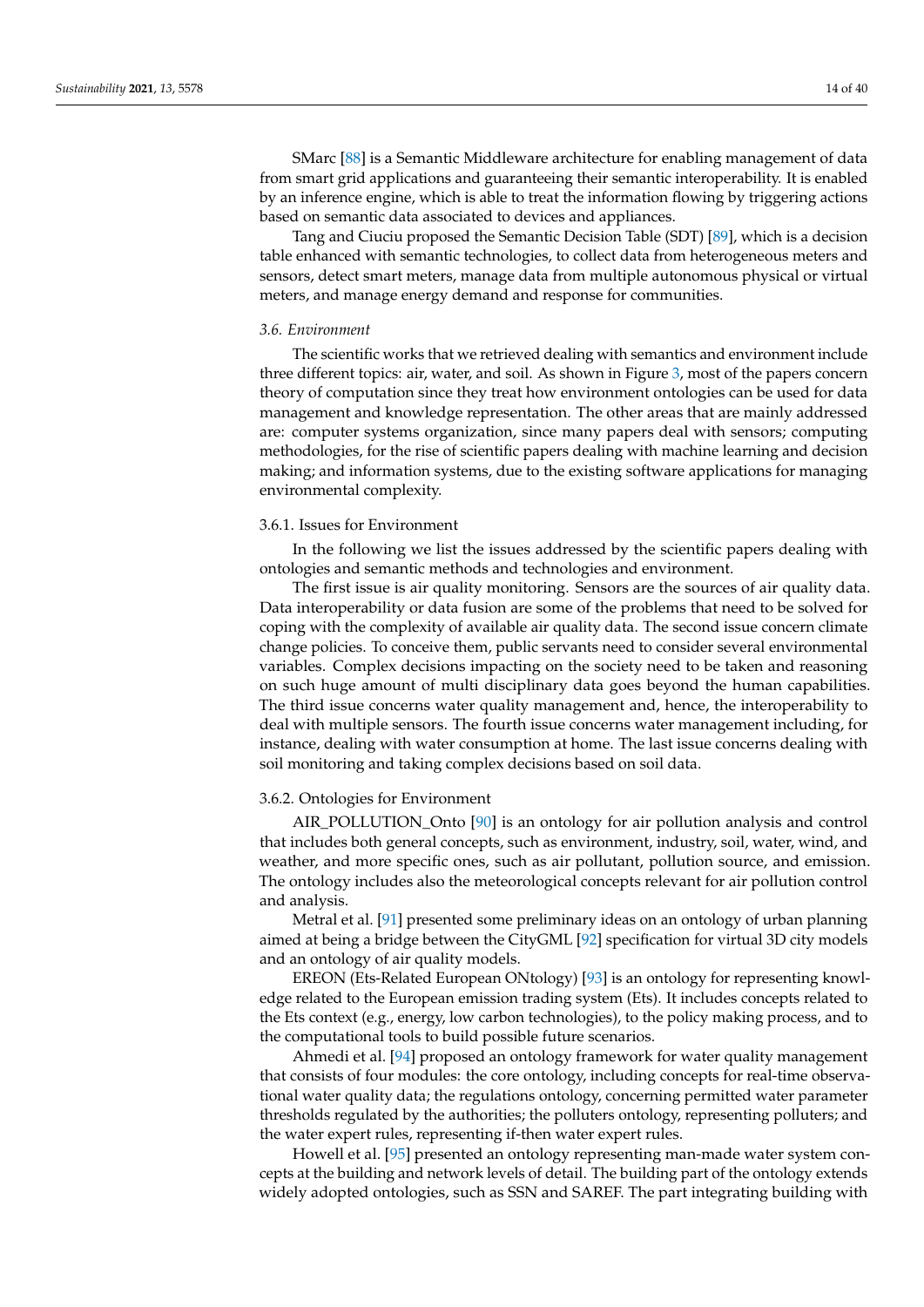network represents entities, such as assets, sensors, hydraulic variables, contract types, and stakeholders. The ontology is used to support interoperability of smart home applications.

The Ontology of Soil Properties and processes (OSP) [\[96\]](#page-35-26) combines knowledge on multiple areas, such as roads, soil, buried assets, sensing to the purpose of supporting integrated decision making. The ontology describe soil properties (e.g., soil strength) and processes (e.g., soil compaction) and the mutual relationships. Soil properties are classified as physical, chemical, and spatial whereas soil processes are classified as physical, chemical, and biological.

Finally, a preliminary attempt of an ontology devoted to integrate sensor knowledge with urban gardens and green spaces is presented by Hu et al. [\[97\]](#page-36-0).

#### 3.6.3. Services and Technologies for Environment

GECkO (GEneralized Correlation analyzer of pOllution data) [\[98\]](#page-36-1) is a data mining system aimed at discovering correlations in a large open dataset concerning air-pollution. In details, it focuses on discovering correlations among pollutant levels and traffic and climate conditions. The system uses an exploratory data mining technique named association rule mining [\[99\]](#page-36-2) and is based on a taxonomy categorizing, for instance, pollutant concentration levels, traffic levels, meteorological values, and hourly timeslots.

AllergyLESS [\[100\]](#page-36-3) is an intelligent recommender system aimed at reducing exposition time to allergens in smart cities by minimizing the exposure time of citizens to allergens during their walking routes. The system is based on an ontology integrating knowledge concerning risk factors, diseases and symptoms related to asthma, contaminants and weather. AllergyLESS uses support vector machines and Bayesian networks to detect and forecast high concentrations of allergens.

Camporeale et al. [\[93\]](#page-35-23) presented some semantic services for data acquisition and for the analysis of possible future scenarios related to the European emission trading system. For instance, they allow verification of ETS data correctness, ETS data mapping between different classification schemes, or the analysis of the impact on industrial sectors of different ETS policies. According to the proposed architecture, data is kept in the existing databases aligned with the EU ETS data schema, and analysed by means of the D2RQ platform [\[101](#page-36-4)[,102\]](#page-36-5) to enable connection of the databases with the semantic model, and enactment of the semantic rules as SQL queries.

#### <span id="page-14-0"></span>*3.7. Health*

The general aim in this sector is to improve quality and efficiency of healthcare. Furthermore, the availability and spread of smart devices for the every day life, has provided new opportunities for healthcare technological applications. From the distribution of the research papers in Figure [3,](#page-6-0) it can be noted that, other than theory of computation, covering techniques such as for data integration and semantic modelling, these papers almost equally fit into: computer systems organization, mainly for what concerns cyber-physical systems and IoT; information systems; computing methodologies; general purpose technology or method, for automation and simulations aspects; human-centered computing, for smart devices and user interaction; and software and its engineering, for development of service-oriented and real-time systems architectures.

#### 3.7.1. Issues for Health

The analyzed research in this sector is especially focused on providing solutions to increase performances of medical services by enabling healthcare at home and by integrating health services with other smart applications to the purpose of safety. The first issue is to support personalized healthcare assessment from the analysis of daily life physical activities in a non-intrusive manner. This requires to facing an important technological challenge, such as how to automatically distinguish and interpret complex physical activities [\[103,](#page-36-6)[104\]](#page-36-7) and life habits [\[105\]](#page-36-8) from simple data collected by means of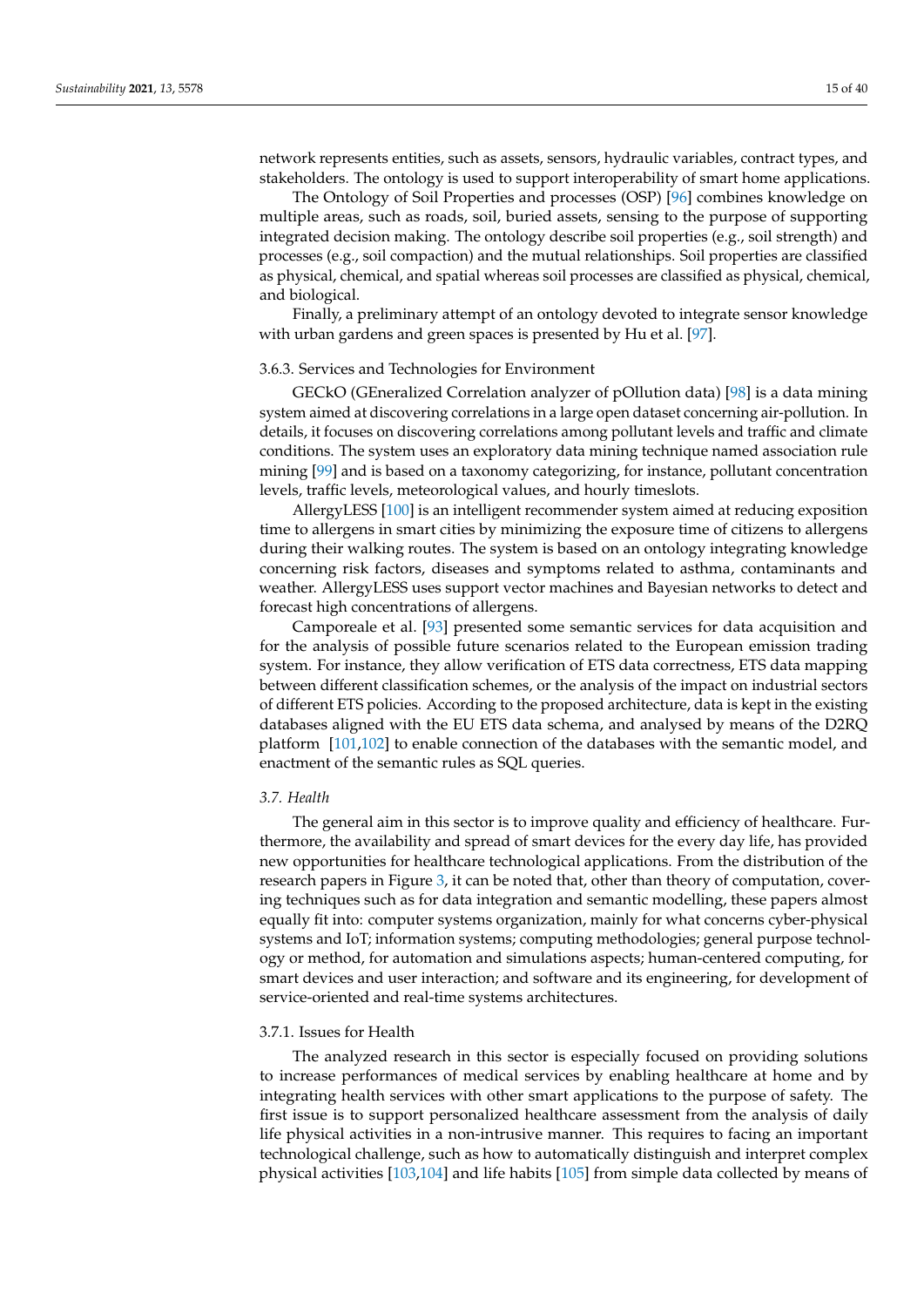common usage and/or lightweight medical devices. On the other hand, new technology are exploited to improving guidance and tailor physical activities [\[106\]](#page-36-9).

The second issue is on healthcare support to patients with cognitive decline, such as attention and working memory, which is mostly due to ageing. The technological challenge here is to intercept and recognize types of cognitive decline within monitoring activities of daily living [\[107–](#page-36-10)[109\]](#page-36-11).

The third issue is enabling tele-medicine and analysis of its impact on human safety, for example at home or during work activities. If such analysis is performed at run-time, it may be used for incident prevention [\[110\]](#page-36-12). This type of applications requires to solving interoperability of health services with smart applications of other domains [\[108,](#page-36-13)[110\]](#page-36-12).

Related to this, there is the issue concerning empowering health information from medical services with information from the home environment to the aim of more efficient healthcare. This requires development of flexible architectures where different types of medical applications may share data collected from smart home devices to perform healthspecific analysis [\[103,](#page-36-6)[111\]](#page-36-14).

## 3.7.2. Ontologies for Health

The Cognitive Semantic Sensor Network (CoSSN) ontology [\[103,](#page-36-6)[112\]](#page-36-15) is built on top of the Semantic Sensor Network (SSN) ontology to describe sensor-based applications more generally devoted to Ambient Assisted Living (AAL). In particular, the aim of the ontology is to ensure semantic interoperability of the different sensors and IoT healthcare services.

The Telehealth Smart Home ontological model [\[108\]](#page-36-13) consists of seven ontologies needed for the functioning of a health monitoring system. These ontologies describe the house where the patient lives, the person who needs care and his medical history, his/her behaviour, the equipment and other services, and decisions to apply when a critical situation or a change of habits is detected.

The Aging Neuro-Behaviour Ontology (ANBO) [\[107\]](#page-36-10) is devoted to modelling cognitive processes, such as the start conditions, the expected results, and qualities to identify typical or atypical manifestations. The authors integrated ANBO with the Ontology Smart-Lab Elderly (OSLE), an ontology related to telehealth smart homes to address cognitive processes in activities of daily living and detect cognitive decline.

The Linked Health Resources (LHR) ontology [\[111\]](#page-36-14) is an integration ontology for data supplied by heterogeneous services, such as services aligned with the HL7 FHIR standard, an health information interoperability framework, Web services, Web of Things (WoT) services, and Linked Data. This ontology allows to represent and combine data referring to health and the home environment.

The SAREF4Health [\[110\]](#page-36-12) is an ontology for IoT-based healthcare systems that extends the Smart Applications REFerence ontology (SAREF), a standard ETSI [\[113\]](#page-36-16) ontology for semantic integration of applications from various domains. In particular, the ontology addresses semantic interoperability of IoT-based systems for emergency notification services and its main feature is the modelling of health data expressed by time series such as ECG.

The Smart HealthCare Ontology (SHCO) [\[114\]](#page-36-17) models health status of patients to the aim of remote monitoring. SHCO is presented as a semantic model realized by extracting health-care knowledge such as doctor-patient records, recommended diagnosis and treatment policies.

The HealthIoT [\[115\]](#page-36-18) ontology models the semantics of devices within the internet of medical things. This ontology provides a semantic interoperability with health-care devices and information.

### 3.7.3. Services and Technologies for Health

Semantics IoT-based healthcare system [\[103\]](#page-36-6) is an architectural framework proposed for IoT-based monitoring applications in Ambient Assisted Living (AAL), leveraging on a Semantic Message Oriented Middleware (SeMoM). The CoSSN ontology is used to semantically annotate data from a variety of heterogeneous devices, and a reasoning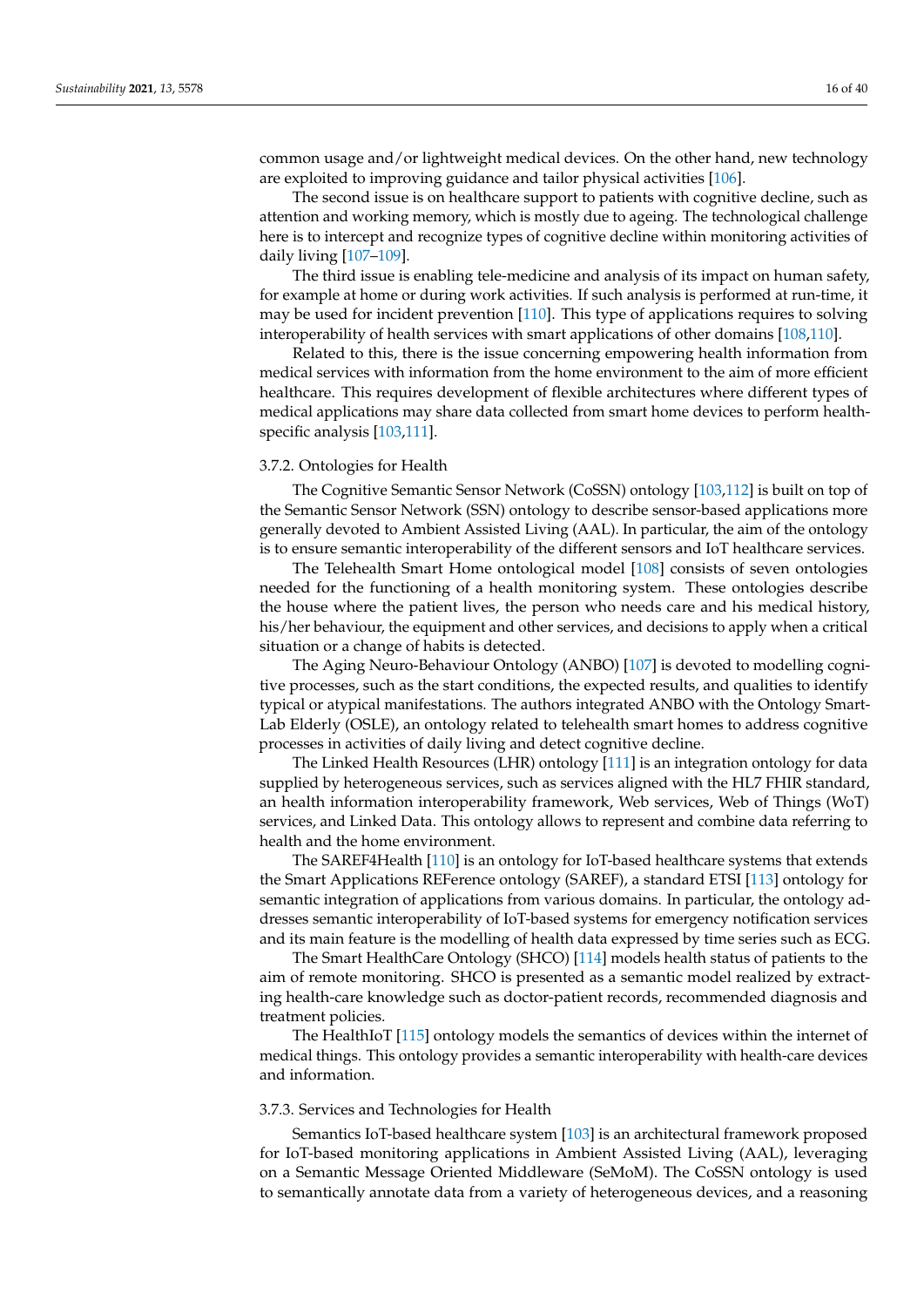mechanism is applied on a domain ontology to support activity recognition of patients living in health clinics.

E-care@home [\[116\]](#page-36-19) is a system for the recognition of different activities relevant for health assessment depending on the context. Health and environmental sensors are used to detect, for example, increased heart rate and pressure sensor, and this information, together with logical rules, is used to infer activity exercising.

PARCIV [\[104\]](#page-36-7) is a technology to recognize daily life physical activities for personalized smart health assessment by using smartphone sensors. First clusters of similar activities are created based on semantic data, and then a machine learning classifier is used to identify and detect more complex activities.

Instead, the Smart Home Simulator is a technology based on virtual reality and semantics to create an environment in which an elderly user can perform a tailored physical exercise.

With similar objectives, stochastic timed automata [\[105\]](#page-36-8) are applied to recognize sequences of activities to the aim of personalized behaviour modelling, and semantic patterns of activities of daily leaving are used in [\[109\]](#page-36-11) to monitor elderly patients and people with cognitive deficit.

Telehealth Smart Home [\[108\]](#page-36-13) is a AI-based system for remote assistance of patients, with the capability to identify and prevent potentially dangerous situations for their life. The system is composed of physical devices and software applications where ontologies combined with Bayesian networks are used for activity recognition and automatic learning of the life habits of the patient. Nurses, relatives and family doctors may interact with the system.

SmartFABER [\[117\]](#page-36-20) is a sensors-based activity recognition system to detect abnormal activity routines of elderly people living at home. The method relies on knowledge-based techniques and medical models of neuroscience to detect these abnormal behaviors and show them in a dashboard for the clinicians.

#### <span id="page-16-0"></span>*3.8. Home*

Home is the sector attracting the highest interest to experiment new technological approaches and explore development of new services, by means of semantics-based methods. Furthermore, as demonstrated by the number and distribution of the papers in Figure [3,](#page-6-0) this sector covers all types of IT research areas more than the other specific sectors. Again, theory of computation, due to data and knowledge engineering techniques, encompasses most of the papers, and so is for other software and data-related areas, such as: information systems, computing methodologies, human-centered computing and software and its engineering. However, areas more related to IT infrastructures and other physical aspects such as: computer systems organization, general purpose technology or method, hardware, networks and security and privacy are also covered. This because domotics and smart buildings are among the current interests. Finally, papers related to theoretical and scientific applications, such as human behaviour detection and prediction under uncertainty fit into mathematics of computing and applied computing.

#### 3.8.1. Issues for Home

New services for home automation aim to benefit not only directly for the persons leaving in the house, but also for the external environment and the society in general.

The first issue to face for these services is context awareness built upon a IoT-based infrastructure consisting of heterogeneous devices installed at home and connected to the network [\[116,](#page-36-19)[118\]](#page-36-21). The technical challenge is integration of measurement data, given that the number of connected devices is rapidly increasing, aggregation of the information and automatic interpretation of the events.

The main issue for higher level software applications is ambient intelligence, such as advanced processing of raw data acquired by the sensors and real time decision and enactment of reactions to support persons in everyday tasks [\[119\]](#page-36-22). This aim encompasses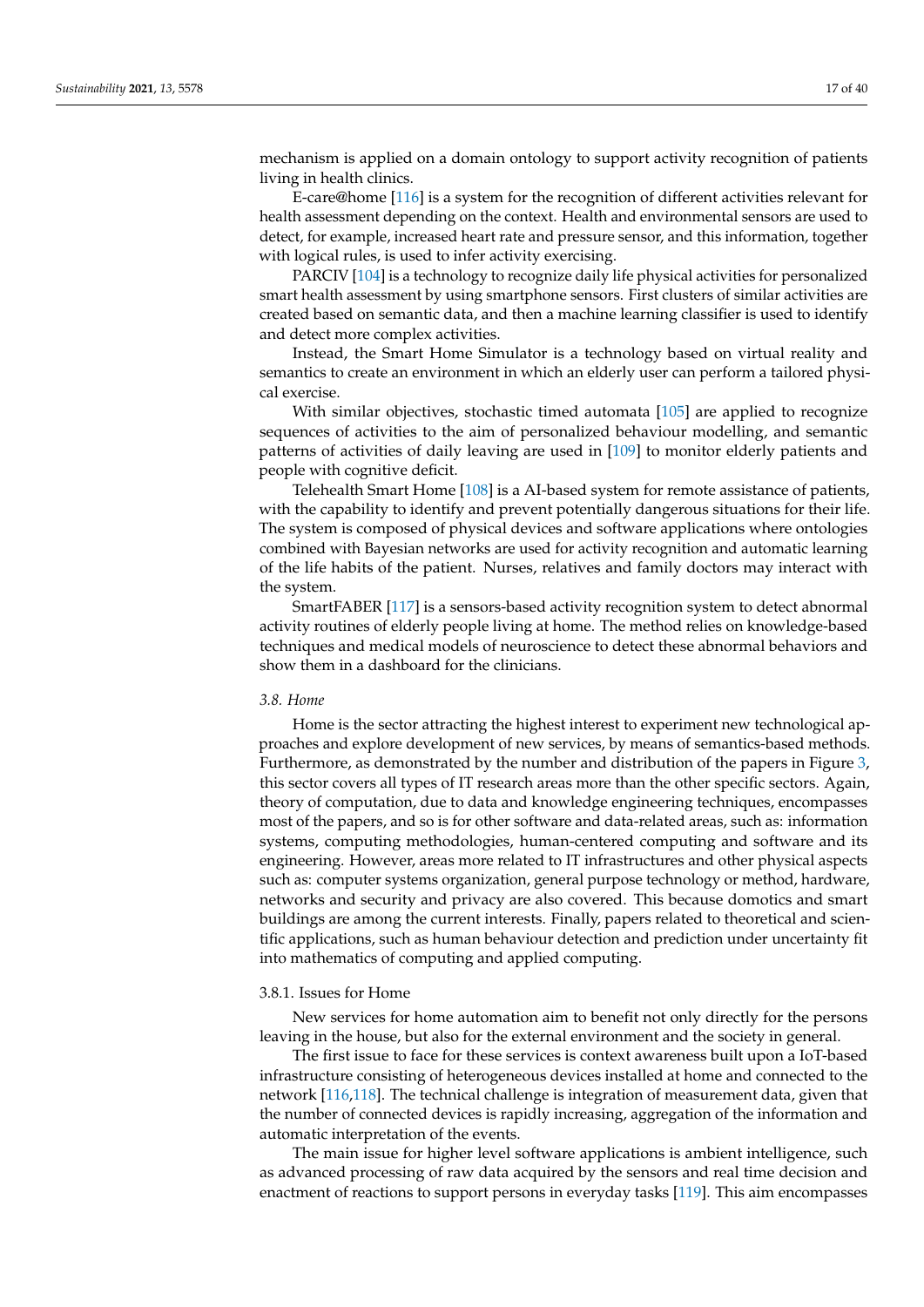technical challenges such as data fusion, information fusion and automatic acquisition of knowledge for detection and monitoring at highest level of abstraction [\[120\]](#page-36-23).

Activity recognition of Daily Life (ADL) has been studied since many years [\[121\]](#page-36-24), especially for applications in home healthcare. However, the development and spread of new devices, e.g., wearable and ambient sensors, provides opportunity to filling gaps such as uncertainties due to missing sensor data [\[122\]](#page-36-25).

Domotics and smart buildings [\[123,](#page-36-26)[124\]](#page-37-0) are other aspects for home applications. Power meters, occupancy sensors and electrical appliances may be automatically controlled with a promising impact in energy efficiency of the house [\[125\]](#page-37-1) and home safety and security [\[126\]](#page-37-2).

#### 3.8.2. Ontologies for Home

The Human activity ontology [\[127\]](#page-37-3) is a network of ontologies to support user modelling, smart home context modelling and ADL modeling. The last encompasses activities related to self-care and domestic tasks that are performed by the persons of the house routinely. Indeed, the capacity to perform these activities without assistance is an indicator of autonomy of elderly people.

The Smart Home Ontology [\[116\]](#page-36-19) extends SSN and includes modules to represent physical aspects (e.g., the structure of the environment, entities in the environment) and conceptual aspects (e.g., events or observation processes) of a smart environment. This ontology can be extended by specializing it with application-specific concepts such as those pertaining activities and health of a person in the house, so providing the representational basis for a context inference process for activity recognition.

Instead, the Smart Home Ontology presented in [\[125\]](#page-37-1) focuses on home control and energy efficiency. It consists of five ontologies to cover the individual aspects that are relevant for the proposed application. Namely, the Building ontology refers to architecture and building physics; the User information ontology refers to preferences and occupancy profiles for all inhabitants and their comfort; the Processes ontology contains the types of automatic functions such as turning on electric heating and opening windows; the Exterior ontology refers to weather and climate conditions influencing the functions; and the Energy and resource ontology addresses energy efficient building operation.

The BonSAI ontology [\[123\]](#page-36-26) extends smart buildings representation with ambient intelligence. It includes concepts modeling functionality, such as services and operations, environmental conditions, QoS (Quality of Service) parameters, hardware, such as smart devices, users and context, such as location and rooms.

The Brick ontology [\[124\]](#page-37-0) is a formal representation of a schema, related to Building Information Modeling (BIM), to capture the relevant information for the building engineers and facility managers about the building, the sensors installed and the data they generate. This allows development and/or usage of energy applications such as fault detection/diagnosis and other types of communication with energy providers.

#### 3.8.3. Services and Technologies for Home

The Smart Home System [\[125\]](#page-37-1) is a knowledge-base to support the operations of a multi-agent system aiming to orchestrate energy-based facilities in a house according to energy efficiency plans. The proposed strategies include the automatic choice of the environmentally-friendliest energy supplier available for delivery of some kind of energy, disconnect unnecessary equipment, and choose electricity providers based on tariffs and excess of energy during time intervals.

Polaris [\[128\]](#page-37-4) is a framework for Probabilistic and OntoLogical Activity RecognItion in Smart-homes. By means of an ontology that models activities and the smart home infrastructure, probabilistic semantic correlations among sensor events and activities are mined using unsupervised learning. Markov logic network is the formal structure for probabilistic reasoning.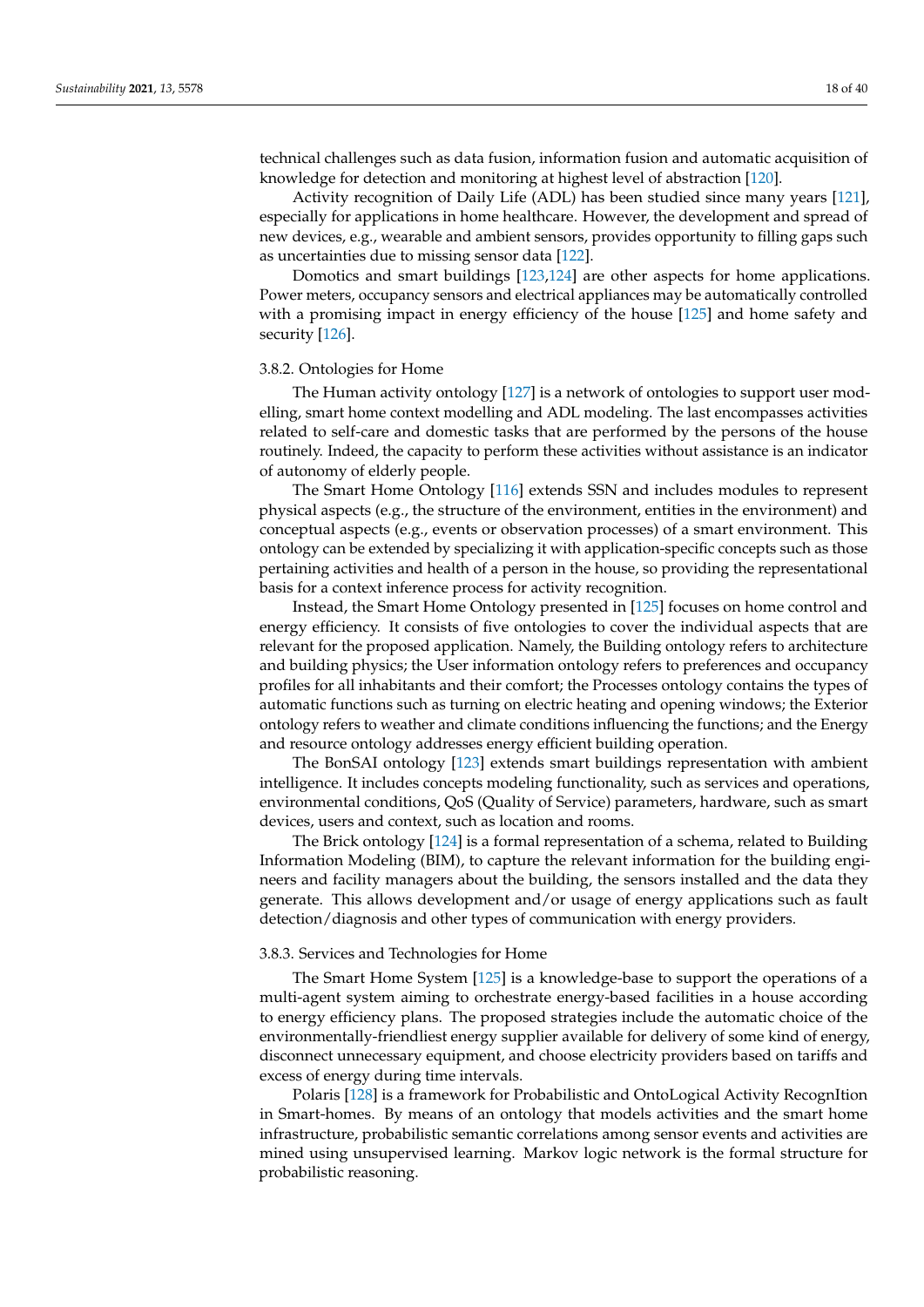In [\[119\]](#page-36-22) a framework for the implementation of ambient intelligence applications using visual sensor networks is proposed. Context knowledge represented with ontologies is combined with real time video-camera data to obtain high-level interpretation of the situation by means of logical reasoning. Recognized situations allow to achieve an overall description of the scene and trigger ambient intelligence services.

A knowledge-based approach for MultiAgent (MA) collaboration for smart home is described in [\[120\]](#page-36-23). Specifically, an ontology and MA technologies are combined to automatically acquire semantic knowledge overcoming heterogeneity of the services. An inference algorithm runs on unordered actions and temporal property of activity to infer both continuous composite activity and personalized service in real time. The novelty is that an agent may learn the knowledge of human activity autonomously and generate knowledge, with aim to guide other agents for performing services compatible with the human activity.

#### <span id="page-18-0"></span>*3.9. Public Administration*

This sector refers to applications to support public administration processes and to development of new public services. The research in this sector is mostly related to realization of linked open data, as the ground for new services. Therefore, not much variety of applications has been observed in the literature. According to Figure [3,](#page-6-0) theory of computation and information systems are the areas with most papers.

#### 3.9.1. Issues for Public Administration

Recent works in this sectors address the problems of realization of open government data [\[129\]](#page-37-5), such as linked open data portals, as a single point of access to open government datasets, to provide valuable means to fostering innovation, improving transparency and collaboration by promoting citizens e-participation [\[130\]](#page-37-6). Open city platforms for real time monitoring [\[131\]](#page-37-7) constitute one type of service enabled by linked open data initiatives. This requires realization of semantic models to integrate heterogeneous data collected from different public sources and archives. Another technological opportunity concerns integration of IoT-based and social applications into public administration processes [\[132\]](#page-37-8).

#### 3.9.2. Ontologies for Public Administration

The Saudi Linked Open Government Data Ontology (SLOGDO) [\[129\]](#page-37-5) is defined to provide access to public administration datasets to the purpose of transparency. They are: General Authority for Statistics, Ministry of Human Resource and Social Development, Ministry of Interior, Ministry of Civil Service, Ministry of Justice, and Twitter datasets. An application ontology is described starting from a core ontology, the *Saudi Government Ontology*, and developed by means of ontology design patterns.

PPROC [\[133\]](#page-37-9) is an ontology for public procurement processes and contracts, to allow public authorities to provide online information about tenders and citizens to monitor contracts. The PPROC ontology is extensive, and indeed covers the tender, its objectives, deadlines and awardees, but also the process, from the initial contract publication to its termination.

A Knowledge Graph for Open Government Data (KG4OGD) is proposed in [\[134\]](#page-37-10) to support extracting knowledge related to government data and enable development of smart applications. The knowledge graph consists of the GovDataset ontology, an upper level ontology describing the metadata, and the GovDomain ontology, a domain-specific ontology to represent the open government data content level.

The Smart Living Ontology (SLO) [\[135\]](#page-37-11) models smart city indicators and relates them to city entities (e.g., buildings, streets, areas) and its topology, to temporal entities and activities in the city. Indicators are organized in hierarchies and related to different categories of users, to allow personalised urban data exploration.

The paper [\[130\]](#page-37-6) describes an ontology for e-Participation processes to support collaboration and interoperability between various e-Participation initiatives encompassing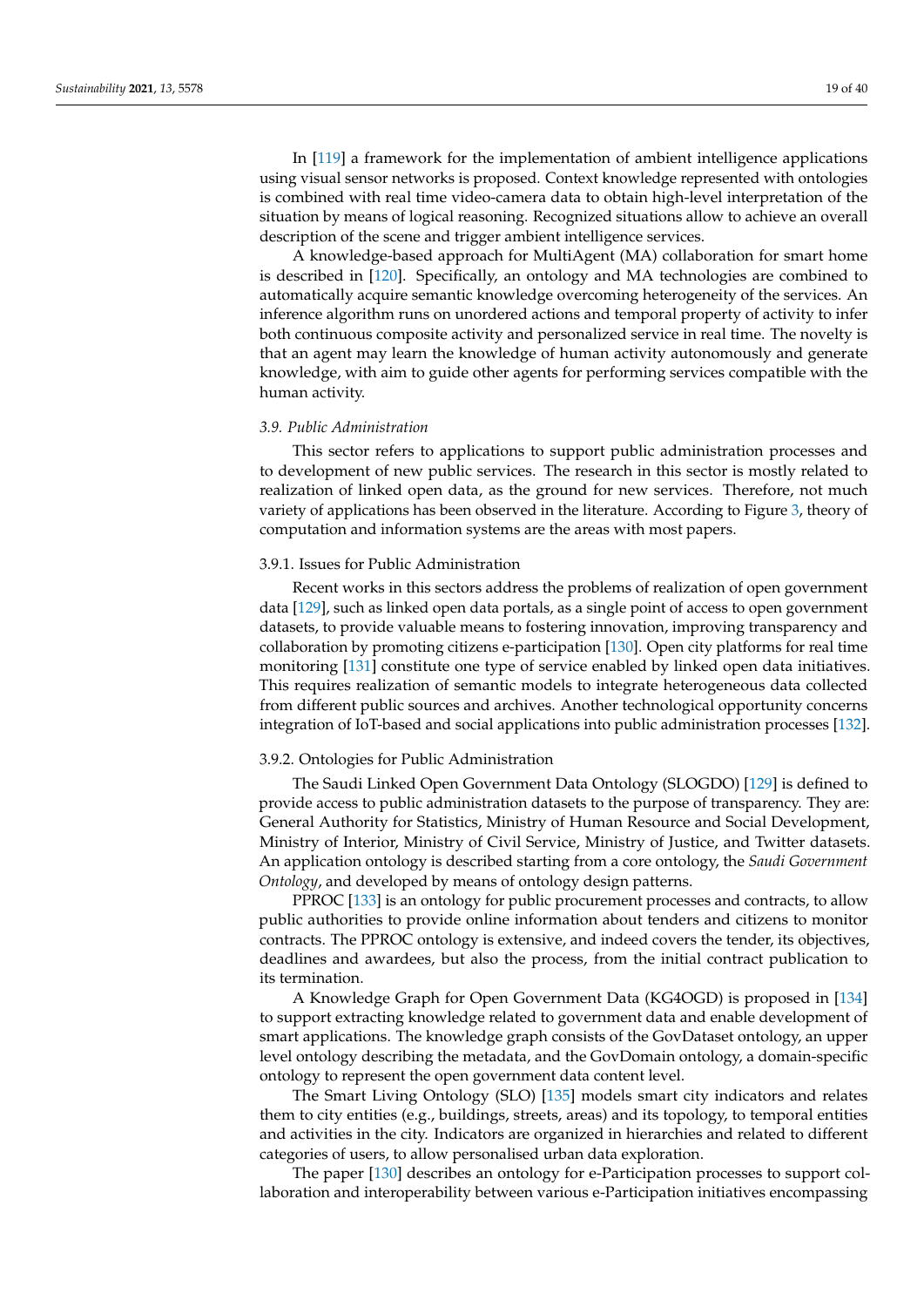both traditional government-led processes and spontaneous citizen-led e-Participation. A democratic process is defined by the mission, the key actors (persons or organizations), the execution procedure and instruments, such legislation, resources and tools, and the expected results.

#### 3.9.3. Services and Technologies for Public Administration

A Knowledge Stratification Model is proposed in [\[136\]](#page-37-12) to identify data produced by IoT devices, integrate them into administration processes, and make them accessible and comprehensible to users. Ontologies specific for each model layer are used to represent the domain knowledge and to solve technological and user interaction semantic issues.

The paper [\[137\]](#page-37-13) describes a methodology for developing semantic data models for smart cities based on the Linked Open Data paradigm and its application to the Municipality of Catania, in Italy following the guidelines by the Agency for Digital Italy. The semantic model integrates geographic data with other data from different sources, such as data concerning the public transport, the public lighting, the state of roads, the municipal waste collection, and historical data on the urban fault reporting service. Various types of access services are provided, such as web interfaces for the citizens, and SPARQL endopoints for the developers, to freely access the data and the ontology.

#### <span id="page-19-0"></span>*3.10. Risk Management*

There exist different classifications of smart city risks. For instance, Shayan et al. [\[13\]](#page-32-10) classified them as organisational, social, and technological based on the city aspects they address whereas Ullah et al. as technology-related, organisational, and external environmentrelated [\[138\]](#page-37-14). As shown by Figure [3,](#page-6-0) most of the papers addressing ontologies and semantic technologies devoted to risk management and smart cities deal with theory of computation and, hence, to knowledge and data management.

## 3.10.1. Issues for Risk Management

The risk management sector offers two main types of issues for the community of researchers in the field of ontologies and semantic solutions. The former concerns qualitative risk assesmment and it deals with the problem of predicting likely and unlikely (i.e., black swans) risks for a city. A further level of complexity is given by the need to predict chains of risks. The latter is related to quantitatively evaluate the level of risk for an urban area depending on available contextual information.

#### 3.10.2. Ontologies for Risk Management

Among the first researchers to treat these topics, we cite Provitolo et al. [\[139\]](#page-37-15), which presented an ontology to model systems, events, and damages, and Coletti et al. [\[140\]](#page-37-16) that presented the Vulnerability Upper Model (VUM). i.e., an upper ontology model to represent risk, threat, system stakeholder, system, severity, and vulnerability. They presented also a case study concerning vulnerabilities of water systems and tested the VUM during workshops with stakeholders. TERMINUS (TERritorial Management and INfrastructures ontology for institutional and industrial Usage) is an ontology built starting from the VUM [\[141\]](#page-37-17) and other ontology design patterns to represent knowledge concerning city services, territory, risk and crisis management.

Mohammad et al. [\[142\]](#page-37-18) presented an ontology for road risks, which includes concepts representing the main elements of the road scene as vehicles, pedestrians, and environment objects. This organizes risks as risks from objects, depending, e.g., on the speed of the car, environmental risks, e.g., depending on weather conditions and road environmental risks, e.g., depending on road conditions.

The Human and Ecological health Risks Ontology (HERO) [\[143\]](#page-37-19) is an ontology, which includes knowledge on sensors, geospatial and temporal aspects, and health risks depending, for instance, on air or water quality. The ontology is at the basis of a system for automatic prediction of air quality and related health risk.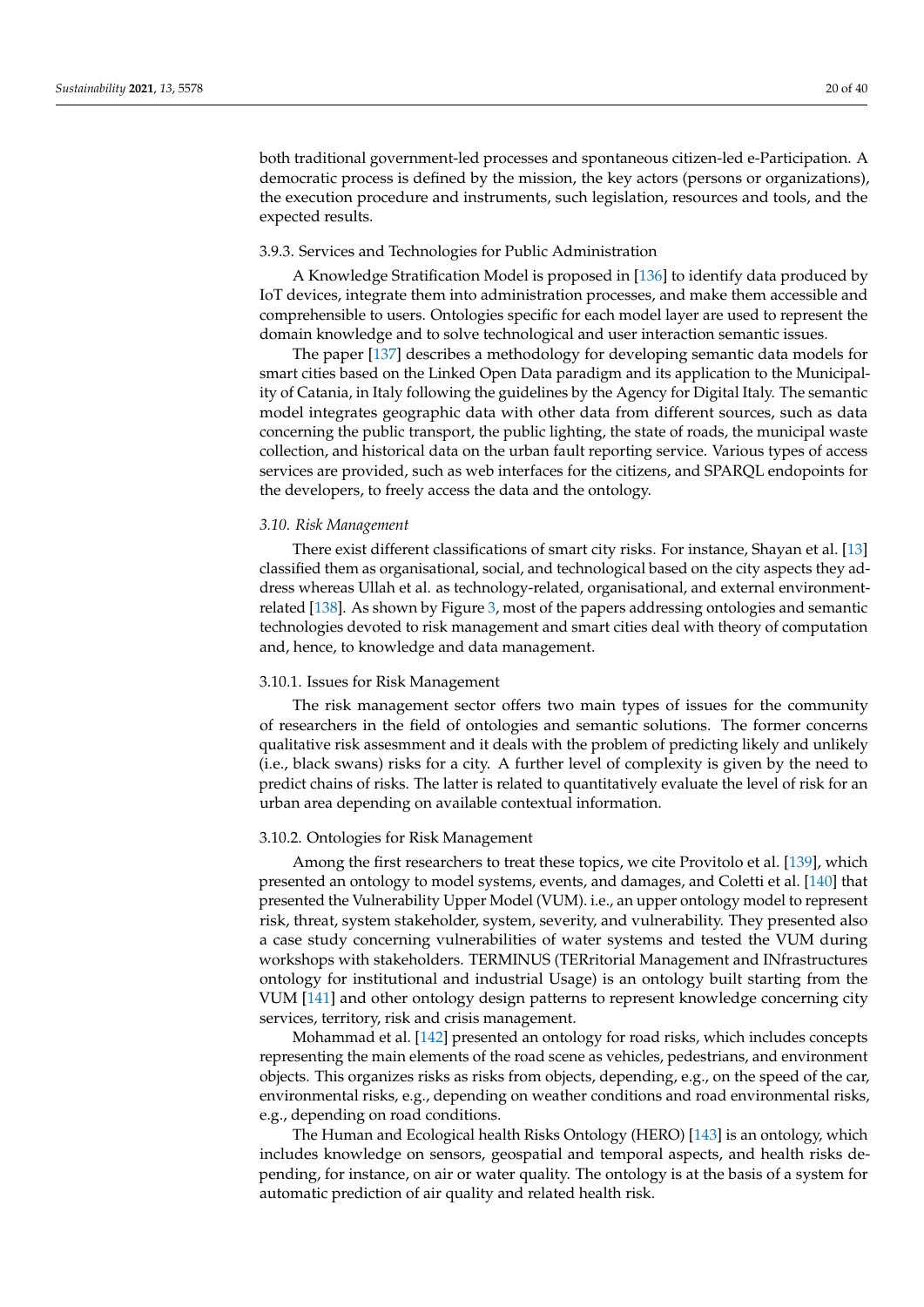Among the other ontologies for representing general risks, we cite the common ontology of value and risk [\[144\]](#page-37-20).

## 3.10.3. Services and Technologies for Risk Management

WS-CREAM is a web service implementing SPARQL queries devoted to creative generation of risk mini-models, i.e., fragments of conceptual models that suggest risks that could affect socio-technical systems, starting from the above mentioned TERMINUS ontology [\[141\]](#page-37-17). This software application also enables semantic spatiotemporal assessment of risks in urban areas.

Mohammad et al. [\[142\]](#page-37-18) developed a software application to assess risk based on the pedestrian behaviour in a video scene, a road risk ontology, and some inference rules specified in Semantic Web Rule Language (SWRL).

Similarly, Yang et al. [\[145\]](#page-37-21) developed a system based on rule reasoning to determine responses to risks due to solid waste crisis. This uses Pellet [\[146\]](#page-37-22), the inference engine available in Protégé [\[147\]](#page-37-23), SWRL rules, a domain ontology on waste management, and information on waste crisis.

A different approach based on a domain ontology representing factors influencing flood disaster and Bayesian networks is presented in [\[148\]](#page-37-24). Among the above mentioned factors, the authors cited the disasters drivers (e.g., accumulated rainfall and rainfall duration), disaster formative environment (e.g., topography and river network), and disaster bearers (e.g., pipe and road density, and population density). This approach was developed starting from historical case data during the period 2010–2018 and was used to predict and evaluate the flood disaster risk in Zhengzhou City from 16 to 20 August 2019.

Coletti et al. [\[149\]](#page-38-0) proposed an approach to generate cascading risks in interoperable socio-technical systems based on the TERMINUS ontology and SPARQL queries. Afterwards, Yu et al. [\[150\]](#page-38-1) proposed a similar approach by means of case-based reasoning.

Finally, Wei et al. [\[151\]](#page-38-2) presented a decision support system to predict the potential impact of a trigger with location specific data. The system is equipped with domain ontologies and a set of rules that model critical infrastructures interdependence.

#### <span id="page-20-0"></span>*3.11. Security and Privacy*

This sector refers to methods and technologies for protection of sensitive data and for security threat intelligence. According to Figure [3,](#page-6-0) the following areas contain most papers: theory of computation, information systems, computing methodologies, and computer systems organization. Indeed, in this sector, semantic technologies are mainly used to support data and knowledge management for threat intelligence and information sharing, and data protection in IoT systems.

#### 3.11.1. Issues for Security and Privacy

The availability of smart city platforms conveying various types of data to create and deliver knowledge to build smart applications, poses security and privacy issues. One is protection of indirect information, such as that derived by sensor data or video collected for different purposes, such as data from home devices used to derive personal features of the occupants [\[152\]](#page-38-3) or different usage of video-surveillance data. Related to this issue, there is the modelling of the user consent on usage policies in the data lake [\[153\]](#page-38-4). More generally, due to employment of IoT systems, data can be consumed and processed at many different places, and therefore it is difficult to identify the origin, and track the changes it has experienced and who has access to it [\[154\]](#page-38-5).

## 3.11.2. Ontologies for Security and Privacy

A privacy vulnerability ontology is discussed in [\[152\]](#page-38-3). The ontology aims at identifying privacy risks when processing sensor data streams, and providing awareness about specific inference and data linkage possibilities before sharing data. The ontology includes elements for data transformations, privacy risks, attacks, and the relationships among them.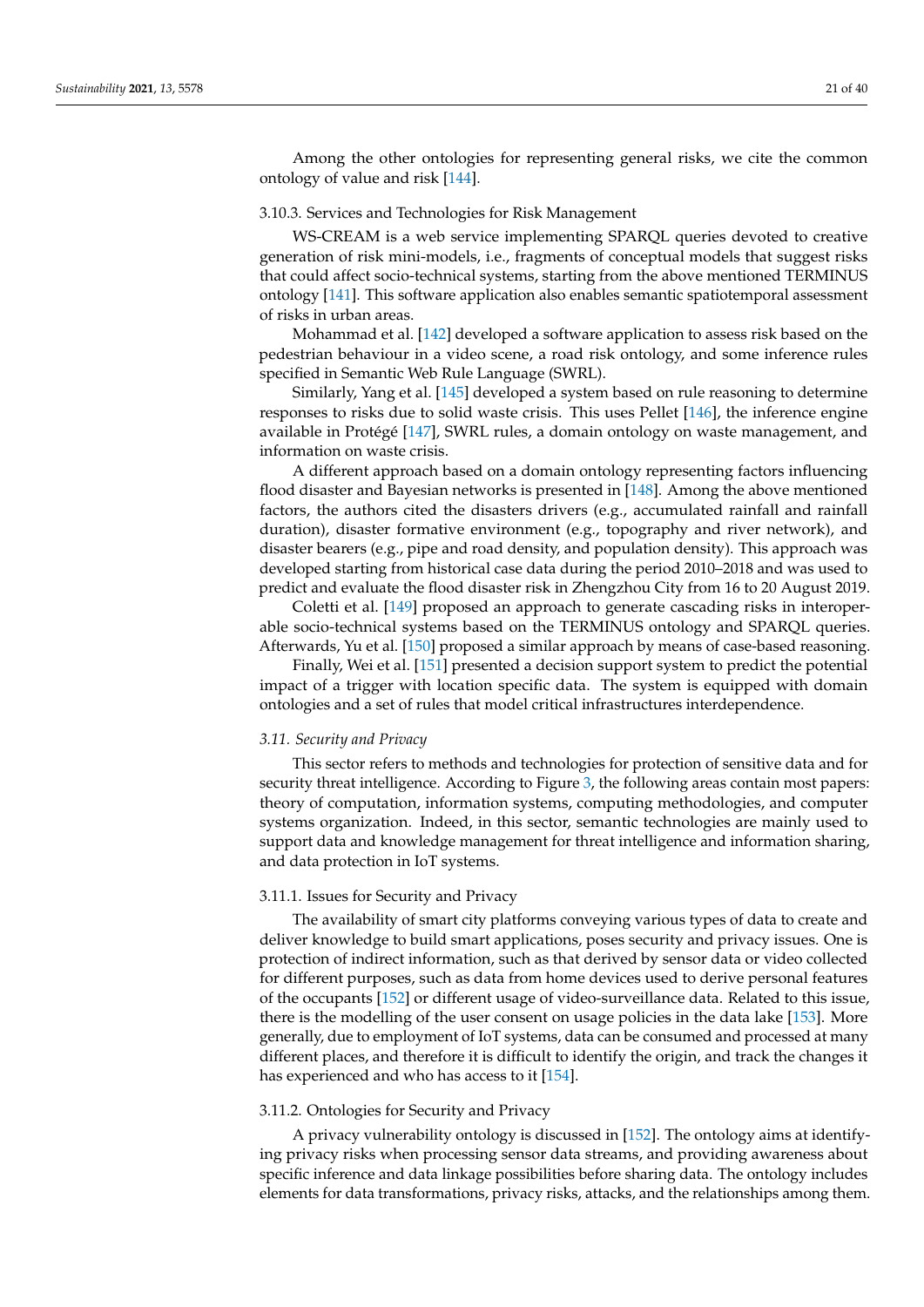The SPECIAL usage policy language [\[153\]](#page-38-4) is a semantic language to represent usage policies. In line with the GDPR (General Data Protection Regulation) specification, a usage policy defines a set of authorized operations on some personal data, as contact information, and financial data. The processing operations, like collection and analysis, need to refer to an objective, e.g., health or marketing, to the storage applied and duration, and to the recipients, e.g., whom data are shared with.

The DS4IoT Ontology [\[154\]](#page-38-5) is devoted to security in IoT systems. The ontology represents the secure data, distinguishing among encrypted data, protected data and hidden data, and the access control mechanisms that impose restrictions for an authenticated party on the access to some data. The ontology is built by taking into account several other ontologies for security in IoT, including the STAC another security ontology [\[155\]](#page-38-6), describing assets, threats and security mechanisms among other aspects, the IoT Security Evaluation Ontology (IoTSecEv) [\[156\]](#page-38-7), and IoT-Privontology [\[157\]](#page-38-8) for privacy protection.

#### 3.11.3. Services and Technologies for Security and Privacy

The paper [\[126\]](#page-37-2) proposes a multi-layer cloud architectural model to enable interoperation of heterogeneous IoT services for smart home. An ontology is used for data representation and handling application heterogeneity, in particular, an ontology-based security service is designed to ensure security and privacy preservation in these applications.

A blockchain-based framework for data-sharing is described in [\[158\]](#page-38-9). A knowledge graph is described to define the range of information that should be included in the Privacy Policy documents. The Hyperledger Fabric blockchain technology [\[159\]](#page-38-10) is used to develop an automated access-control and audit mechanism that enforces users' data privacy policies while sharing their data with third parties.

#### <span id="page-21-0"></span>*3.12. Social Systems*

The systematic literature review reveals that there are only few papers addressing applications of ontologies and semantic technologies to the purpose of social good. Figure [3](#page-6-0) shows that most of the collected papers concern information systems and theory of computation and, consequently, data and knowledge management.

#### 3.12.1. Issues for Social Systems

There are three main issues for the the sector social systems: fighting poverty; detecting people radicalisation in social network; and increasing social inclusion of people in the society.

Fighting poverty requires a better understanding on the poverty signals and indicators. Semantic technologies can help in representing and managing such information and provide useful reasoning services for early detection of poverty in urban areas.

Detecting people radicalisation in social network requires the availability of advanced systems able to analyse post, tweets, and other messages. Semantic technologies could serve for this purpose.

Finally, increasing social inclusion of people in the society requires advanced methods of analysis to detect, for instance, discrimination phenomena. Methods and techniques able to provide meaning to information are among the most promising ones.

### 3.12.2. Ontologies for Social Systems

Panori et al. [\[160\]](#page-38-11) presented an approach to design an ontology for measuring multidimensional poverty at an urban scale. In particular, they identified the main areas, which are health, education, and living standards, and the related taxonomies, encompassing more specific concepts such as material deprivation, and lack of capacity to afford a meal with meat, chicken, or fish (or vegeterian equivalent).

Along this line, Nasim and Khan [\[161\]](#page-38-12) presented an ontology to model poverty. This includes concepts such as: absence of vocational training institutes, economic situation,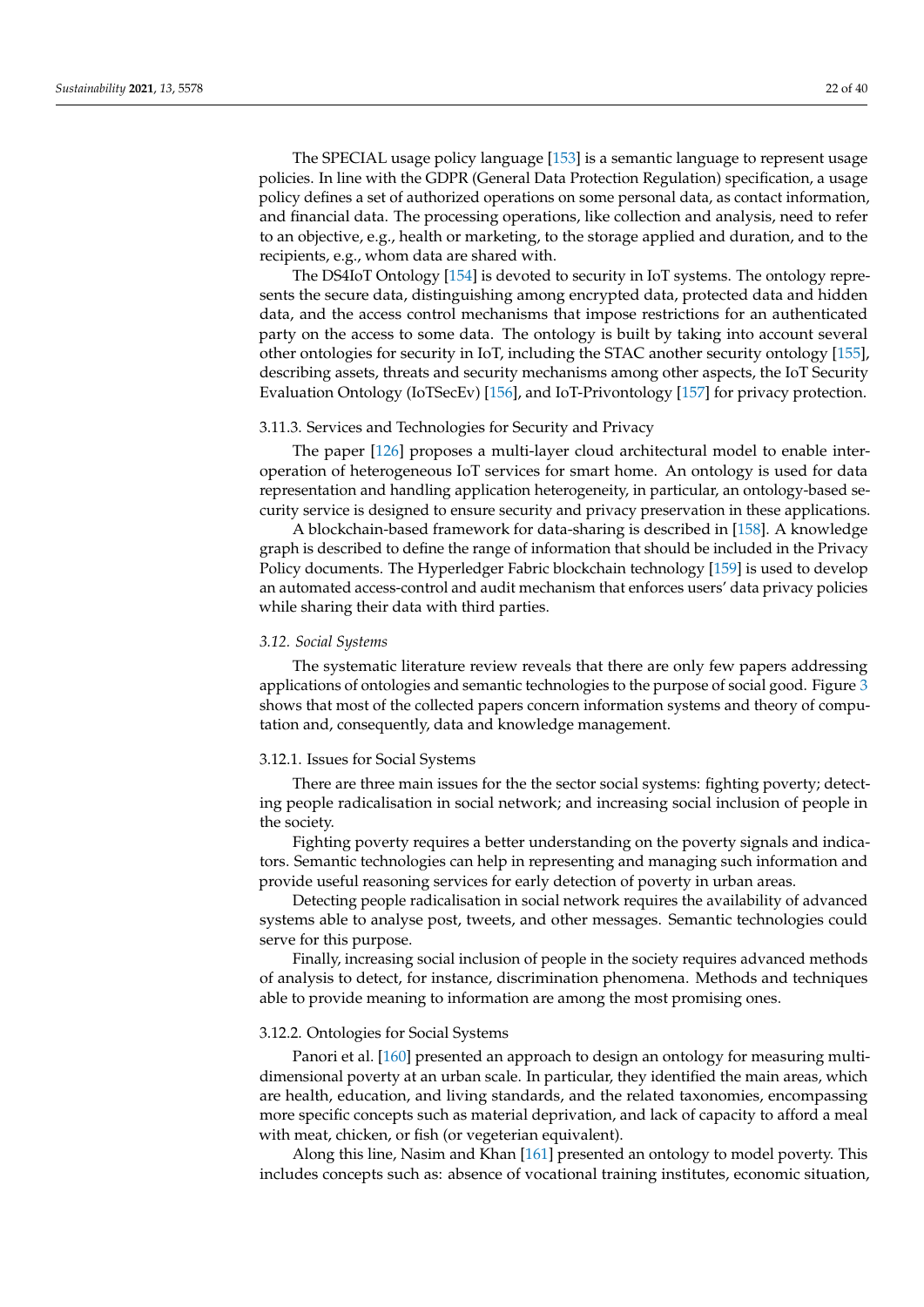export/import Imbalance, improper hiring, lack of job opportunities, lack of startups, and unemployment.

### 3.12.3. Services and Technologies for Social Systems

Fernandez and Alani [\[162\]](#page-38-13) presented an approach to detect online radical content based on an ontology including the terms that are linked to radicalised rhetoric. They tested it by using two different datasets, the former of tweets posted by pro-ISIS users, and the latter by "general" Twitter users. The authors demonstrate that contextual semantics can support in better discriminating radical content from content that only makes use of radical terms.

Similarly, Barhamgi et al. [\[163\]](#page-38-14) studied the use of domain ontologies to detect the radicalisation indicators from messages and posts on social networks.

Finally, De Nicola and D'Agostino [\[164\]](#page-38-15) addressed the topic of gender equity by presenting a study where semantic technologies are used to study gender polarisation of the language in scientific papers.

### <span id="page-22-0"></span>*3.13. Sustainable Development*

This sector is closely related to environment and urban planning as it refers to protection of natural resources and decision making for sustainable development of cities. According to Figure [3,](#page-6-0) most of the papers concern theory of computation since they treat how integrated ontologies of environment and policy making can be used for data management and knowledge representation. The other areas that are mainly addressed are: computing methodologies, including artificial intelligence methods for decision making; information systems, and software and its engineering referring to realization of distributed systems for this domain.

#### 3.13.1. Issues for Sustainable Development

Sustainable development works encompass cross-domain objectives such as smart management of natural resources, sustainability-aware services, policy making based on scenarios for sustainable development, and sustainability assessment.

More in details, the first two issues require technology integration and semantic interoperability of applications for optimized usage of resources like domestic water consumption [\[95\]](#page-35-25) or development of energy efficient services [\[165\]](#page-38-16).

The third issue concerns incorporating the sustainability objective in policy and decision making, such as towards renewable energy resources [\[166\]](#page-38-17) and industrial technologies to favour abatement of pollution [\[93\]](#page-35-23).

The fourth issue concerns representation of metrics for sustainability assessment [\[167\]](#page-38-18) and their (real time) evaluation [\[168](#page-38-19)[,169\]](#page-38-20) to the purpose of decision making and sustainability awareness.

#### 3.13.2. Ontologies for Sustainable Development

The aim of the Urban District Sustainability Assessment (UDSA) ontology [\[168\]](#page-38-19) is to give the user insights on the impact of their actions on the sustainability indicators, criteria and themes. The ontology is addressed to applications for governmental institutions, associations, city managers, urban planners and others having a professional role in planning for sustainability to support decision-making. It is also addressed to services for citizens to raise awareness on sustainability.

The paper [\[169\]](#page-38-20) describes an ontology for sustainability assessment built from the analysis of 44 different approaches for sustainable measurement selected from the literature. The ontology considers various dimensions of sustainability, such as: social, environmental, economic, ecological, institutional, and cultural. The domain of usage includes: supply chain, housing (energy and water), energy resources, industrial processes, tourism sector, industrial ecology, transport, waste production disposal, pollutant dispersion, greenhouse gas emission, and ecological/ecosystem health.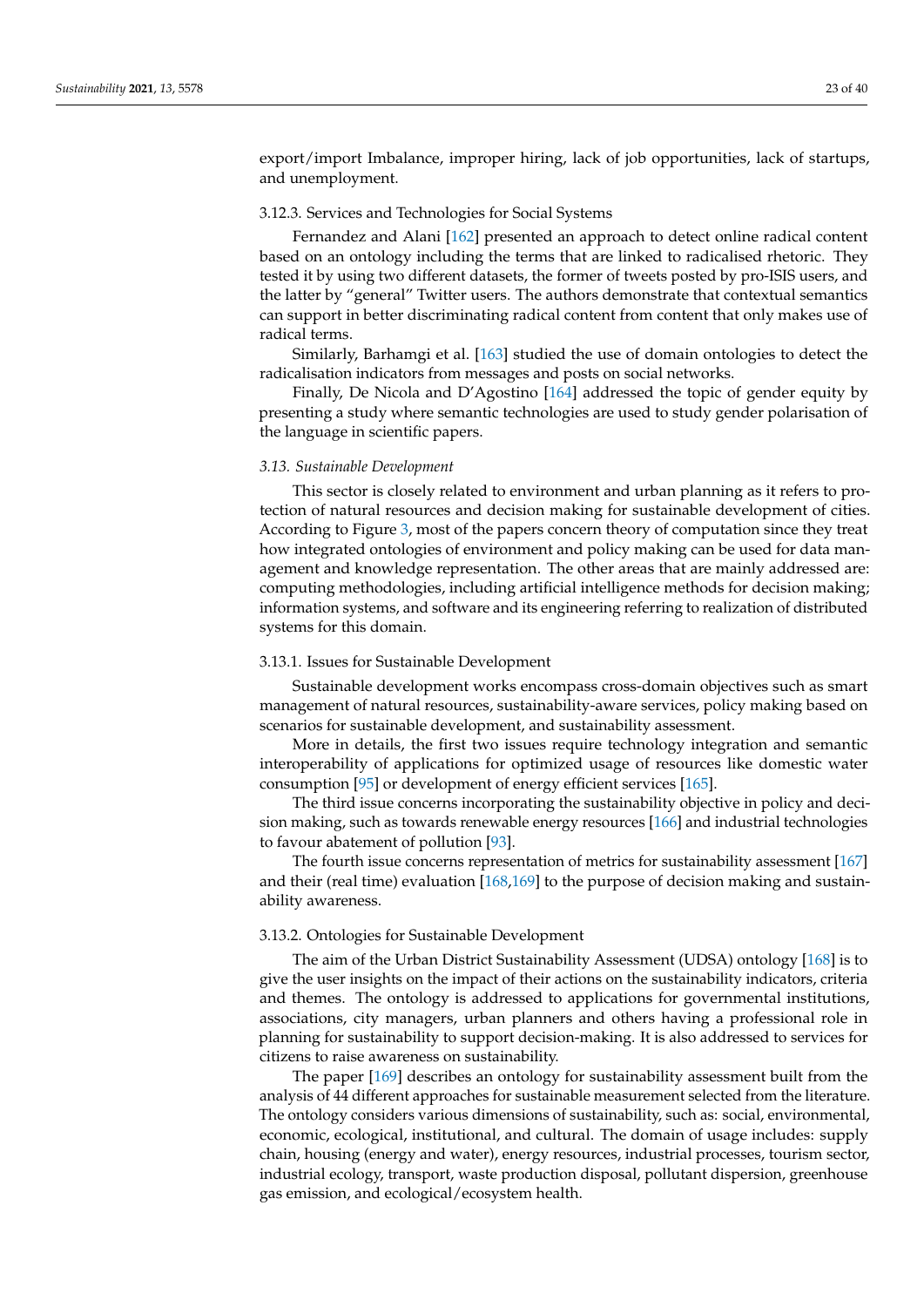## 3.13.3. Services and Technologies for Sustainable Development

The paper [\[95\]](#page-35-25) presents a semantic framework that unifies domestic socio-technical water systems with clean and waste networks at an urban scale, to deliver value-added services for consumers and network operators. As an example, matching the availability of water to the demand for water may lead to a number of advantages: reducing energy consumption, the leakage and water evaporation, maintenance costs of the network as well as the number of alarms.

An ontology-based IoT-enabled application for waste management is presented in [\[170\]](#page-38-21). The ontology is application-oriented and it is finalized to semantically enrich a city dashboard to monitor the state of the waste collection process, the routes of waste trucks, and report of malfunctions and problems.

#### <span id="page-23-0"></span>*3.14. Urban Planning*

Urban planning refers to decision making for the city, such as on infrastructures and services to citizens, promoting innovation and sustainable development. From the distribution of the research papers in Figure [3,](#page-6-0) we see that all areas are covered and that theory of computation contains the highest number of papers, with techniques for data integration and semantic modelling. Then, similar number of papers are for computing methodologies and information systems; following, computer systems organization, and software and its engineering.

#### 3.14.1. Issues for Urban Planning

Urban planning for smart city encompasses approaches devoted to planning the "smart" part of the city to best integrate technological innovation with the specific urban peculiarities and historical and cultural value [\[171](#page-38-22)[,172\]](#page-38-23).

One issue is planning to improve resilience of the city, for example the adaptive capacity to climate change-related hazards or protect and react to other natural and anthropic adverse events [\[141](#page-37-17)[,172](#page-38-23)[,173\]](#page-38-24), and enact specific mitigation strategies, such as urban heat island mitigation strategies [\[174\]](#page-39-0).

This encompasses decision-making and planning for various aspects of the city, including housing, mobility, economy, education, welfare and health aspects [\[173\]](#page-38-24). Thus, the specific issues in urban planning are mostly addressed by the works analyzed in these mentioned sectors. Indeed, effective decision making for urban planning requires an holistic analysis which is hindered by problems related to the quantity, quality, variety and/or actual availability of data and knowledge to base such decisions. Within this sector, data integration [\[175–](#page-39-1)[177\]](#page-39-2) and visualization from spatio-temporal perspectives [\[18](#page-33-3)[,178\]](#page-39-3), and crowd-sourcing information for urban planning [\[173\]](#page-38-24) are other issues to be addressed.

Concerning planning for smart mobility, the issues concern intelligent transportation systems to improve safety and efficiency of the urban services [\[179–](#page-39-4)[181\]](#page-39-5), creating new services for citizen such as parking guidance and information [\[182,](#page-39-6)[183\]](#page-39-7), and use mobility data to support decision making [\[178\]](#page-39-3).

#### 3.14.2. Ontologies for Urban Planning

In [\[151\]](#page-38-2), an ontology for urban infrastructure inter-asset management is presented to model assets (e.g., road, ground, cable), triggers (e.g., pipe leaking) and potential consequences (e.g., traffic disruption). The ontology aims to represent cascading social, economic and environmental effects to the aim of decision making.

An ontology devoted to Urban Heat Island Mitigation Strategies (UHIMS) is presented in [\[174\]](#page-39-0). Indeed, the increase of urban temperature generally impacts on energy consumption, outdoor thermal comfort, air quality, and human health. Thus, strategies are defined to face such a problem. In the ontology, UHIMS strategies are composed of: the techniques to achieve the goals of UHIMS; the urban contexts, i.e., geographic, climatic and social-economic condition for UHIMS; and the performance metrics for UHIMS performance assessment.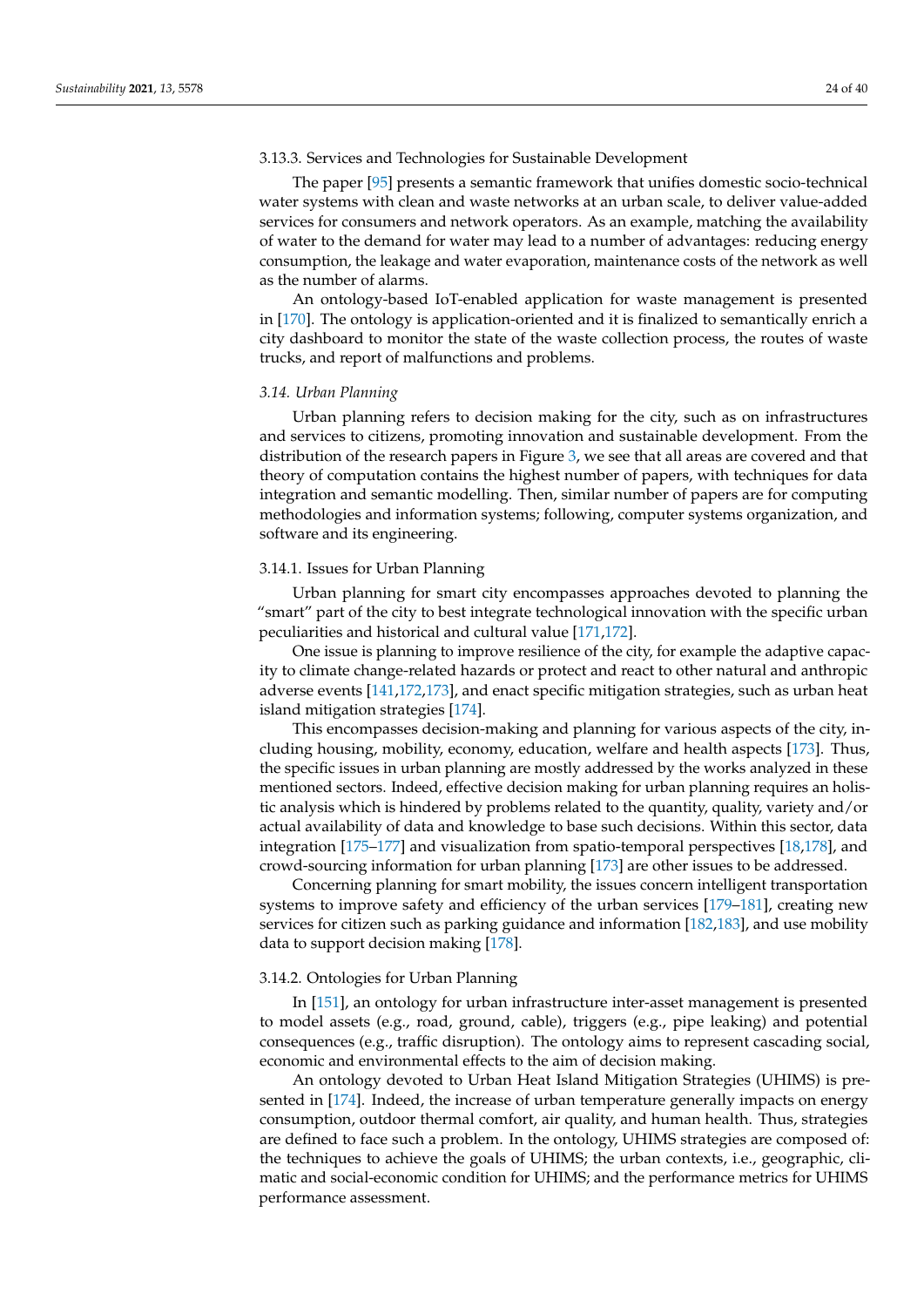The HEritage Resilience Against CLimate Events on Site (HERACLES) Ontology [\[172\]](#page-38-23) represents knowledge in the field of cultural heritage preservation from effects of climate change. The cultural heritage concept is related to the Vulnerability and cultural heritage value concepts to describe a risk, which quantifies possible threats to the cultural heritage from the economic perspective.

In [\[181\]](#page-39-5), an ontology for smart transportation is illustrated. This ontology has a modular structure and contains concepts to represent the various aspects of a road traffic scenarios, such as vehicles, infrastructure elements, sensors, and driver behaviors. The sensors sub-domain is based on the Semantic Sensor Network ontology (SSN) and specifies the different types of sensors used for intelligent transportation systems.

The Connected Traffic Data Ontology (CTDO) [\[184\]](#page-39-8) represents vehicles within the traffic ecosystem. The ontology combines sensory modelling of SSN/SOSA [\[185\]](#page-39-9) and geospatial data and is proven to efficiently store the V2X (Vehicle-to-everything) broadcast messages coming from connected vehicles.

CityGML [\[186\]](#page-39-10) is a standard model by the Open Geospatial Consortium (OGC) for the representation and interoperability of 3D city models. In particular, CityGML focuses on the geometrical, topological, and semantic aspects of 3D city models, including buildings, vegetation objects, water bodies, and transportation facilities like streets and railways. This model provides useful semantic structures for a variety of application domains such as urban planning, indoor/outdoor pedestrian navigation, environmental simulations, cultural heritage, and facility management.

Km4City [\[18\]](#page-33-3) is a knowledge model for the city and its services, initially based on the models of the data sets regarding Florence and Tuscany in Italy, and then enriched by using similar datasets available on other open data portals. The ontology covers seven macroaspects, five of which are city-specific, such as: administration, encompassing PA and its specifications; the street model; the point of interests, including services and activities; the local public transportation; and sensors, such as those installed in the streets and on moving vehicles. The other two aspects deal with modelling of time and of metadata.

In [\[187\]](#page-39-11), some Ontology Design Patterns (ODP) are proposed to support semantic modelling of various aspects of a city. In particular, these patterns are devoted to modelling: the administrative area, such as the jurisdiction purpose of a place; the city (physical) objects, including buildings, transports and devices; the events; the Key Performance Indicators (KPI)s to monitor the performance of a city (e.g., noise or pollution data, recycling rate, etc.); the measurements, including those to evaluate KPIs; the public services, such as waste management, public parking, and water quality control; and the topology of the city. These ODPs are the outcome of a systematic analysis of the literature that takes into account ontologies and data models addressing specific aspects of a smart city, including GeoSPARQL, CityGML [\[186\]](#page-39-10), Km4City [\[18\]](#page-33-3). Thus, the ODPs result from an abstraction work of the various modelling solutions.

#### 3.14.3. Services and Technologies for Urban Planning

The proposed semantics-based approaches for decision making to the purpose of urban planning include models and technologies to enable data/information collection by means of participatory processes, supported by gamification [\[173\]](#page-38-24), or platforms for the ingestion of public and private data for smart city, including open data from public administration and private data coming from transport systems [\[18\]](#page-33-3). Along this line, a framework for citizen-related big data analysis to support governance decision-making is proposed in [\[188\]](#page-39-12). The framework uses ontology models to standardize urban governance-related attributes, personas, and associations using data mining and Bayesian networks techniques.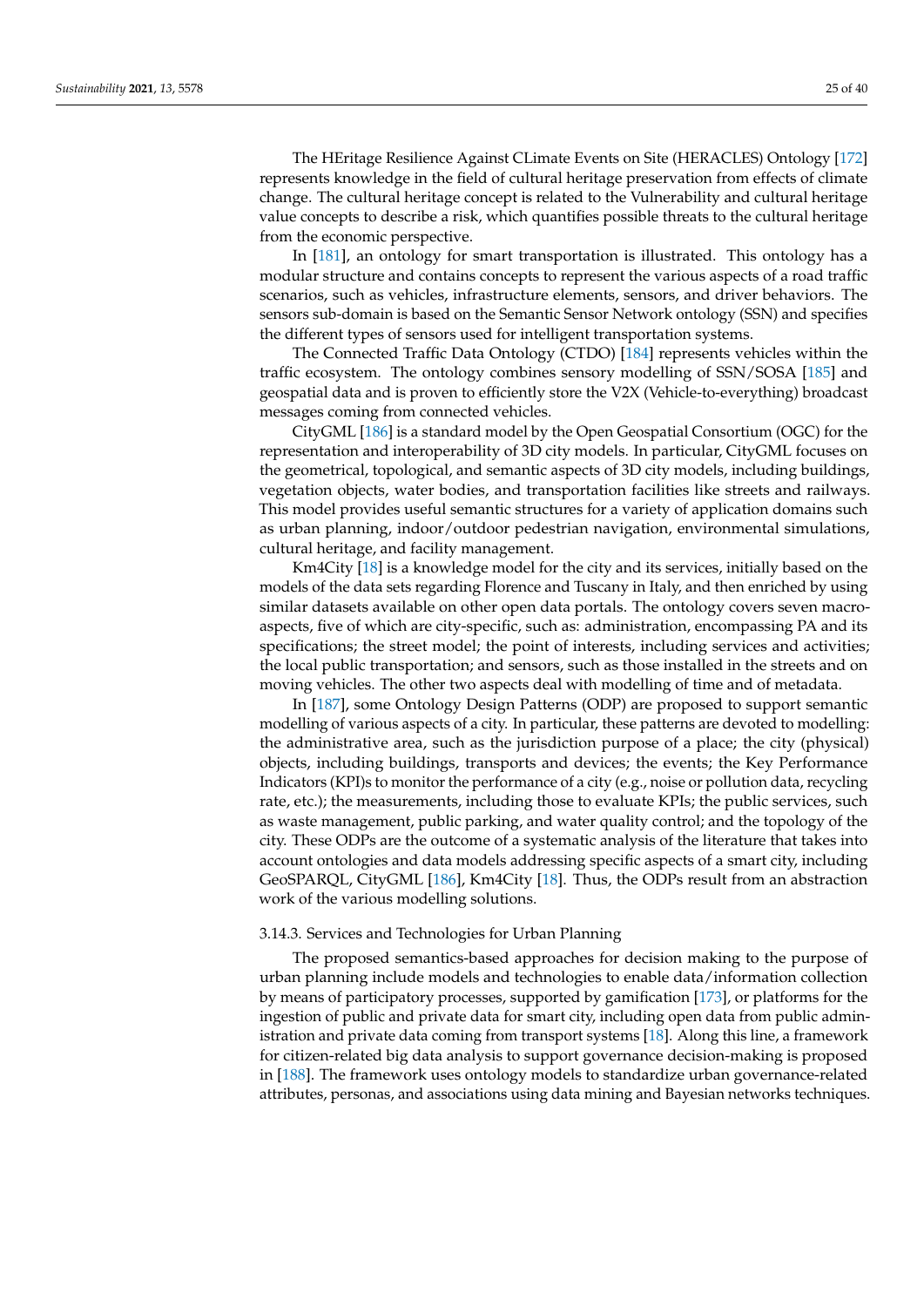The paper [\[189\]](#page-39-13) presents 3cixty, a framework to building a knowledge base that contains descriptions of events and activities, places and monuments, transportation facilities as well as social activities of a city. The development of an information service for tourists visiting the city for a big event, such as Expo, is discussed as an application, which leverages on the KM4City ontology and collects data from static, near- and real-time local and global data providers.

Intelligent transportation and automation are addressed in various works. To provide some examples, in [\[190\]](#page-39-14), a specific instance of IoE (Internet of Everything) for driver-less vehicle(s) is proposed. The framework uses reasoning upon ontologies, and learning technologies to enrich the formal model of the IoE and to assist the vehicle in driving decisions. Semantic interoperability of smart city IoT applications for development of smart urban mobility services is addressed in [\[181\]](#page-39-5) to improve safety on road by supplying traffic information, and in [\[183\]](#page-39-7) with the aim to provide parking guidance and mobility suggestions. Finally, in [\[180\]](#page-39-15) context representation, ontology and Bayesian networks are used to analyse data from various sensors in an urban area in order to predict the bicycle-sharing public service usage in the city of London.

The paper [\[191\]](#page-39-16) describes the *Smart City Service System*, a knowledge based system to support the decision-making processes of a city. The knowledge base extends Km4City with EventOntology [\[192\]](#page-39-17) to represent events with more details and with technology oriented ontologies such as OWL-S, to support the description of services, and SSN to extend the representation of sensors and sensor data. The integrated information is analyzed to provide situation-awareness of the city by means of inference and classification processes. This allows the governors, policymakers, and decision-makers to identify trends that can help predict future situations and to make coherent and informed decisions for improving the smart city, thus offering new services and realizing innovative projects.

#### <span id="page-25-0"></span>**4. Discussion**

In this section we answer the research questions presented in the introduction.

## **(RQ1) To which smart city sectors ontologies, semantic methods, and semantic technologies have been applied to date?**

The results from the query to SCOPUS database led us to identify 14 sectors where ontologies, semantic methods, and semantic technologies have been applied to date. They are: communities, crisis management, e-learning, economics, energy, environment, health, home, public administration, risk management, security, social systems, sustainable development, and urban planning. A description of these sectors with the SCOPUS keywords identifying them is provided in Table [A1](#page-30-0) of the Appendix [A.](#page-29-0)

## **(RQ2) For which technological areas ontologies, semantic methods, and semantic technologies provide an added value?**

In order to detect the technological aspects addressed by the retrieved papers, we classified the papers by means of the ACM macro areas. Accordingly, ontologies, semantic methods, and semantic technologies provide value for the following ones: applied computing, computer systems organization, computing methodologies, general purpose technology or method, hardware, human-centered computing, information systems, mathematics of computing, networks, security and privacy, social and professional topics, software and its engineering, and theory of computation. A description of the ACM macroareas in terms of the SCOPUS keywords of the published papers is provided in Table [A2](#page-32-13) of the Appendix [A.](#page-29-0)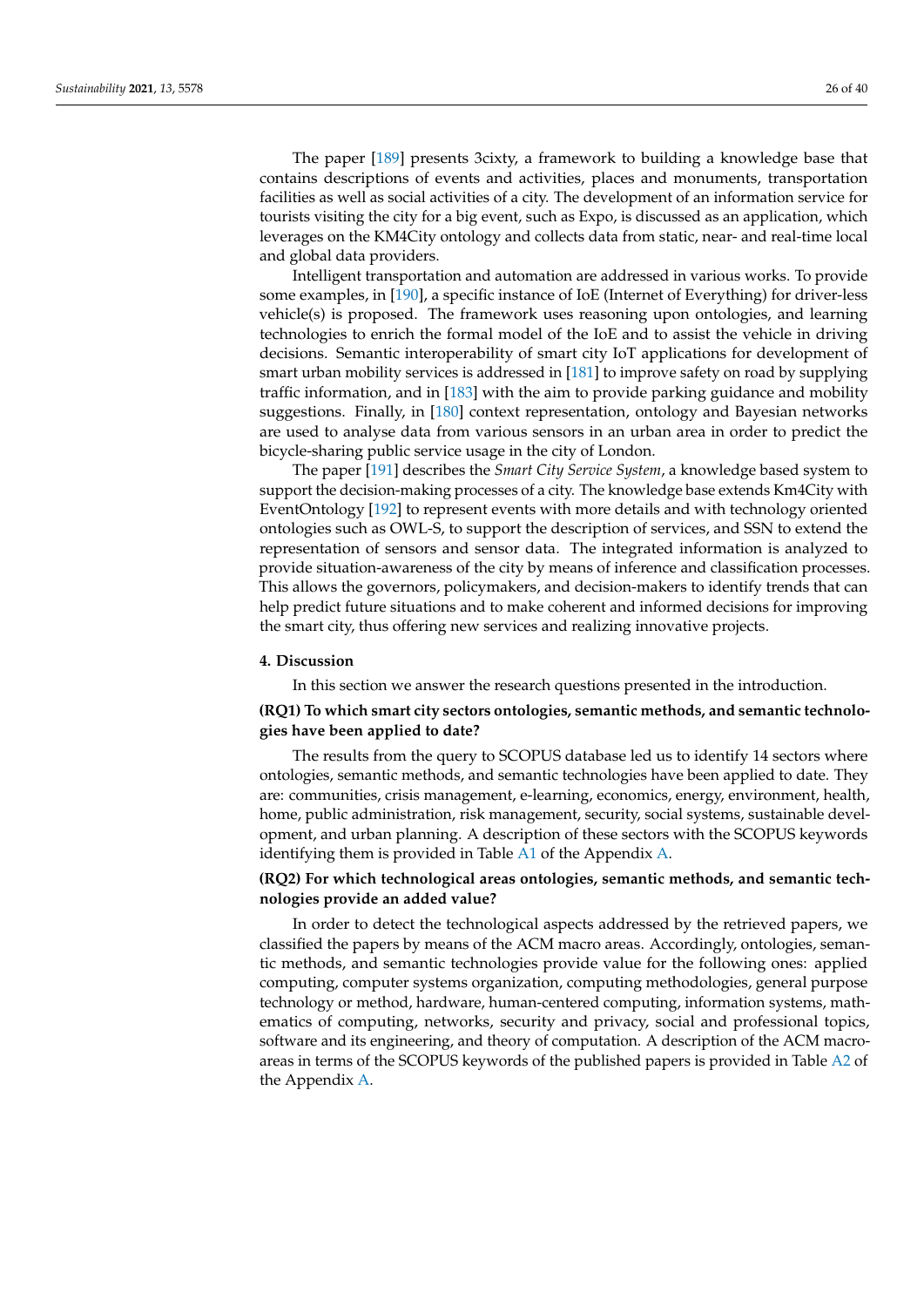Among the identified ACM macro areas, most of the papers focus on theory of computation, which is the ACM area concerning ontologies, knowledge bases, and theoretical models for data/information representation and processing. Other relevant areas are: computing methodologies, concerning algorithms and artificial intelligence methods for analysis and process automation in the smart city context; information systems, regarding systems for data and information collection and management; computer systems organization, describing socio-cyber-physical systems, IoT and other technological architectures for distributed and embedded systems devoted to smart cities; general purpose technology or method; and software and its engineering, focusing on software architectures, service-oriented modelling, communication and integration aspects (see Figure [3\)](#page-6-0).

## **(RQ3) For each of the above mentioned sectors, which are the issues faced, and the most relevant ontologies, semantic methods, and semantic technologies used?**

We listed the most relevant ontologies, semantic methods, and semantic technologies used to date in Section [3.](#page-7-0) Altogether, we have described 67 ontologies and 50 among methods and applications leveraging semantic technologies. We identified 56 issues, which are summarised in Table [1.](#page-28-1) A cross-domain issue is data interoperability to enable automatic collection from heterogeneous systems and devices. This lays the foundation towards objectives such as interdisciplinary knowledge building and representation, knowledgebased situation awareness at various levels of granularity, and actionable knowledge.

#### **(RQ4) To which smart city sectors semantic technologies have been mostly applied?**

Among the identified sectors, most of the efforts of the research communities focus on the home sector, the energy sector, and the urban planning sector. Indeed, the widespread of low-cost sensor devices allows easy and scoped experimentation of novel approaches for smart home and energy efficiency. On other hand, smart transportation is of high interest for urban planning due to the technological challenges to improve safety and efficiency of the urban services and as means for sustainability goals. Furthermore, the availability of structured and unstructured data about the city, directly collected and crowdsourced or indirectly deduced from automatic processing and reasoning, provides a huge opportunity to urban knowledge building and development of semantic services to support decision-making for the city.

Other relevant sectors for the semantic technologies are the health, environment, and economics sectors (see Figure [3\)](#page-6-0). These are the sectors where more traditionally ontologies have been proposed, especially for development of expert systems and business process automation. However, the introduction and widespread of new technologies like IoT, cloud infrastructures and blockchain poses new interesting challenges. These include solutions for tele-medicine and new healthcare support, quality monitoring of natural resources to support decision making at local level or governmental policies to mitigate effects of climate change, and smart contracts adoption to improve efficiency of business processes and enhance their dematerialization.

**Table 1.** Summary of the research issues for the smart city sectors.

#### **Communities**

- Community management (definition, communication, promotion, ...);
- Community data analysis.

#### **Crisis management**

- Emergency scenarios design for preparedness;
	- Situational awareness for response and recovery;
- Information sharing during the crisis.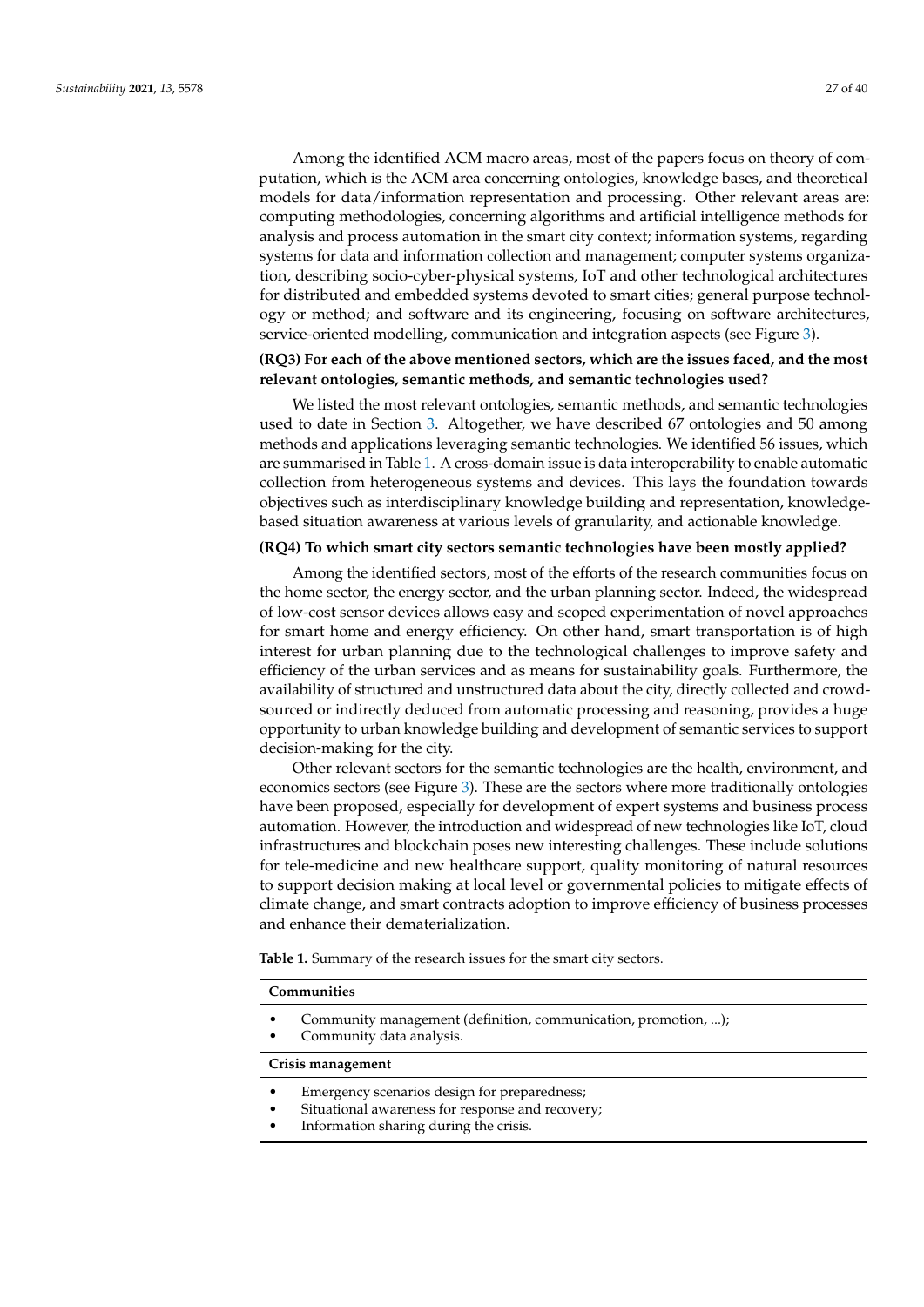**Table 1.** *Cont.*

#### **eLearning**

- Adaptive learning based on students profiles;
- Intelligent tutoring;
- Gamified learning;
- Adult learning and special needs student education;
- Education on new topics such as smart city knowledge.

#### **Economics**

- Definition of new indicators for the economy of a smart city;
- Management of smart contracts.

## **Energy**

- Management of energy consumption in smart homes;
- Smart energy services;
- Management of energy demand/response in distributed smart grids;
- Energy costs trading.

## **Environment**

- Data interoperability and fusion for monitoring the environment (air, soil, water);
- Pollution awareness and services for reduction and protection;
- Definition of policies for climate change;
- Services to optimize consumption of natural resources, such as water.

## **Health**

- Data interoperability and fusion to support healthcare at home;
- Tele-medicine;
- Health assessment integrating medical records with physical activity data;
- Healthcare support to patients with cognitive decline;
- Integration of health services with other smart applications to the purpose of safety.

#### **Home**

- Data interoperability and fusion for context awareness in smart home;
- Activity recognition of Daily Life (ADL);
- Ambient intelligence services;
- Domotics and smart buildings.

#### **Public administration**

- Open Government Data, such as linked open data portals;
- Citizens e-participation to decision making;
- Integration of IoT-based and social applications into public administration processes;
- Open city platforms for real time monitoring of public services.

## **Risk management**

- Risk identification and qualitative assessment;
- Cascading risk representations and analysis;
- Contextual data analysis for quantitative risk assessment.

#### **Security and privacy**

- Protection of indirect information, e.g., derived from sensor data or video;
- Modelling user consent to data usage policies;
- Backtracking data and access control;
- Security in IoT systems.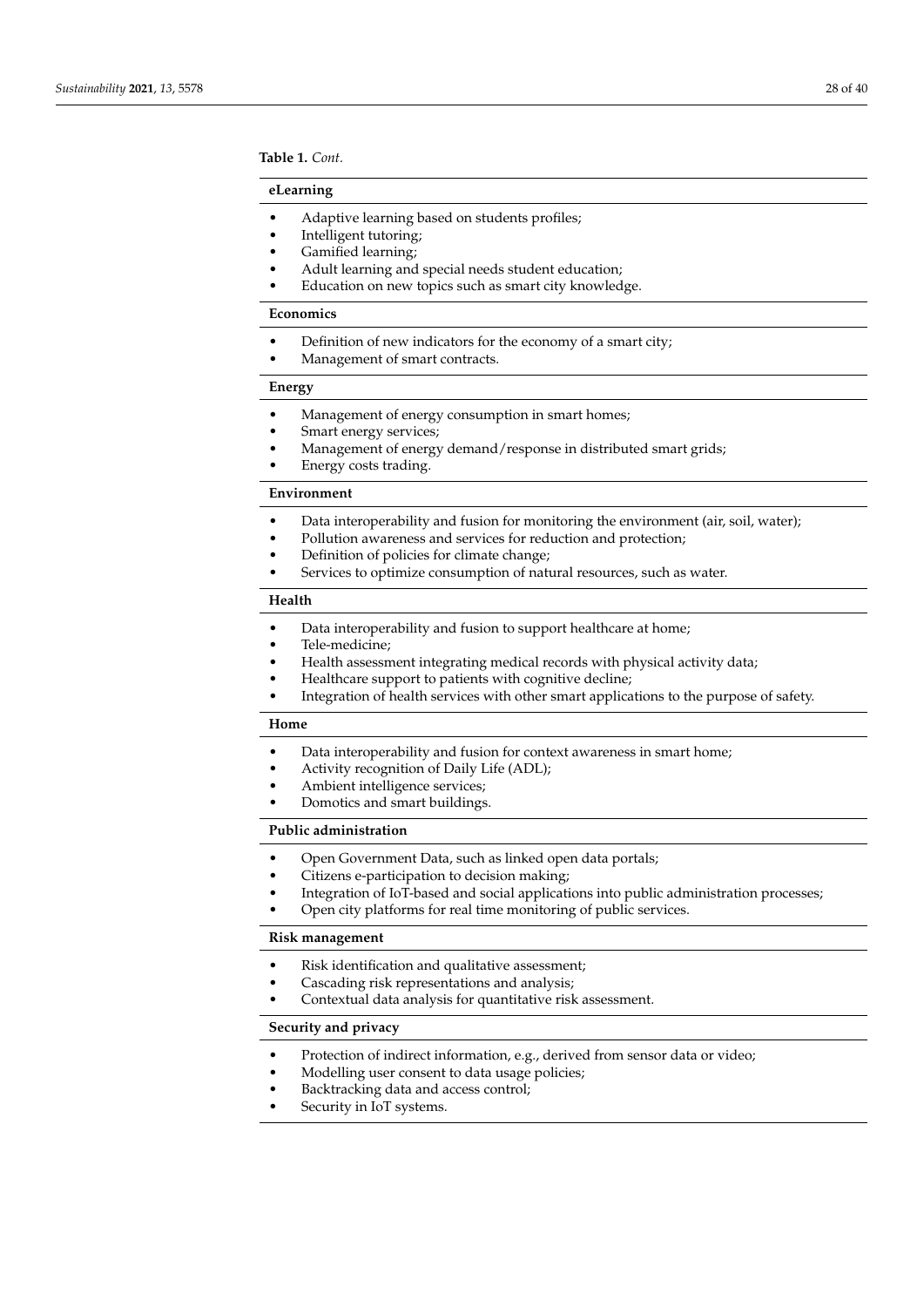<span id="page-28-1"></span>**Table 1.** *Cont.*

#### **Social systems**

- Identification and representation of signals and indicators of poverty;
- Text/media content analysis to detect people radicalisation in social networks;
- Detection of discrimination phenomena.

#### **Sustainable development**

- Smart management of natural resources as well as waste and pollution management;
- Sustainability-aware services (domestic services for water consumption, energy efficiency, ...)
- Sustainability objectives in policy and decision making;
- Metrics for sustainability assessment and methods for evaluation.

## **Urban planning**

- Integration of technological innovation with the historical and cultural value of the city;
- Planning to improve the resilience of the city against adverse events;
- City data integration and knowledge building for systemic analysis;
- Crowd-sourcing information for urban planning;
- City data visualization from spatio-temporal perspectives;
- Mobility data to support decision making;
- Intelligent transportation systems to improve safety and efficiency of the urban services;
- Creating new services for mobility of citizens.

#### <span id="page-28-0"></span>**5. Conclusions**

The increasing complexity of smart cities requires new methods and technologies to address the issues of an urban area and to conceive and implement new innovative services for citizens.

One basic issue to sustain such development is the actual knowledge of how the smart city is conceived now, what technologies have contributed to shaping its concept, and what the current challenges for further development are. Ontologies for smart cities are certainly a viable means to providing such answers as they reflect the current knowledge and contribute to building new knowledge when used for data harmonization, interoperability, and semantic analysis of ground data and information.

To this purpose, by using a systematic literature review process, we investigated how and to what extent ontologies have been used to support smart city services. Specifically, we reviewed 137 papers presenting 67 ontologies and 50 among methods and applications leveraging semantic technologies. We identified 56 issues in different smart city sectors, which we deeply discussed. In particular, the described issues refer to current problems for which full or partial solutions have been provided so far, and the technologies and/or services refer to methods, architectures and systems that use ontologies, combined with other techniques, to reach their objectives. Furthermore, a classification of the reviewed papers for each sector, that has been automatically created based on the SCOPUS keywords and ACM macro-areas, provides a detailed understanding on this last aspect.

The outcome of our analysis is a comprehensive and up-to-date reference on the various problems being addressed by the research community and the results achieved. In particular, as result of our analysis, we highlighted some relevant issues, and open problems, addressed in the sectors with the highest interest.

**Author Contributions:** These authors contributed equally to this work. All authors have read and agreed to the published version of the manuscript.

**Funding:** This research received no external funding.

**Institutional Review Board Statement:** Not applicable.

**Informed Consent Statement:** Not applicable.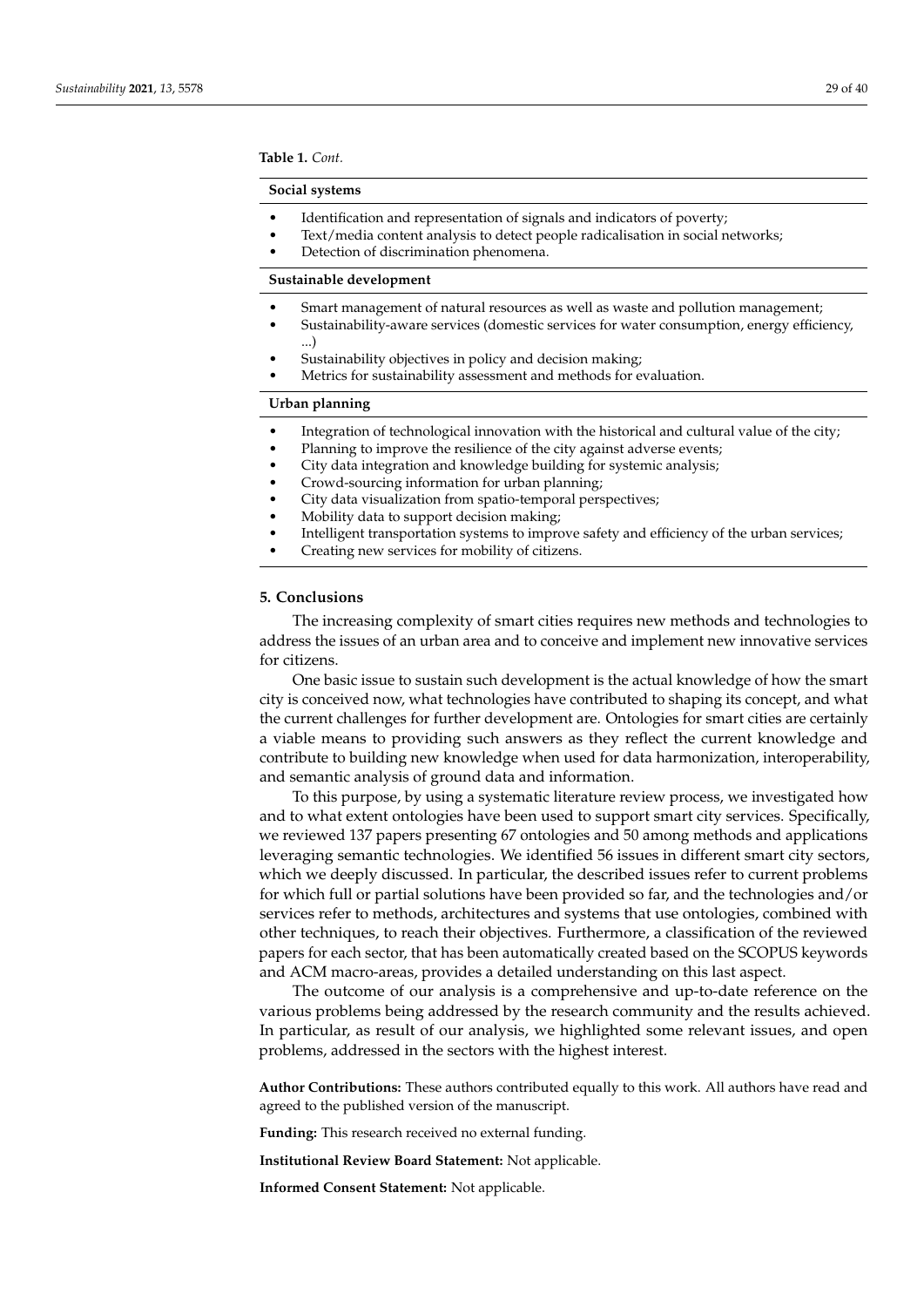**Data Availability Statement:** Not applicable.

**Conflicts of Interest:** The authors declare no conflict of interest.

## **Abbreviations**

The following abbreviations are used in this manuscript:

| AAL         | <b>Ambient Assisted Living</b>         |
|-------------|----------------------------------------|
| ACM         | Association for Computing Machinery    |
| ADL         | Activity recognition of Daily Life     |
| <b>BFO</b>  | <b>Basic Formal Ontology</b>           |
| BIM         | <b>Building Information Modeling</b>   |
| <b>CCS</b>  | <b>Computing Classification System</b> |
| <b>ETS</b>  | <b>Emission Trading System</b>         |
| FOAF        | Friend Of A Friend                     |
| GDP         | <b>Gross Domestic Product</b>          |
| <b>GDPR</b> | General Data Protection Regulation     |
| IоT         | Internet of Things                     |
| KPI         | Key Performance Indicator              |
| МA          | MultiAgent                             |
| ODP         | <b>Ontology Design Pattern</b>         |
| OGC         | Open Geospatial Consortium             |
| OWL         | Web Ontology Language                  |
| QoS         | Quality of Service                     |
| SDT         | Semantic Decision Table                |
| SPARQL      | SPARQL Protocol and RDF Query Language |
| SQL         | <b>Structured Query Language</b>       |
| SSN         | Semantic Sensor Network ontology       |
| SWRL        | Semantic Web Rule Language             |
| <b>UML</b>  | Unified Modeling Language              |
| V2X         | Vehicle-to-everything                  |
| W3C         | World Wide Web Consortium              |
| WoT         | Web of Thing                           |

## <span id="page-29-0"></span>**Appendix A**

The appendix presents a summary of the smart city sectors and related SCOPUS keywords and a summary of the ACM macro areas and the related SCOPUS keywords.

**Table A1.** Summary of the smart city sectors and related SCOPUS keywords.

| <b>Smart City Sector</b> | <b>SCOPUS Keywords</b>                                                                                                                                                                                                                                                                        |
|--------------------------|-----------------------------------------------------------------------------------------------------------------------------------------------------------------------------------------------------------------------------------------------------------------------------------------------|
| Communities              | Communities.                                                                                                                                                                                                                                                                                  |
| Crisis management        | Situation awareness, accidents, monitoring, disasters.                                                                                                                                                                                                                                        |
| eLearning                | e-learning, student, engineering education.                                                                                                                                                                                                                                                   |
| Economics                | Electronic commerce, economics, economic and social effects, quality of life, innovation.                                                                                                                                                                                                     |
| Energy                   | Energy conservation, energy management, smart-grids, distributed energy resources,<br>energy-efficiency, energy resource, energy management systems, smart energy, renewable energy<br>resources, energy utilization, electric power transmission networks, smart power grids, energy policy. |
| Environment              | Ecology, air quality, forestry, environmental monitoring, ecosystems, birds.                                                                                                                                                                                                                  |
| Health                   | Physiological models, smart health, mhealth, diagnosis, ambient assisted living (aal), health, health<br>monitoring, health risks, ehealth, patient monitoring, medical computing.                                                                                                            |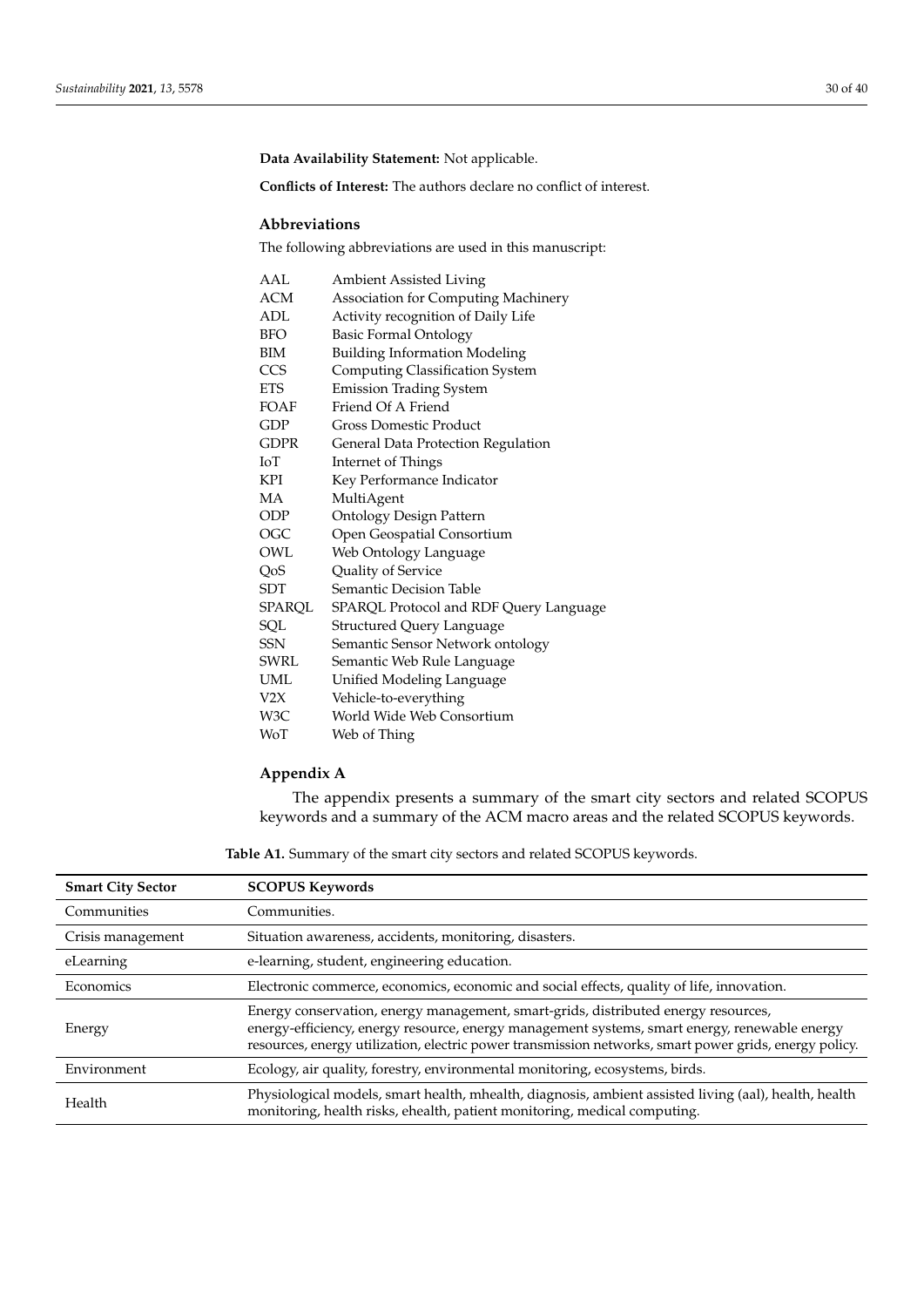<span id="page-30-0"></span>

| <b>Smart City Sector</b> | <b>SCOPUS Keywords</b>                                                                                                                                                                                                                                                                                                                                                                                                                                                                                                                                                                                                                                                                                                                                                                                                                                                                                                                                       |
|--------------------------|--------------------------------------------------------------------------------------------------------------------------------------------------------------------------------------------------------------------------------------------------------------------------------------------------------------------------------------------------------------------------------------------------------------------------------------------------------------------------------------------------------------------------------------------------------------------------------------------------------------------------------------------------------------------------------------------------------------------------------------------------------------------------------------------------------------------------------------------------------------------------------------------------------------------------------------------------------------|
| Home                     | Building management systems, indoor positioning systems, smart environment, ambient assisted<br>living, human activity, smart-home, home network, smart device, building information model - bim,<br>building management, smart home technology, daily life activities, home health care, building<br>automation, domestic appliances, attention mechanism., housing, smart buildings, built environment,<br>residential homes, activities of daily living (adls), behavioral research, brick, smart space, bim,<br>assistive living, surrounding environment, activity of daily livings, human activity recognition, home<br>services, ambient intelligence systems, smart appliances, building information modeling, building,<br>home automation, office buildings, building automation systems, activity recognition, intelligent<br>buildings, ambient intelligent, smart-home system, home automation systems, activity modeling,<br>home environment. |
| Public administration    | Public administration.                                                                                                                                                                                                                                                                                                                                                                                                                                                                                                                                                                                                                                                                                                                                                                                                                                                                                                                                       |
| Risk management          | Risk management, risk assessment.                                                                                                                                                                                                                                                                                                                                                                                                                                                                                                                                                                                                                                                                                                                                                                                                                                                                                                                            |
| Security                 | Security.                                                                                                                                                                                                                                                                                                                                                                                                                                                                                                                                                                                                                                                                                                                                                                                                                                                                                                                                                    |
| Social systems           | Social media, social systems.                                                                                                                                                                                                                                                                                                                                                                                                                                                                                                                                                                                                                                                                                                                                                                                                                                                                                                                                |
| Sustainable development  | Sustainable development.                                                                                                                                                                                                                                                                                                                                                                                                                                                                                                                                                                                                                                                                                                                                                                                                                                                                                                                                     |
| Urban planning           | Planning, intelligent transport systems, transportation, waste management, smart mobility, crime,<br>motor transportation, urban transport, smart parking, vehicles, urban planning, roads and streets,<br>transportation system, traffic congestion, trajectory, traffic signs, sanitary sewers, traffic control,<br>urban growth, intelligent vehicle highway systems.                                                                                                                                                                                                                                                                                                                                                                                                                                                                                                                                                                                     |

**Table A1.** *Cont.*

**Table A2.** Summary of the ACM macro areas and the related SCOPUS keywords.

| <b>ACM Macro Areas</b>           | <b>SCOPUS Keywords</b>                                                                                                                                                                                                                                                                                                                                                                                                                                                                                                                                                                                                                                                                                                                                                                                                                                                                                                                                                                                                                                                                                                                                                                                                                                                                                                                                                                                                                                                                                                                                                                                                                                                                                                                                                                                                     |
|----------------------------------|----------------------------------------------------------------------------------------------------------------------------------------------------------------------------------------------------------------------------------------------------------------------------------------------------------------------------------------------------------------------------------------------------------------------------------------------------------------------------------------------------------------------------------------------------------------------------------------------------------------------------------------------------------------------------------------------------------------------------------------------------------------------------------------------------------------------------------------------------------------------------------------------------------------------------------------------------------------------------------------------------------------------------------------------------------------------------------------------------------------------------------------------------------------------------------------------------------------------------------------------------------------------------------------------------------------------------------------------------------------------------------------------------------------------------------------------------------------------------------------------------------------------------------------------------------------------------------------------------------------------------------------------------------------------------------------------------------------------------------------------------------------------------------------------------------------------------|
| Applied computing                | forecasting, green computing, telecommunication services, metadata.                                                                                                                                                                                                                                                                                                                                                                                                                                                                                                                                                                                                                                                                                                                                                                                                                                                                                                                                                                                                                                                                                                                                                                                                                                                                                                                                                                                                                                                                                                                                                                                                                                                                                                                                                        |
| Computer systems<br>organization | smart object, cyber physical systems (cpss), sensors and actuators, internet-of-things, heterogeneous<br>systems, cybernetics, pervasive environment, pervasive computing, sensors data, wireless networks,<br>cyber-physical systems, actuators, real time systems, internet of thing (iots), ubiquitous environment,<br>iot service, heterogeneous sensors, sensor nodes, wireless sensor networks, sensor, web of things,<br>semantic sensors, sensors network, iot, gateways (computer networks), pervasive systems, iot<br>applications, real-time, cyber-physical-social systems, remote sensing, ubiquitous computing, cloud<br>computing, robot, reference architectures, fog computing, complex event processing, radio frequency<br>identification (rfid), semantic sensor network, embedded systems                                                                                                                                                                                                                                                                                                                                                                                                                                                                                                                                                                                                                                                                                                                                                                                                                                                                                                                                                                                                             |
| Computing<br>methodologies       | deep neural networks, text mining, image segmentation, abstracting, automata theory, speech<br>recognition, learning systems, feature extraction, mobile computing, knowledge management, video<br>recording, knowledge based, context reasoning, topic modeling, conceptual framework, distributed<br>computing systems, image classification, knowledge engines, image processing, decision making,<br>knowledge-based systems, clustering algorithms, three dimensional computer graphics, knowledge<br>graphs, intelligent agents, commonsense knowledge, anomaly detection, adaptive systems, deep<br>learning, cameras, blockchain, multi-agent system, modeling languages, extraction, trees<br>(mathematics), bayesian networks, decision making process, context aware service, machine learning<br>techniques, clusters, knowledge representation, artificial intelligence, computer aided design,<br>conceptual modeling, classification, context-aware system, natural language process, context-aware<br>computing, video signal processing, linguistics, cognitive systems, multi agents, case-based reasoning,<br>modelling, edge computing, context ontology, autonomous agents, neural networks, computational<br>linguistics, real-time, learning algorithms, concurrent activities, transfer learning, text processing,<br>convolutional neural networks, domain knowledge, long short-term memory, pattern recognition,<br>adaptability, object detection, uncertainty, knowledge model, image analysis, machine learning,<br>classification (of information), hierarchical systems, uncertainty analysis, syntactics, latent semantic<br>analysis, natural language processing systems, software agents, intelligent computing, supervised<br>learning, cluster analysis, context aware applications. |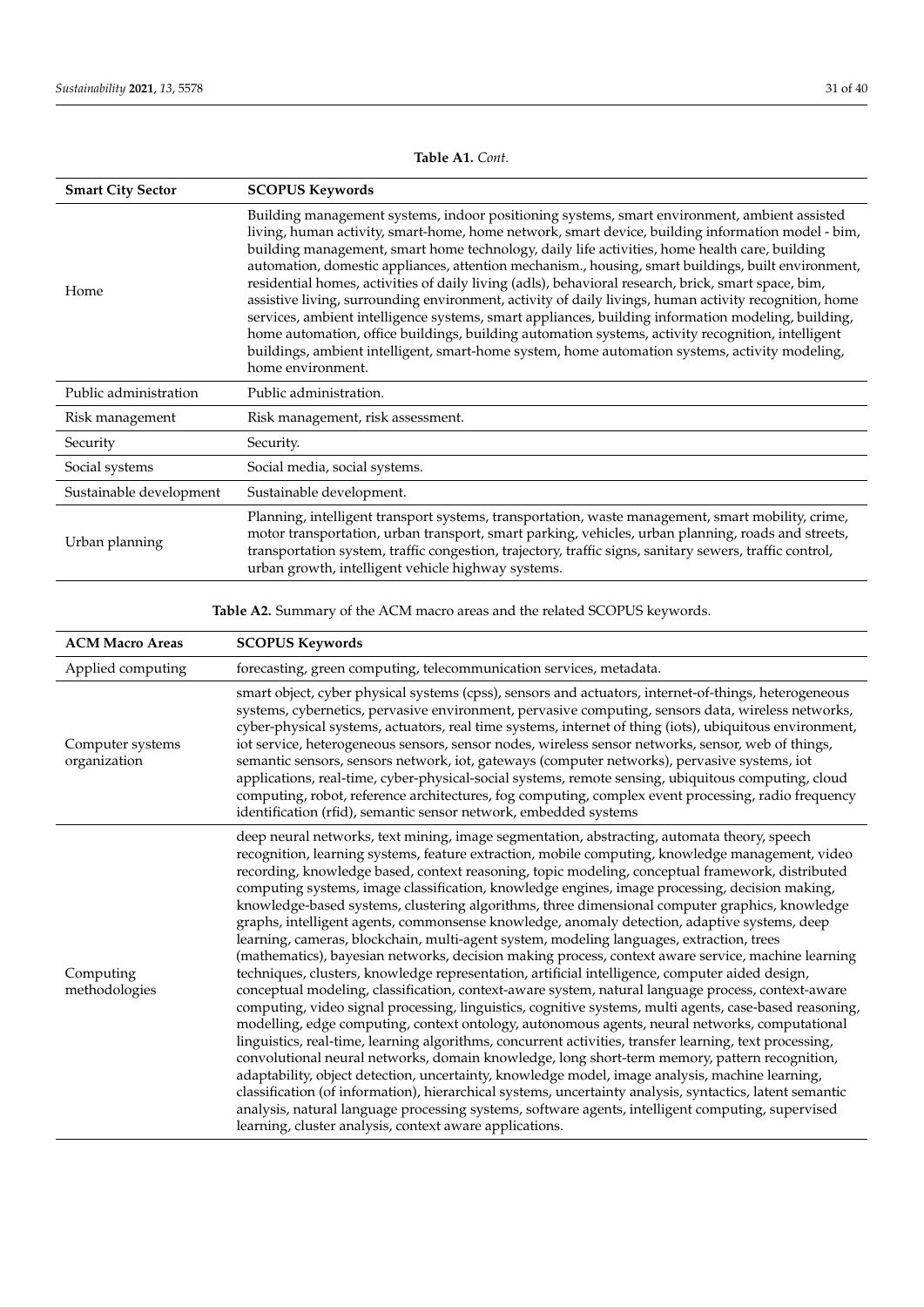| <b>ACM Macro Areas</b>                  | <b>SCOPUS Keywords</b>                                                                                                                                                                                                                                                                                                                                                                                                                                                                                                                                                                                                                                                                                                                                                                                                                                                                                                                                                                                                                                                                                                                                                                                                                                                                                        |
|-----------------------------------------|---------------------------------------------------------------------------------------------------------------------------------------------------------------------------------------------------------------------------------------------------------------------------------------------------------------------------------------------------------------------------------------------------------------------------------------------------------------------------------------------------------------------------------------------------------------------------------------------------------------------------------------------------------------------------------------------------------------------------------------------------------------------------------------------------------------------------------------------------------------------------------------------------------------------------------------------------------------------------------------------------------------------------------------------------------------------------------------------------------------------------------------------------------------------------------------------------------------------------------------------------------------------------------------------------------------|
| General purpose<br>technology or method | simulator, computational platforms, engineering, quality control, technology, information and<br>communication technology, management, methodology, computer science, internet, technological<br>solution, automation, computer simulation, iterative methods, information technology, algorithm,<br>mathematical models, time series, websites, life cycle, computer, markup languages, runtime, software.                                                                                                                                                                                                                                                                                                                                                                                                                                                                                                                                                                                                                                                                                                                                                                                                                                                                                                   |
| Hardware                                | computer architecture, internet of thing (iots), digital devices, computer circuits, memory architecture,<br>distributed systems.                                                                                                                                                                                                                                                                                                                                                                                                                                                                                                                                                                                                                                                                                                                                                                                                                                                                                                                                                                                                                                                                                                                                                                             |
| Human-centered<br>computing             | human-computer interaction, social networking online, mobile computing, social network, mobile<br>devices, user models, mobile telecommunication systems, visualization, 3d modelling, user experience,<br>social sciences computing, virtual reality, human robot interaction, flow visualization, 5g mobile<br>communication systems, citygml, wireless telecommunication systems, user interfaces, interactive<br>computer systems, digital twin, edge computing, computer-vision, user interaction, communications<br>technology, graphical methods, smartphones, virtualizations, user profiling, augmented reality, mobile<br>applications, man machine systems, graphical user interfaces.                                                                                                                                                                                                                                                                                                                                                                                                                                                                                                                                                                                                             |
| Information systems                     | Conceptual modeling, control system, abstracting, social networking online, knowledge management,<br>decision support, conceptual framework, information use, sentiment analysis, knowledge based, topic<br>modeling, modeling languages, location-based services, information science, knowledge-based<br>systems, context information, clustering algorithms, knowledge graphs, gis, recommendation systems,<br>personal communication systems, social sciences computing, personalizations, information<br>management, intelligent systems, crowdsourcing, classification (of information), trees (mathematics),<br>information services, contextual information, knowledge representation, information exchanges,<br>metadata, geographical information system, classification, knowledge engines, personalized services,<br>scalability, decision support systems, information system, modelling, intelligent services, clusters,<br>information retrieval, information model, domain knowledge, world wide web, commonsense<br>knowledge, expert system, information dissemination, information analysis, uncertainty, knowledge<br>model, collective intelligence, intelligent environment, hierarchical systems, uncertainty analysis,<br>location information, multimedia systems, cluster analysis. |
| Mathematics of<br>computing             | Graph theory, information theory, error analysis, markov processes, statistics, hidden markov model,<br>topology                                                                                                                                                                                                                                                                                                                                                                                                                                                                                                                                                                                                                                                                                                                                                                                                                                                                                                                                                                                                                                                                                                                                                                                              |
| Networks                                | World wide web, internet protocols, social networking online, complex networks, network architecture,<br>topology.                                                                                                                                                                                                                                                                                                                                                                                                                                                                                                                                                                                                                                                                                                                                                                                                                                                                                                                                                                                                                                                                                                                                                                                            |
| Security and privacy                    | Trusted computing, network security, access control.                                                                                                                                                                                                                                                                                                                                                                                                                                                                                                                                                                                                                                                                                                                                                                                                                                                                                                                                                                                                                                                                                                                                                                                                                                                          |
| Social and professional<br>topics       | System analysis, systems engineering.                                                                                                                                                                                                                                                                                                                                                                                                                                                                                                                                                                                                                                                                                                                                                                                                                                                                                                                                                                                                                                                                                                                                                                                                                                                                         |
| Software and its<br>engineering         | soa, requirement engineering, control system, abstracting, service compositions, heterogeneous data,<br>software design, service-oriented architecture, interoperations, topic modeling, conceptual framework,<br>computer program, service discovery, electronic data interchange, service, computer programming<br>languages, computer software reusability, software architecture, cloud services, integration, modeling<br>languages, services and applications, service-oriented, service oriented architecture (soa), web services,<br>software prototyping, description languages, computer software, conceptual modeling, quality of<br>service, specifications, heterogeneous data sources, design and implements, mapping, modelling,<br>heterogeneous devices, open source software, heterogeneous information, real-time, software<br>engineering, architectural design, reusability, standardization, heterogeneous sources,<br>machine-to-machine communication, service modeling, middleware, software applications, system<br>architecture, architecture, seamless integration, design.                                                                                                                                                                                                       |

**Table A2.** *Cont.*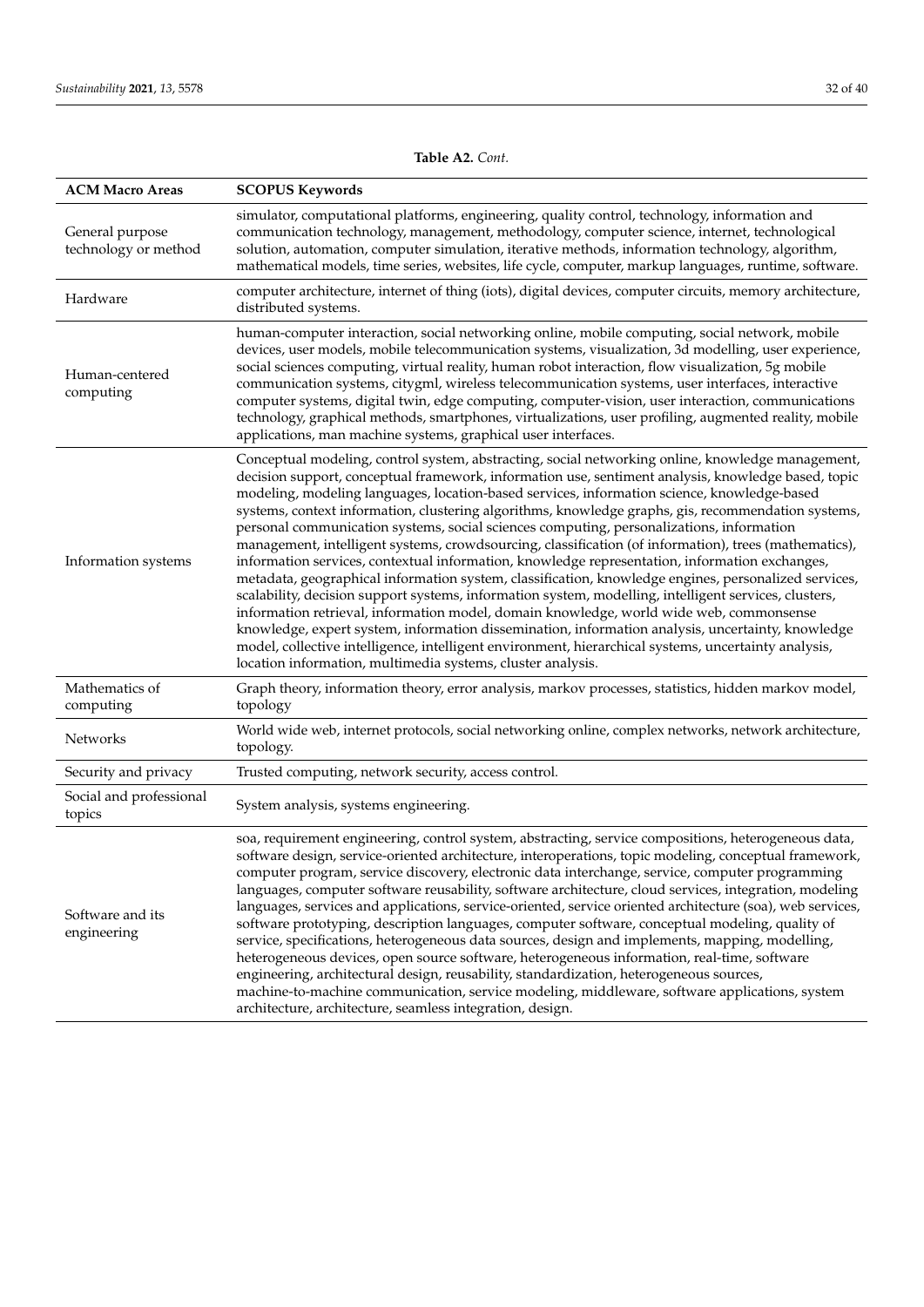<span id="page-32-13"></span>

| <b>ACM Macro Areas</b> | <b>SCOPUS Keywords</b>                                                                                                                                                                                                                                                                                                                                                                                                                                                                                                                                                                                                                                                                                                                                                                                                                                                                                                                                                                                                                                                                                                                                                                                                                                                                                                                                                                                                                                                                                                                                                                                                                                                                                                                                                                                                                                                                                                                                                                                                                                                                                                                                                                                                                                                                                                                                    |
|------------------------|-----------------------------------------------------------------------------------------------------------------------------------------------------------------------------------------------------------------------------------------------------------------------------------------------------------------------------------------------------------------------------------------------------------------------------------------------------------------------------------------------------------------------------------------------------------------------------------------------------------------------------------------------------------------------------------------------------------------------------------------------------------------------------------------------------------------------------------------------------------------------------------------------------------------------------------------------------------------------------------------------------------------------------------------------------------------------------------------------------------------------------------------------------------------------------------------------------------------------------------------------------------------------------------------------------------------------------------------------------------------------------------------------------------------------------------------------------------------------------------------------------------------------------------------------------------------------------------------------------------------------------------------------------------------------------------------------------------------------------------------------------------------------------------------------------------------------------------------------------------------------------------------------------------------------------------------------------------------------------------------------------------------------------------------------------------------------------------------------------------------------------------------------------------------------------------------------------------------------------------------------------------------------------------------------------------------------------------------------------------|
| Theory of computation  | semantic network, social network, semantic data, data sets, data stream, large amounts of data,<br>semantic interpretation, reasoning, big data, data exploration, modeling languages, ontology<br>alignment, linked-data, semantic descriptions, word embeddings, data modeling, semantic<br>analysis, data acquisition, distributed database systems, query languages, semantic segmentation,<br>ontology approach, data fusion, ontological models, search engines, data analytics, ontology<br>development, context model, data handling, semantic rules, ontological engineering, topic<br>modeling, semantic technologies, descriptions logics, ontology-based context, semantic matching,<br>computation theory, -linked-open-data, formal specification, linked open datum, model check,<br>open datum, semantic representation, embeddings, semantic features, data-driven approaches,<br>data structures, large dataset, predictability, semantic processing, rdf, query processing, linked<br>datum, semantic information, data integration, owl, web ontology language, database systems,<br>social networking online, conceptual framework, data mining, semantic web technologies, fuzzy<br>sets, decision making, semantic web rule language (swrl), semantic enrichment, semantic<br>knowledge, decision tree, data heterogeneity, semantic ontology, decision making process,<br>advanced analytics, semantic interoperability, ontologies, data management, data sourcing,<br>conceptual modeling, context reasoning, semantic similarity, heterogeneous data sources, semantic<br>reasoner, semantic services, modelling, data processing, fuzzy logic, data collection, data<br>visualization, data warehouses, domain ontology, probabilistic logics, data aggregators,<br>optimization, digital storage, real-world datasets, abstracting, ontology reasoning, temporal logic,<br>semantic web, formal languages, ontology representations, ontological frameworks, data sharing,<br>-semantic, data interoperability, heterogeneous data, data communication systems, graph databases,<br>semantic models, ontology-based, data privacy, semantic annotations, semantic approach,<br>commonsense knowledge, sparql, open data, semantic integration, resource description framework,<br>data description, formal methods, protege. |

#### **Table A2.** *Cont.*

## **References**

- <span id="page-32-0"></span>1. Quijano-Sánchez, L.; Cantador, I.; Cortés-Cediel, M.E.; Gil, O. Recommender systems for smart cities. *Inf. Syst.* **2020**, *92*, 101545. [\[CrossRef\]](http://dx.doi.org/10.1016/j.is.2020.101545)
- <span id="page-32-1"></span>2. Patriarca, R.; Falegnami, A.; Costantino, F.; Di Gravio, G.; De Nicola, A.; Villani, M.L. WAx: An integrated conceptual framework for the analysis of Cyber-Socio-Technical Systems. *Saf. Sci.* **2021**, *136*, 105–142. [\[CrossRef\]](http://dx.doi.org/10.1016/j.ssci.2020.105142)
- <span id="page-32-2"></span>3. Su, K.; Li, J.; Fu, H. Smart city and the applications. In Proceedings of the 2011 International Conference on Electronics, Communications and Control (ICECC), Ningbo, China, 9–11 September 2011; pp. 1028–1031. [\[CrossRef\]](http://dx.doi.org/10.1109/ICECC.2011.6066743)
- <span id="page-32-3"></span>4. Chourabi, H.; Nam, T.; Walker, S.; Gil-Garcia, J.R.; Mellouli, S.; Nahon, K.; Pardo, T.A.; Scholl, H.J. Understanding Smart Cities: An Integrative Framework. In Proceedings of the 2012 45th Hawaii International Conference on System Sciences (HICSS'12), Maui, HI, USA, 4–7 January 2012; pp. 2289–2297. [\[CrossRef\]](http://dx.doi.org/10.1109/HICSS.2012.615)
- <span id="page-32-4"></span>5. Moustaka, V.; Vakali, A.; Anthopoulos, L.G. A Systematic Review for Smart City Data Analytics. *ACM Comput. Surv.* **2018**, *51*. [\[CrossRef\]](http://dx.doi.org/10.1145/3239566)
- 6. Usman, M.; Jan, M.A.; He, X.; Chen, J. A Survey on Big Multimedia Data Processing and Management in Smart Cities. *ACM Comput. Surv.* **2019**, *52*. [\[CrossRef\]](http://dx.doi.org/10.1145/3323334)
- <span id="page-32-5"></span>7. Habibzadeh, H.; Kaptan, C.; Soyata, T.; Kantarci, B.; Boukerche, A. Smart City System Design: A Comprehensive Study of the Application and Data Planes. *ACM Comput. Surv.* **2019**, *52*. [\[CrossRef\]](http://dx.doi.org/10.1145/3309545)
- <span id="page-32-6"></span>8. Perera, C.; Qin, Y.; Estrella, J.C.; Reiff-Marganiec, S.; Vasilakos, A.V. Fog Computing for Sustainable Smart Cities: A Survey. *ACM Comput. Surv.* **2017**, *50*. [\[CrossRef\]](http://dx.doi.org/10.1145/3057266)
- <span id="page-32-7"></span>9. Santana, E.F.Z.; Chaves, A.P.; Gerosa, M.A.; Kon, F.; Milojicic, D.S. Software Platforms for Smart Cities: Concepts, Requirements, Challenges, and a Unified Reference Architecture. *ACM Comput. Surv.* **2017**, *50*. [\[CrossRef\]](http://dx.doi.org/10.1145/3124391)
- <span id="page-32-8"></span>10. Bhattacharya, S.; Somayaji, S.R.K.; Gadekallu, T.R.; Alazab, M.; Maddikunta, P.K.R. A review on deep learning for future smart cities. *Internet Technol. Lett.* **2020**, e187. [\[CrossRef\]](http://dx.doi.org/10.1002/itl2.187)
- <span id="page-32-12"></span>11. Yigitcanlar, T.; Desouza, K.C.; Butler, L.; Roozkhosh, F. Contributions and Risks of Artificial Intelligence (AI) in Building Smarter Cities: Insights from a Systematic Review of the Literature. *Energies* **2020**, *13*, 1473. [\[CrossRef\]](http://dx.doi.org/10.3390/en13061473)
- <span id="page-32-9"></span>12. Yigitcanlar, T.; Butler, L.; Windle, E.; Desouza, K.C.; Mehmood, R.; Corchado, J.M. Can Building "Artificially Intelligent Cities" Safeguard Humanity from Natural Disasters, Pandemics, and Other Catastrophes? An Urban Scholar's Perspective. *Sensors* **2020**, *20*, 2988. [\[CrossRef\]](http://dx.doi.org/10.3390/s20102988)
- <span id="page-32-10"></span>13. Shayan, S.; Kim, K.P.; Ma, T.; Nguyen, T.H.D. The First Two Decades of Smart City Research from a Risk Perspective. *Sustainability* **2020**, *12*, 9280. [\[CrossRef\]](http://dx.doi.org/10.3390/su12219280)
- <span id="page-32-11"></span>14. Silva, B.N.; Khan, M.; Han, K. Towards sustainable smart cities: A review of trends, architectures, components, and open challenges in smart cities. *Sustain. Cities Soc.* **2018**, *38*, 697–713. [\[CrossRef\]](http://dx.doi.org/10.1016/j.scs.2018.01.053)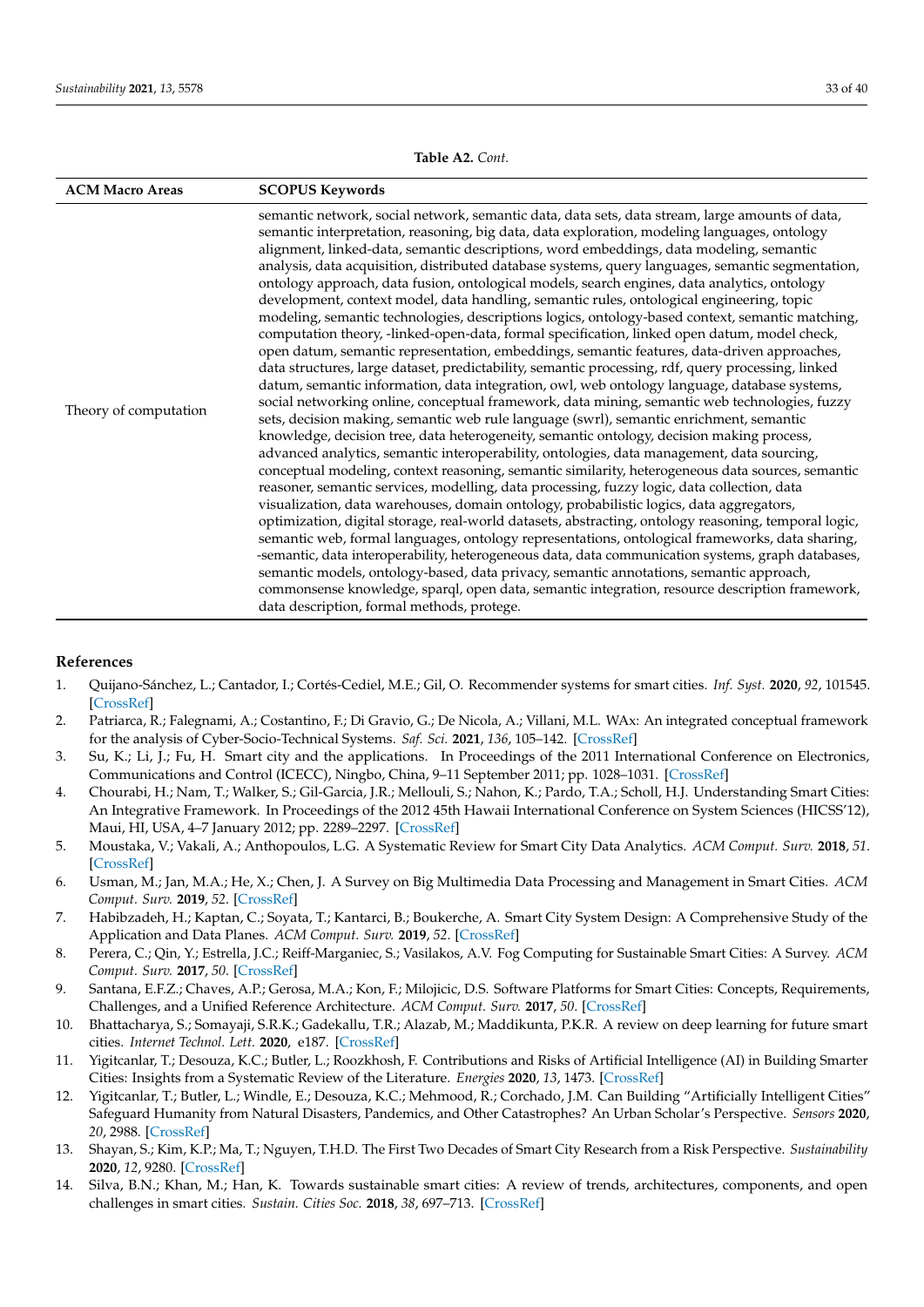- <span id="page-33-0"></span>15. Gruber, T.R. A translation approach to portable ontology specifications. *Knowl. Acquis.* **1993**, *5*, 199–220. [\[CrossRef\]](http://dx.doi.org/10.1006/knac.1993.1008)
- <span id="page-33-1"></span>16. Borst, W.N. Construction of Engineering Ontologies for Knowledge Sharing and Reuse. Ph.D. Thesis, University of Twente, Enschede, The Netherlands, 1997.
- <span id="page-33-2"></span>17. De Nicola, A.; Missikoff, M. A Lightweight Methodology for Rapid Ontology Engineering. *Commun. ACM* **2016**, *59*, 79–86. [\[CrossRef\]](http://dx.doi.org/10.1145/2818359)
- <span id="page-33-3"></span>18. Bellini, P.; Benigni, M.; Billero, R.; Nesi, P.; Rauch, N. Km4City ontology building vs data harvesting and cleaning for smart-city services. *J. Vis. Lang. Comput.* **2014**, *25*, 827–839.
- <span id="page-33-4"></span>19. Gyrard, A.; Zimmermann, A.; Sheth, A. Building IoT-Based Applications for Smart Cities: How Can Ontology Catalogs Help? *IEEE Internet Things J.* **2018**, *5*, 3978–3990. [\[CrossRef\]](http://dx.doi.org/10.1109/JIOT.2018.2854278)
- <span id="page-33-5"></span>20. READY4SmartCities Website. Available online: <http://smartcity.linkeddata.es/> (accessed on 15 May 2021).
- <span id="page-33-6"></span>21. SCOPUS Website. Available online: <https://www.scopus.com> (accessed on 15 May 2021).
- <span id="page-33-7"></span>22. Singh, V.; Singh, P.; Karmakar, M.; Leta, J.; Mayr, P. The journal coverage of Web of Science, Scopus and Dimensions: A comparative analysis. *Scientometrics* **2021**. [\[CrossRef\]](http://dx.doi.org/10.1007/s11192-021-03948-5)
- <span id="page-33-8"></span>23. ACM Computing Classification System. Available online: <https://dl.acm.org/ccs> (accessed on 15 May 2021).
- <span id="page-33-9"></span>24. Maret, P.; Laforest, F.; Lanquetin, D. A semantic web model for Ad Hoc context-aware virtual communities application to the smart place scenario. In Proceedings of the 16th International Conference on Enterprise Information Systems (ICEIS), Lisbon, Portugal, 27–30 April 2014; Volume 2, pp. 591–598.
- <span id="page-33-10"></span>25. Graves, M.; Constabaris, A.; Brickley, D. Foaf: Connecting people on the semantic web. *Cat. Classif. Q.* **2007**, *43*, 191–202. [\[CrossRef\]](http://dx.doi.org/10.1300/J104v43n03_10)
- <span id="page-33-11"></span>26. Breslin, J.G.; Decker, S.; Harth, A.; Bojars, U. SIOC: An approach to connect web-based communities. *Int. J. Web Based Commun.* **2006**, *2*, 133–142. [\[CrossRef\]](http://dx.doi.org/10.1504/IJWBC.2006.010305)
- <span id="page-33-12"></span>27. SIOC (Semantically-Interlinked Online Communities) Core Ontology. Available online: <http://rdfs.org/sioc/spec/> (accessed on 15 May 2021).
- <span id="page-33-13"></span>28. Ciuciu, I.; Meersman, R.; Dillon, T. Social network of smart-metered homes and SMEs for grid-based renewable energy exchange. In Proceedings of the 2012 6th IEEE International Conference on Digital Ecosystems and Technologies (DEST), Campione d'Italia, Italy, 18–20 June 2012. [\[CrossRef\]](http://dx.doi.org/10.1109/DEST.2012.6227922)
- <span id="page-33-14"></span>29. De Nicola, A.; Melchiori, M.; Villani, M.L. Creative Design of Emergency Management Scenarios Driven by Semantics: An Application to Smart Cities. *Inf. Syst.* **2019**, *81*, 21–48. [\[CrossRef\]](http://dx.doi.org/10.1016/j.is.2018.10.005)
- <span id="page-33-15"></span>30. Endsley, M.R. Toward a Theory of Situation Awareness in Dynamic Systems. *Hum. Factors* **1995**, *37*, 32–64. [\[CrossRef\]](http://dx.doi.org/10.1518/001872095779049543)
- <span id="page-33-16"></span>31. Sermet, Y.; Demir, I. An intelligent system on knowledge generation and communication about flooding. *Environ. Model. Softw.* **2018**, *108*, 51–60. [\[CrossRef\]](http://dx.doi.org/10.1016/j.envsoft.2018.06.003)
- <span id="page-33-17"></span>32. Chehade, S.; Matta, N.; Pothin, J.B.; Cogranne, R. Handling effective communication to support awareness in rescue operations. *J. Contingencies Crisis Manag.* **2020**, *28*, 307–323. [\[CrossRef\]](http://dx.doi.org/10.1111/1468-5973.12317)
- <span id="page-33-18"></span>33. Elmhadhbi, L.; Karray, M.H.; Archimède, B.; Otte, J.N.; Smith, B. PROMES: An ontology-based messaging service for semantically interoperable information exchange during disaster response. *J. Contingencies Crisis Manag.* **2020**, *28*, 324–338. [\[CrossRef\]](http://dx.doi.org/10.1111/1468-5973.12315)
- <span id="page-33-19"></span>34. Van de Walle, B.; Brugghemans, B.; Comes, T. Improving situation awareness in crisis response teams: An experimental analysis of enriched information and centralized coordination. *Int. J. Hum. Comput. Stud.* **2016**, *95*, 66–79. [\[CrossRef\]](http://dx.doi.org/10.1016/j.ijhcs.2016.05.001)
- <span id="page-33-20"></span>35. Smart Cities & Emergency Management Ontology. Available online: <http://tinyurl.com/crisismng4-0> (accessed on 15 May 2021).
- <span id="page-33-21"></span>36. Kurte, K.; Potnis, A.; Durbha, S. Semantics-enabled spatio-temporal modeling of earth observation data: An application to flood monitoring. In Proceedings of the 2nd ACM SIGSPATIAL International Workshop on Advances on Resilient and Intelligent Cities, Chicago, IL, USA, 5 November 2019; pp. 41–50. [\[CrossRef\]](http://dx.doi.org/10.1145/3356395.3365545)
- <span id="page-33-22"></span>37. Elmhadhbi, L.; Karray, M.H.; Archimède, B. A modular ontology for semantically enhanced interoperability in operational disaster response. In Proceedings of the 16th International Conference on Information Systems for Crisis Response and Management—ISCRAM 2019, Valencia, Spain, 19–22 May 2019; pp. 1021–1029.
- <span id="page-33-23"></span>38. Arp, R.; Smith, B.; Spear, A.D. *Building Ontologies with Basic Formal Ontology*; The MIT Press: Cambridge, MA, USA, 2015.
- <span id="page-33-24"></span>39. POLARISCO Ontology. Available online: <https://github.com/LindaElmhadhbi/POLARISCO> (accessed on 15 May 2021).
- <span id="page-33-25"></span>40. Empathi Ontology. Available online: <https://shekarpour.github.io/empathi.io> (accessed on 15 May 2021).
- <span id="page-33-26"></span>41. Gaur, M.; Shekarpour, S.; Gyrard, A.; Sheth, A. Empathi: An Ontology for Emergency Managing and Planning about Hazard Crisis. In Proceedings of the 2019 IEEE 13th International Conference on Semantic Computing (ICSC), Newport Beach, CA, USA, 30 Januanry–1 February 2019; pp. 396–403. [\[CrossRef\]](http://dx.doi.org/10.1109/ICOSC.2019.8665539)
- <span id="page-33-27"></span>42. GeoNames Ontology. Available online: <http://www.geonames.org/ontology> (accessed on 15 May 2021).
- <span id="page-33-28"></span>43. LODE Ontology. Available online: <http://linkedevents.org/ontology> (accessed on 15 May 2021).
- <span id="page-33-29"></span>44. Benaben, F.; Fertier, A.; Montarnal, A.; Mu, W.; Jiang, Z.; Truptil, S.; Barthe-Delanoë, A.M.; Lauras, M.; Mace-Ramete, G.; Wang, T.; et al. An AI framework and a metamodel for collaborative situations: Application to crisis management contexts. *J. Contingencies Crisis Manag.* **2020**, *28*, 291–306. [\[CrossRef\]](http://dx.doi.org/10.1111/1468-5973.12310)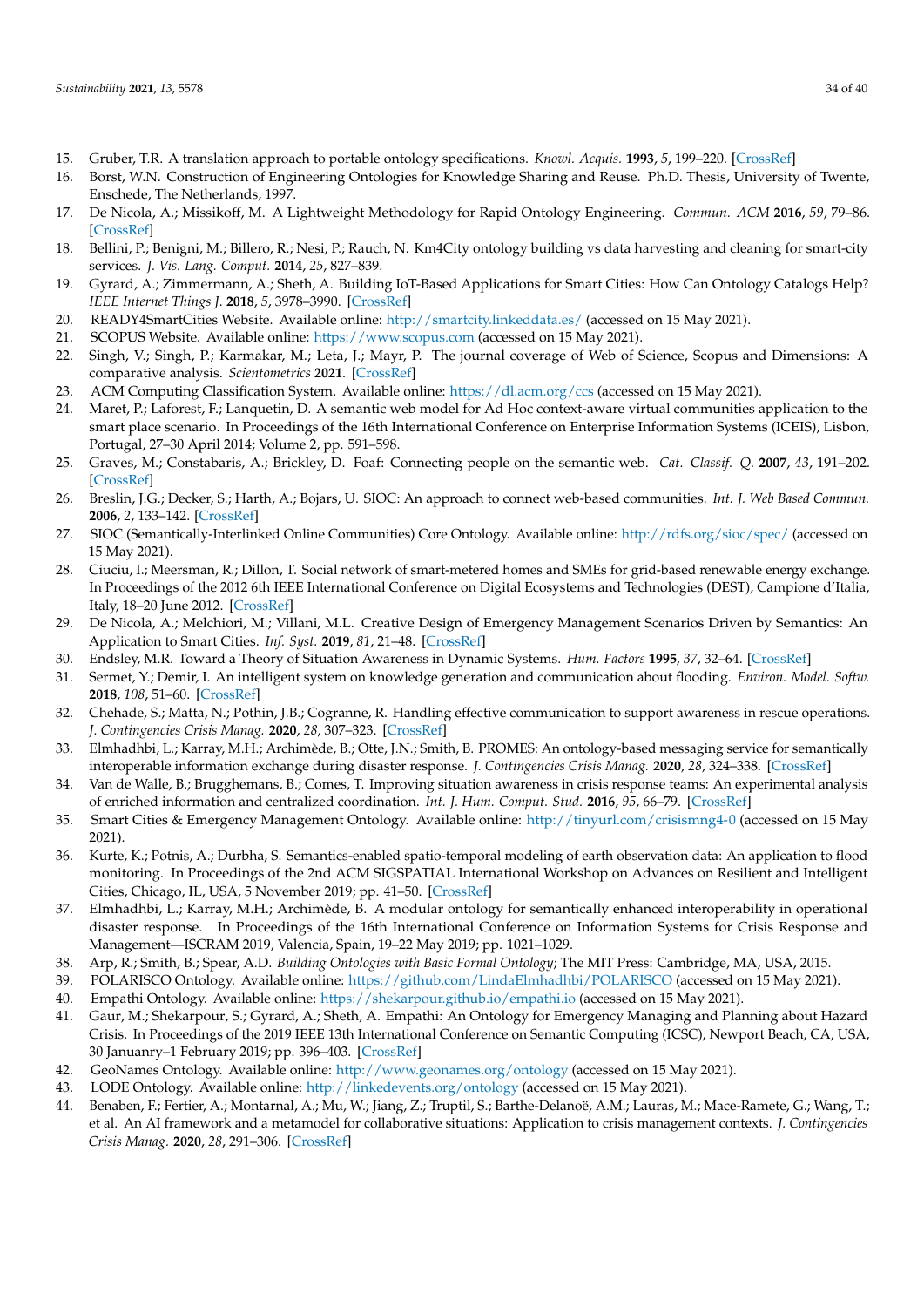- <span id="page-34-0"></span>45. De Nicola, A.; Melchiori, M.; Villani, M.L. M-CREAM: A Tool for Creative Modelling of Emergency Scenarios in Smart Cities. In *The Semantic Web: ESWC 2018 Satellite Events*; Gangemi, A., Gentile, A.L., Nuzzolese, A.G., Rudolph, S., Maleshkova, M., Paulheim, H., Pan, J.Z., Alam, M., Eds.; Lecture Notes in Computer Science; Springer International Publishing: Cham, Switzerland, 2018; Volume 11155, pp. 83–88.
- <span id="page-34-1"></span>46. M-CREAM Website. Available online: <https://sites.google.com/view/m-cream> (accessed on 15 May 2021).
- <span id="page-34-2"></span>47. Pérez, J.; Arenas, M.; Gutierrez, C. Semantics and complexity of SPARQL. *ACM Trans. Database Syst. (TODS)* **2009**, *34*, 1–45. [\[CrossRef\]](http://dx.doi.org/10.1145/1567274.1567278)
- <span id="page-34-3"></span>48. Hamdaoui, B.; Alkalbani, M.; Znati, T.; Rayes, A. Unleashing the Power of Participatory IoT with Blockchains for Increased Safety and Situation Awareness of Smart Cities. *IEEE Netw.* **2020**, *34*, 202–209. [\[CrossRef\]](http://dx.doi.org/10.1109/MNET.001.1900253)
- <span id="page-34-4"></span>49. Chehade, S.; Matta, N.; Pothin, J.B.; Cogranne, R. Ontology-Based Approach for Designing User Interfaces: Application for Rescue Actors. In Proceedings of the ISCRAM 2020 Conference Proceedings—17th International Conference on Information Systems for Crisis Response and Management, Blacksburg, VA, USA, 24–27 May 2020; pp. 54–65.
- <span id="page-34-5"></span>50. Zheng, Z.; Xie, S.; Dai, H.N.; Chen, W.; Chen, X.; Weng, J.; Imran, M. An overview on smart contracts: Challenges, advances and platforms. *Future Gener. Comput. Syst.* **2020**, *105*, 475–491. [\[CrossRef\]](http://dx.doi.org/10.1016/j.future.2019.12.019)
- <span id="page-34-6"></span>51. Forde, A.N.; Fox, M.S. Residency and service towards a standard for representing telecommunications and innovation open data. *Int. J. Innov. Learn.* **2017**, *22*, 407–423. [\[CrossRef\]](http://dx.doi.org/10.1504/IJIL.2017.087490)
- <span id="page-34-7"></span>52. Fox, M.S. The role of ontologies in publishing and analyzing city indicators. *Comput. Environ. Urban Syst.* **2015**, *54*, 266–279. [\[CrossRef\]](http://dx.doi.org/10.1016/j.compenvurbsys.2015.09.009)
- <span id="page-34-8"></span>53. Baracho, R.M.A.; Soergel, D.; Pereira Junior, M.; Henriques, M. A Proposal for Developing a Comprehensive Ontology for Smart Cities/Smart Buildings/Smart Life. In Proceedings of the 10th International Multi-Conference on Complexity, Informatics and Cybernetics, Orlando, FL, USA, 12–15 March 2019; pp. 110–115.
- <span id="page-34-9"></span>54. Baracho, R.; Soergel, D.; Mullarkey, M. Toward a Comprehensive Smart Ecosystem Ontology a Smart Cities, Smart Buildings, Smart Life. *J. Syst. Cybern. Inform.* **2020**, *18*, 25.
- <span id="page-34-10"></span>55. De Nicola, A.; Vicoli, G.; Villani, M.L. Gamified Software to Support the Design of Business Innovation. *Information* **2018**, *9*, 324. [\[CrossRef\]](http://dx.doi.org/10.3390/info9120324)
- <span id="page-34-11"></span>56. Business Innovation Ontology for Smart Cities. Available online: <https://tinyurl.com/BIOforSmartCities> (accessed on 15 May 2021).
- <span id="page-34-12"></span>57. Osterwalder, A. The Business Model Ontology a Proposition in a Design Science Approach. Ph.D. Thesis, Université de Lausanne, Faculté des Hautes études Commerciales, Lausanne, Switzerland, 2004.
- <span id="page-34-13"></span>58. de Kruijff, J.; Weigand, H. Understanding the Blockchain Using Enterprise Ontology. In *Advanced Information Systems Engineering*; Dubois, E., Pohl, K., Eds.; Springer International Publishing: Cham, Switzeland, 2017; pp. 29–43.
- <span id="page-34-14"></span>59. Cantone, D.; Longo, C.F.; Nicolosi-Asmundo, M.; Santamaria, D.F.; Santoro, C. Ontological Smart Contracts in OASIS: Ontology for Agents, Systems, and Integration of Services. *arXiv* **2020**, arXiv:2012.01410.
- <span id="page-34-15"></span>60. Choudhury, O.; Rudolph, N.; Sylla, I.; Fairoza, N.; Das, A. Auto-Generation of Smart Contracts from Domain-Specific Ontologies and Semantic Rules. In Proceedings of the 2018 IEEE International Conference on Internet of Things (iThings) and IEEE Green Computing and Communications (GreenCom) and IEEE Cyber, Physical and Social Computing (CPSCom) and IEEE Smart Data (SmartData), Halifax, NS, Canada, 30 July–3 August 2018; pp. 963–970. [\[CrossRef\]](http://dx.doi.org/10.1109/Cybermatics_2018.2018.00183)
- <span id="page-34-16"></span>61. Horrocks, I.; Patel-Schneider, P.F.; Boley, H.; Tabet, S.; Grosof, B.; Dean, M. SWRL: A semantic web rule language combining OWL and RuleML. *W3C Memb. Submiss.* **2004**, *21*, 1–31.
- <span id="page-34-17"></span>62. Petrovi´c, N.; Toši´c, M. Semantic Approach to Smart Contract Verification. *Facta Univ. Ser. Autom. Control. Robot.* **2020**, *19*, 21–37.
- <span id="page-34-18"></span>63. Wang, H. Application and Research of Information Technology in Art Teaching. *Adv. Intell. Syst. Comput.* **2021**, *1303*, 1646–1651. [\[CrossRef\]](http://dx.doi.org/10.1007/978-981-33-4572-0_242)
- <span id="page-34-19"></span>64. Abyaa, A.; Idrissi, M.K.; Bennani, S. An Adult Learner's Knowledge Model Based on Ontologies and Rule Reasoning. In *Proceedings of the Mediterranean Symposium on Smart City Application*; SCAMS '17; Association for Computing Machinery: New York, NY, USA, 2017. [\[CrossRef\]](http://dx.doi.org/10.1145/3175628.3175656)
- <span id="page-34-20"></span>65. Challco, G.C.; Moreira, D.; Mizoguchi, R.; Isotani, S. Towards an Ontology for Gamifying Collaborative Learning Scenarios. In *Intelligent Tutoring Systems*; Springer International Publishing: Cham, Switzerland, 2014; Volume 8474, pp. 404–409. [\[CrossRef\]](http://dx.doi.org/10.1007/978-3-319-07221-0_50)
- <span id="page-34-21"></span>66. Le, T.T.; Luu, S.T.; Nguyen, H.D.; Do, N.V. Knowledge representation for designing an Intelligent Tutoring System in learning of courses about Algorithms. In Proceedings of the 2019 25th Asia-Pacific Conference on Communications (APCC), Ho Chi Minh City, Vietnam, 6–8 November 2019; pp. 310–315. [\[CrossRef\]](http://dx.doi.org/10.1109/APCC47188.2019.9026411)
- <span id="page-34-22"></span>67. Hafidh, R.; Sharif, M.; Al-Bayatti, A.; Alfakeeh, A.; Alassafi, M.; Alqarni, M. An effective knowledge-based modeling approach towards a "Smart-School Care Coordination system" for children and young people with special educational needs and disabilities. *Symmetry* **2020**, *12*, 1495. [\[CrossRef\]](http://dx.doi.org/10.3390/sym12091495)
- <span id="page-34-23"></span>68. Kutzner, I.; Hauke, K.; Marciniak, K.; Owoc, M. Creation of the Urban Knowledge Portal: E-Learning and Knowledge Inventor Context. In Proceedings of the 2015 11th International Conference on Semantics, Knowledge and Grids (SKG) (SKG '15), Beijing, China, 19–21 August 2015; pp. 97–104. [\[CrossRef\]](http://dx.doi.org/10.1109/SKG.2015.49)
- <span id="page-34-24"></span>69. Chimalakonda, S.; Nori, K. An ontology based modeling framework for design of educational technologies. *Smart Learn. Environ.* **2020**, *7*. [\[CrossRef\]](http://dx.doi.org/10.1186/s40561-020-00135-6)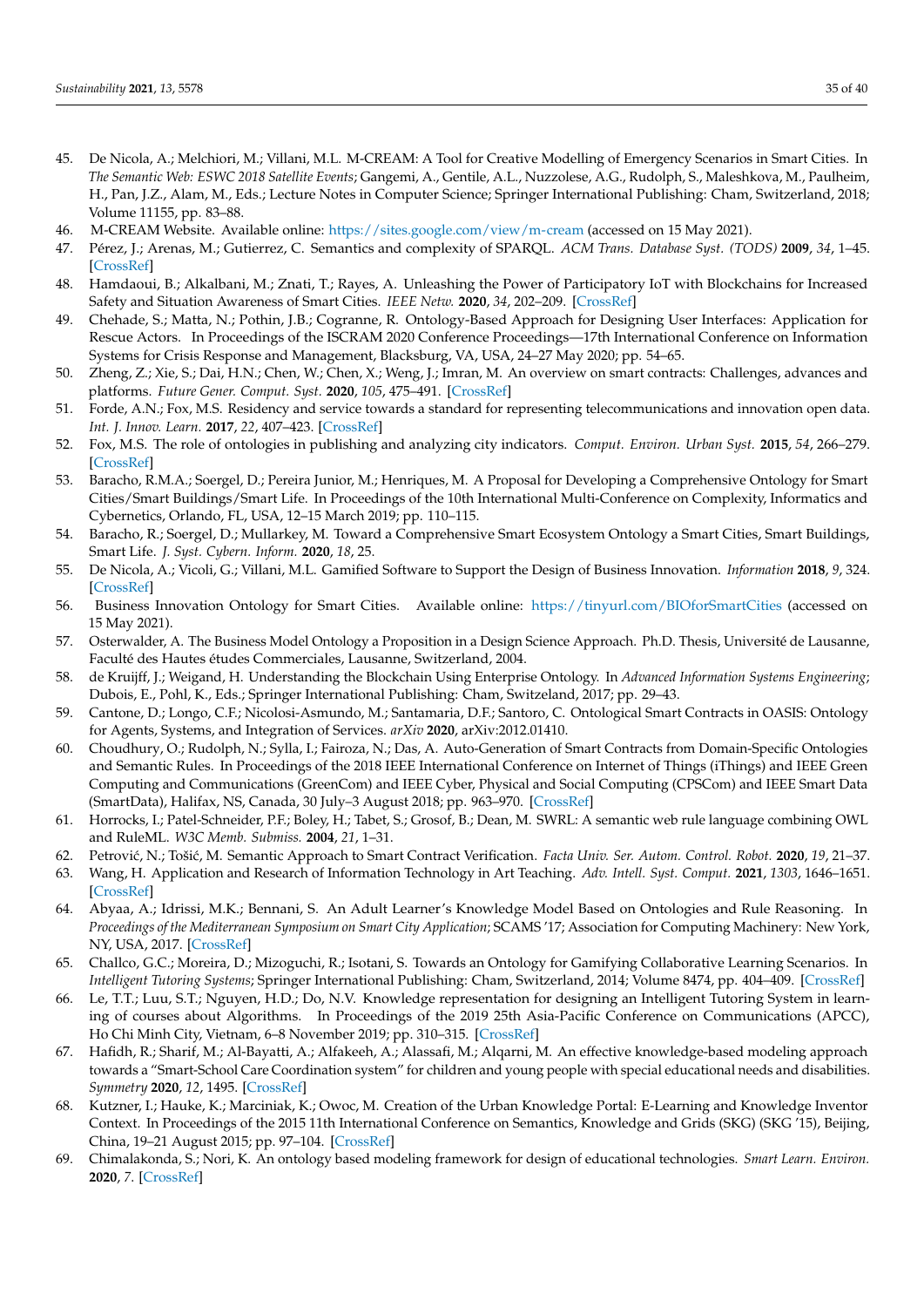- <span id="page-35-0"></span>70. Bouzidi, R.; De Nicola, A.; Nader, F.; Chalal, R. OntoGamif: A modular ontology for integrated gamification. *Appl. Ontol.* **2019**, *14*, 215–249. [\[CrossRef\]](http://dx.doi.org/10.3233/AO-190212)
- <span id="page-35-1"></span>71. OntoGamif Ontology. Available online: <https://data.mendeley.com/datasets/6gx487xb4c/2> (accessed on 15 May 2021).
- <span id="page-35-2"></span>72. Chun, S.; Jung, J.; Jin, X.; Seo, S.; Lee, K.H. Designing an integrated knowledge graph for smart energy services. *J. Supercomput.* **2020**, *76*, 8058–8085. [\[CrossRef\]](http://dx.doi.org/10.1007/s11227-018-2672-3)
- <span id="page-35-3"></span>73. Daniele, L. *SAREF4ENER: An Extension of SAREF for the Energy Domain Created in Collaboration with Energy@Home and EEBus Associations*; Technical Report; ETSI: Madrid, Spain, 2020. Available online <https://saref.etsi.org/saref4ener/v1.1.2/> (accessed on 15 May 2021).
- <span id="page-35-4"></span>74. International Electrotechnical Commission. Definition of Microgrid. Available online: [https://www.electropedia.org/iev/iev.](https://www.electropedia.org/iev/iev.nsf/display?openform&ievref=617-04-22) [nsf/display?openform&ievref=617-04-22](https://www.electropedia.org/iev/iev.nsf/display?openform&ievref=617-04-22) (accessed on 19 March 2021).
- <span id="page-35-5"></span>75. Kott, J.; Kott, M. Generic ontology of energy consumption households. *Energies* **2019**, *12*, 3712. [\[CrossRef\]](http://dx.doi.org/10.3390/en12193712)
- <span id="page-35-6"></span>76. Bonino, D.; Corno, F.; De Russis, L. Poweront: An ontology-based approach for power consumption estimation in smart homes. In *Lecture Notes of the Institute for Computer Sciences, Social-Informatics and Telecommunications Engineering, LNICST*; Springer: Cham, Switzerland, 2015; Volume 150, pp. 3–8. [\[CrossRef\]](http://dx.doi.org/10.1007/978-3-319-19656-5_1)
- <span id="page-35-7"></span>77. Bonino, D.; Corno, F. DogOnt—Ontology Modeling for Intelligent Domotic Environments. In Proceedings of the 7th International Conference on the Semantic Web (ISWC '08), Karlsruhe, Germany, 26–30 October 2008; pp. 790–803. [\[CrossRef\]](http://dx.doi.org/10.1007/978-3-540-88564-1_51)
- <span id="page-35-8"></span>78. Fensel, A.; Tomic, S.; Kumar, V.; Stefanovic, M.; Aleshin, S.; Novikov, D. SESAME-S: Semantic smart home system for energy efficiency. *Informatik-Spektrum* **2013**, *36*, 46–57. [\[CrossRef\]](http://dx.doi.org/10.1007/s00287-012-0665-9)
- <span id="page-35-9"></span>79. Shah, N.; Chao, K.M.; Zlamaniec, T.; Matei, A. Ontology for Home Energy Management Domain. In *Digital Information and Communication Technology and Its Applications*; Cherifi, H., Zain, J.M., El-Qawasmeh, E., Eds.; Springer: Berlin/Heidelberg, Germany, 2011; pp. 337–347.
- <span id="page-35-10"></span>80. Reinisch, C.; Kofler, M.; Iglesias, F.; Kastner, W. ThinkHome Energy Efficiency in Future Smart Homes. *EURASIP J. Embed. Syst.* **2011**, *2011*. [\[CrossRef\]](http://dx.doi.org/10.1155/2011/104617)
- <span id="page-35-11"></span>81. Gillani, S.; Laforest, F.; Picard, G. A Generic Ontology for Prosumer-Oriented Smart Grid. In Proceedings of the Workshops of the EDBT/ICDT 2014 Joint Conference, Athens, Greece, 28 March 2014.
- <span id="page-35-12"></span>82. Daniele, L.; Solanki, M.; den Hartog, F.; Roes, J. Interoperability for Smart Appliances in the IoT World. In *The Semantic Web—ISWC 2016*; Groth, P., Simperl, E., Gray, A., Sabou, M., Krötzsch, M., Lecue, F., Flöck, F., Gil, Y., Eds.; Springer International Publishing: Cham, Switzerland, 2016; pp. 21–29.
- <span id="page-35-13"></span>83. Daniele, L.; den Hartog, F.; Roes, J. Created in close interaction with the industry: The smart appliances reference (SAREF) ontology. In Proceedings of the International Workshop Formal Ontologies Meet Industries, Berlin, Germany, 5 August 2015; pp. 100–112.
- <span id="page-35-14"></span>84. SAREF Ontology. Available online: <https://sites.google.com/site/smartappliancesproject/ontologies/reference-ontology> (accessed on 15 May 2021).
- <span id="page-35-15"></span>85. Spoladore, D.; Mahroo, A.; Trombetta; Sacco, M. ComfOnt: A Semantic Framework for Indoor Comfort and Energy Saving in Smart Homes. *Electronics* **2019**, *8*, 1449. [\[CrossRef\]](http://dx.doi.org/10.3390/electronics8121449)
- <span id="page-35-16"></span>86. Compton, M.; Barnaghi, P.; Bermudez, L.; GarcÃa-Castro, R.; Corcho, O.; Cox, S.; Graybeal, J.; Hauswirth, M.; Henson, C.; Herzog, A.; et al. The SSN ontology of the W3C semantic sensor network incubator group. *J. Web Semant.* **2012**, *17*, 25–32. [\[CrossRef\]](http://dx.doi.org/10.1016/j.websem.2012.05.003)
- <span id="page-35-17"></span>87. Wendel, J.; Simons, A.; Nichersu, A.; Murshed, S. Rapid development of semantic 3D city models for urban energy analysis based on free and open data sources and software. In Proceedings of the 3rd ACM SIGSPATIAL Workshop on Smart Cities and Urban Analytics, Redondo Beach, CA, USA, 7–10 November 2017. [\[CrossRef\]](http://dx.doi.org/10.1145/3152178.3152193)
- <span id="page-35-18"></span>88. Rodríguez-Molina, J.; Martínez, J.F.; Castillejo, P.; De Diego, R. SMArc: A proposal for a smart, semantic middleware architecture focused on smart city energy management. *Int. J. Distrib. Sens. Netw.* **2013**, *2013*. [\[CrossRef\]](http://dx.doi.org/10.1155/2013/560418)
- <span id="page-35-19"></span>89. Tang, Y.; Ciuciu, I. Semantic decision support models for energy efficiency in smart-metered homes. In Proceedings of the 2012 IEEE 11th International Conference on Trust, Security and Privacy in Computing and Communications, Liverpool, UK, 25–27 June 2012; pp. 1777–1784. [\[CrossRef\]](http://dx.doi.org/10.1109/TrustCom.2012.262)
- <span id="page-35-20"></span>90. Oprea, M.M. AIR\_POLLUTION\_Onto: An Ontology for Air Pollution Analysis and Control. In *Artificial Intelligence Applications and Innovations III*; Springer: Boston, MA, USA, 2009; pp. 135–143.
- <span id="page-35-21"></span>91. Metral, C.; Falquet, G.; Karatzas, K. Ontologies for the integration of air quality models and 3D city models. *arXiv* **2012**, arXiv:1201.6511.
- <span id="page-35-22"></span>92. CityGML Website. Available online: <https://www.ogc.org/standards/citygml> (accessed on 15 May 2021).
- <span id="page-35-23"></span>93. Camporeale, C.; De Nicola, A.; Villani, M.L. Semantics-based Services for a Low Carbon Society: An Application on Emissions Trading System data and scenarios management. *Environ. Model. Softw.* **2015**, *64*, 124–142. [\[CrossRef\]](http://dx.doi.org/10.1016/j.envsoft.2014.11.007)
- <span id="page-35-24"></span>94. Ahmedi, L.; Jajaga, E.; Ahmedi, F. An Ontology Framework for Water Quality Management. In Proceedings of the 6th International Conference on Semantic Sensor Networks, Sydney, Australia, 21–25 October 2013; pp. 35–50.
- <span id="page-35-25"></span>95. Howell, S.; Rezgui, Y.; Beach, T. Integrating building and urban semantics to empower smart water solutions. *Autom. Constr.* **2017**, *81*, 434–448. [\[CrossRef\]](http://dx.doi.org/10.1016/j.autcon.2017.02.004)
- <span id="page-35-26"></span>96. Du, H.; Dimitrova, V.; Magee, D.; Stirling, R.; Curioni, G.; Reeves, H.; Clarke, B.; Cohn, A. An ontology of soil properties and processes. In Proceedings of the International Semantic Web Conference, Kobe, Japan, 17–21 October 2016; pp. 30–37.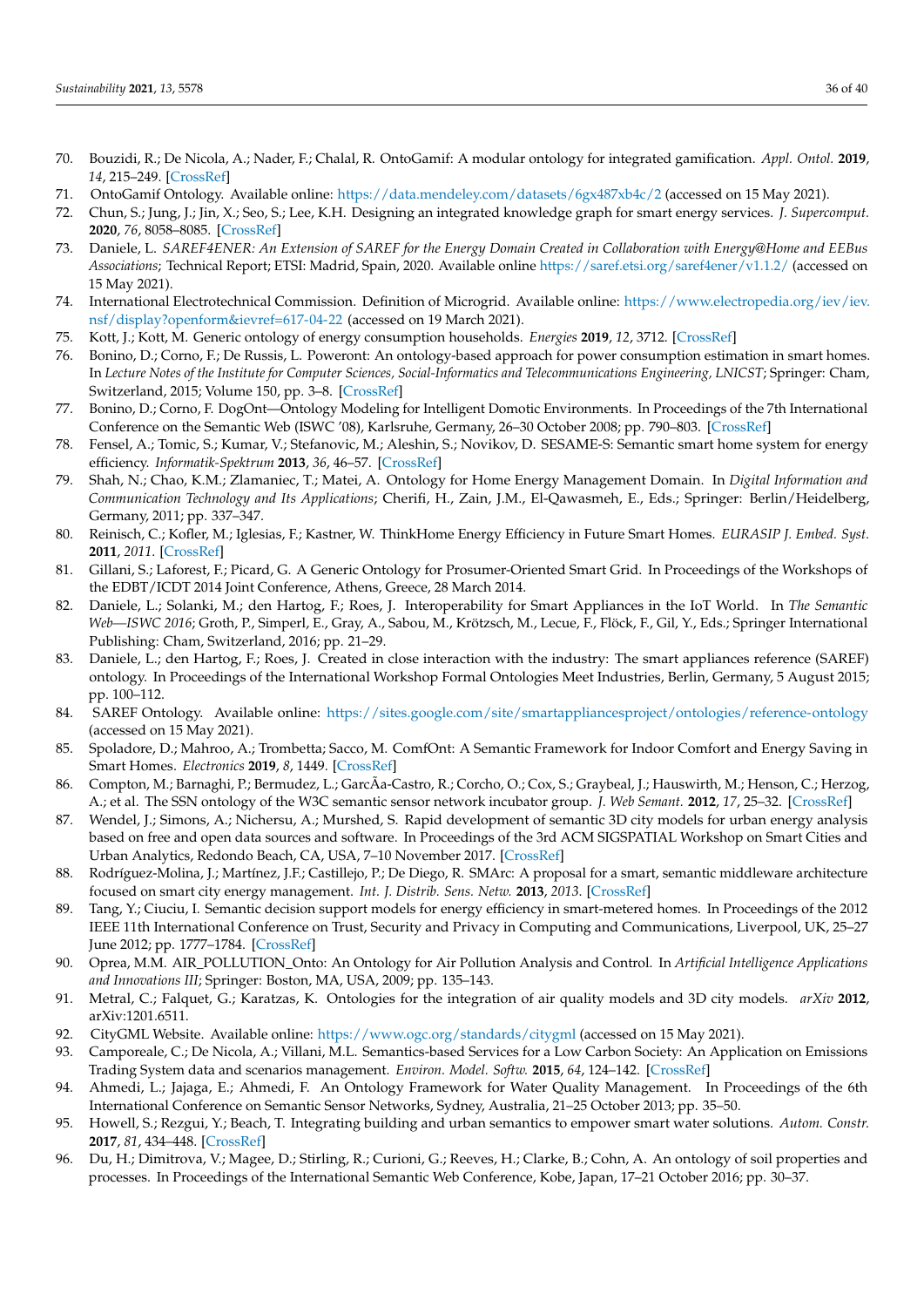- <span id="page-36-0"></span>97. Hu, X.; Chen, Q.; Du, M. Ontology-based multi-sensor information integration model for urban gardens and green spaces. In *IOP Conference Series: Earth and Environmental Science*; IOP Publishing: Bristol, UK, 2020; Volume 615, p. 012023.
- <span id="page-36-1"></span>98. Cagliero, L.; Cerquitelli, T.; Chiusano, S.; Garza, P.; Ricupero, G.; Xiao, X. Modeling correlations among air pollution-related data through generalized association rules. In Proceedings of the 2016 IEEE International Conference on Smart Computing (SMARTCOMP), St. Louis, MO, USA, 18–20 May 2016; pp. 1–6.
- <span id="page-36-2"></span>99. Agrawal, R.; Srikant, R. Fast algorithms for mining association rules. In Proceedings of the 20th International Conference on Very Large Data Bases, Santiago de Chile, Chile, 12–15 September 1994; Volume 1215, pp. 487–499.
- <span id="page-36-3"></span>100. García-Díaz, J.A.; Noguera-Arnaldos, J.Á.; Hernández-Alcaraz, M.L.; Robles-Marín, I.M.; García-Sánchez, F.; Valencia-García, R. AllergyLESS. An Intelligent Recommender System to Reduce Exposition Time to Allergens in Smart-Cities. In *Distributed Computing and Artificial Intelligence, 15th International Conference*; De La Prieta, F., Omatu, S., Fernández-Caballero, A., Eds.; Springer International Publishing: Cham, Switzerland, 2019; pp. 61–68.
- <span id="page-36-4"></span>101. D2RQ Website. Available online: <http://d2rq.org> (accessed on 15 May 2021).
- <span id="page-36-5"></span>102. Bizer, C.; Seaborne, A. D2RQ-treating non-RDF databases as virtual RDF graphs. In Proceedings of the 3rd International Semantic Web Conference (ISWC2004), Hiroshima, Japan, 7–11 November 2004.
- <span id="page-36-6"></span>103. Zgheib, R.; De Nicola, A.; Villani, M.L.; Conchon, E.; Bastide, R. A Flexible Architecture for Cognitive Sensing of Activities in Ambient Assisted Living. In Proceedings of the 2017 IEEE 26th International Conference on Enabling Technologies: Infrastructure for Collaborative Enterprises (WETICE), Poznan, Poland, 21–23 June 2017; pp. 284–289. [\[CrossRef\]](http://dx.doi.org/10.1109/WETICE.2017.41)
- <span id="page-36-7"></span>104. Usman Sarwar, M.; Rehman Javed, A.; Kulsoom, F.; Khan, S.; Tariq, U.; Kashif Bashir, A. PARCIV: Recognizing physical activities having complex interclass variations using semantic data of smartphone. *Softw. Pract. Exp.* **2020**. [\[CrossRef\]](http://dx.doi.org/10.1002/spe.2846)
- <span id="page-36-8"></span>105. Fouquet, K.; Faraut, G.; Lesage, J.J. Life Habits Modeling with Stochastic Timed Automata in Ambient Assisted Living. *IEEE Trans. Syst. Man Cybern. Syst.* **2020**, *2020*, 2740–2745. [\[CrossRef\]](http://dx.doi.org/10.1109/SMC42975.2020.9282900)
- <span id="page-36-9"></span>106. Baldassini, D.; Colombo, V.; Spoladore, D.; Sacco, M.; Arlati, S. Customization of domestic environment and physical training supported by virtual reality and semantic technologies: A use-case. In Proceedings of the 2017 IEEE 3rd International Forum on Research and Technologies for Society and Industry (RTSI), Modena, Italy, 11–13 September 2017; pp. 1–6. [\[CrossRef\]](http://dx.doi.org/10.1109/RTSI.2017.8065923)
- <span id="page-36-10"></span>107. Martínez-Santiago, F.; García-Viedma, M.; Williams, J.; Slater, L.; Gkoutos, G. Aging Neuro-Behavior Ontology. *Appl. Ontol.* **2020**, *15*, 219–239. [\[CrossRef\]](http://dx.doi.org/10.3233/AO-200229)
- <span id="page-36-13"></span>108. Latfi, F.; Lefebvre, B.; Descheneaux, C. Ontology-Based Management of the Telehealth Smart Home, Dedicated to Elderly in Loss of Cognitive Autonomy. In Proceedings of the OWLED 2007 Workshop on OWL: Experiences and Directions, Innsbruck, Austria, 6–7 June 2007.
- <span id="page-36-11"></span>109. Bae, I.H. An Ontology-Based Approach to ADL Recognition in Smart Homes. *Future Gener. Comput. Syst.* **2014**, *33*, 32–41. [\[CrossRef\]](http://dx.doi.org/10.1016/j.future.2013.04.004)
- <span id="page-36-12"></span>110. Moreira, J.L.R.; Pires, L.; Sinderen, M.; Daniele, L.; Girod-Genet, M. SAREF4health: Towards IoT standard-based ontology-driven cardiac e-health systems. *Appl. Ontol.* **2020**, *15*, 385–410. [\[CrossRef\]](http://dx.doi.org/10.3233/AO-200232)
- <span id="page-36-14"></span>111. Peng, C.; Goswami, P. Meaningful Integration of Data from Heterogeneous Health Services and Home Environment Based on Ontology. *Sensors* **2019**, *19*, 1747. [\[CrossRef\]](http://dx.doi.org/10.3390/s19081747)
- <span id="page-36-15"></span>112. CoSSN Ontology. Available online: <https://data.mendeley.com/datasets/437rdzzfbd/1> (accessed on 15 May 2021).
- <span id="page-36-16"></span>113. ETSI Website. Available online: <https://www.etsi.org/about> (accessed on 15 May 2021).
- <span id="page-36-17"></span>114. Tiwari, S.; Abraham, A. Semantic assessment of smart healthcare ontology. *Int. J. Web Inf. Syst.* **2020**, *16*, 475–491. [\[CrossRef\]](http://dx.doi.org/10.1108/IJWIS-05-2020-0027)
- <span id="page-36-18"></span>115. Rhayem, A.; Mhiri, M.; Gargouri, F. HealthIoT ontology for data semantic representation and interpretation obtained from medical connected objects. In Proceedings of the 2017 IEEE/ACS 14th International Conference on Computer Systems and Applications (AICCSA), Hammamet, Tunisia, 30 October–3 November 2017; pp. 1470–1477. [\[CrossRef\]](http://dx.doi.org/10.1109/AICCSA.2017.171)
- <span id="page-36-19"></span>116. Alirezaie, M.; Renoux, J.; Köckemann, U.; Kristoffersson, A.; Karlsson, L.; Blomqvist, E.; Tsiftes, N.; Voigt, T.; Loutfi, A. An Ontology-based Context-aware System for Smart Homes: E-care@home. *Sensors* **2017**, *17*, 1586. [\[CrossRef\]](http://dx.doi.org/10.3390/s17071586)
- <span id="page-36-20"></span>117. Riboni, D.; Bettini, C.; Civitarese, G.; Janjua, Z.H.; Helaoui, R. SmartFABER: Recognizing fine-grained abnormal behaviors for early detection of mild cognitive impairment. *Artif. Intell. Med.* **2016**, *67*, 57–74. [\[CrossRef\]](http://dx.doi.org/10.1016/j.artmed.2015.12.001)
- <span id="page-36-21"></span>118. Berat Sezer, O.; Can, S.Z.; Dogdu, E. Development of a smart home ontology and the implementation of a semantic sensor network simulator: An Internet of Things approach. In Proceedings of the 2015 International Conference on Collaboration Technologies and Systems (CTS), Atlanta, GA, USA, 1–5 June 2015; pp. 12–18. [\[CrossRef\]](http://dx.doi.org/10.1109/CTS.2015.7210389)
- <span id="page-36-22"></span>119. Gómez-Romero, J.; Serrano, M.A.; Patricio, M.A.; García, J.; Molina, J.M. Context-Based Scene Recognition from Visual Data in Smart Homes: An Information Fusion Approach. *Pers. Ubiquitous Comput.* **2012**, *16*, 835–857. [\[CrossRef\]](http://dx.doi.org/10.1007/s00779-011-0450-9)
- <span id="page-36-23"></span>120. Zhang, Y.; Tian, G.; Zhang, S.; Li, C. A Knowledge-Based Approach for Multiagent Collaboration in Smart Home: From Activity Recognition to Guidance Service. *IEEE Trans. Instrum. Meas.* **2020**, *69*, 317–329. [\[CrossRef\]](http://dx.doi.org/10.1109/TIM.2019.2895931)
- <span id="page-36-24"></span>121. Ye, J.; Stevenson, G.; Dobson, S. KCAR: A knowledge-driven approach for concurrent activity recognition. *Pervasive Mob. Comput.* **2015**, *19*, 47–70. [\[CrossRef\]](http://dx.doi.org/10.1016/j.pmcj.2014.02.003)
- <span id="page-36-25"></span>122. Noor, M.M.; Salcic, Z.; Wang, K. Ontology-based sensor fusion activity recognition. *J. Ambient. Intell. Humaniz. Comput.* **2020**, *11*, 3073–3087. [\[CrossRef\]](http://dx.doi.org/10.1007/s12652-017-0668-0)
- <span id="page-36-26"></span>123. Stavropoulos, T.G.; Vrakas, D.; Vlachava, D.; Bassiliades, N. BOnSAI: A Smart Building Ontology for Ambient Intelligence. In Proceedings of the 2nd International Conference on Web Intelligence, Mining and Semantics (WIMS '12), Craiova, Romania, 6–8 June 2012. [\[CrossRef\]](http://dx.doi.org/10.1145/2254129.2254166)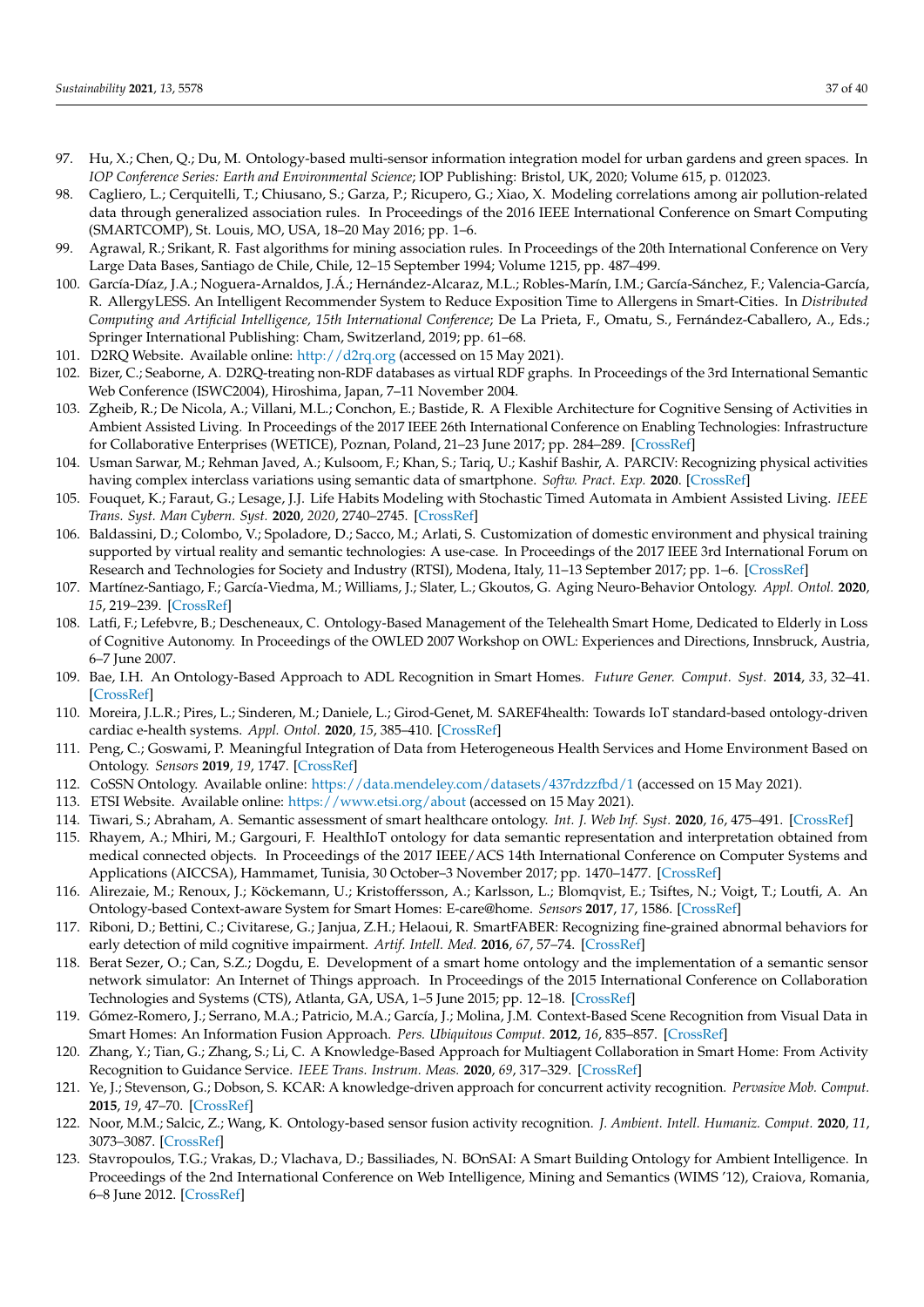- <span id="page-37-0"></span>124. Balaji, B.; Bhattacharya, A.; Fierro, G.; Gao, J.; Gluck, J.; Hong, D.; Johansen, A.; Koh, J.; Ploennigs, J.; Agarwal, Y.; et al. Brick: Metadata schema for portable smart building applications. *Appl. Energy* **2018**, *226*, 1273–1292. [\[CrossRef\]](http://dx.doi.org/10.1016/j.apenergy.2018.02.091)
- <span id="page-37-1"></span>125. Kofler, M.J.; Reinisch, C.; Kastner, W. A semantic representation of energy-related information in future smart homes. *Energy Build.* **2012**, *47*, 169–179. [\[CrossRef\]](http://dx.doi.org/10.1016/j.enbuild.2011.11.044)
- <span id="page-37-2"></span>126. Tao, M.; Zuo, J.; Liu, Z.; Castiglione, A.; Palmieri, F. Multi-layer cloud architectural model and ontology-based security service framework for IoT-based smart homes. *Future Gener. Comput. Syst.* **2018**, *78*, 1040–1051. [\[CrossRef\]](http://dx.doi.org/10.1016/j.future.2016.11.011)
- <span id="page-37-3"></span>127. Ni, Q.; Pau, I.; García Hernando, A. A foundational ontology-based model for human activity representation in smart homes. *J. Ambient. Intell. Smart Environ.* **2016**, *8*, 47–61. [\[CrossRef\]](http://dx.doi.org/10.3233/AIS-150359)
- <span id="page-37-4"></span>128. Civitarese, G.; Sztyler, T.; Riboni, D.; Bettini, C.; Stuckenschmidt, H. POLARIS: Probabilistic and ontological activity recognition in smart-homes. *IEEE Trans. Knowl. Data Eng.* **2021**, *33*, 209–223. [\[CrossRef\]](http://dx.doi.org/10.1109/TKDE.2019.2930050)
- <span id="page-37-5"></span>129. Alsukhayri, A.; Aslam, M.; Saeedi, K.; Malik, M. A linked open data-oriented sustainable system for transparency and open access to government data: A case study of the public's response to women's driving in Saudi Arabia. *Sustainability* **2020**, *12*, 8608. [\[CrossRef\]](http://dx.doi.org/10.3390/su12208608)
- <span id="page-37-6"></span>130. Porwol, L.; Ojo, A.; Breslin, J.G. An ontology for next generation e-Participation initiatives. *Gov. Inf. Q.* **2016**, *33*, 583–594. [\[CrossRef\]](http://dx.doi.org/10.1016/j.giq.2016.01.007)
- <span id="page-37-7"></span>131. Bellini, P.; Nesi, P.; Paolucci, M.; Zaza, I. Smart City Architecture for Data Ingestion and Analytics: Processes and Solutions. In Proceedings of the 2018 IEEE Fourth International Conference on Big Data Computing Service and Applications (BigDataService), Bamberg, Germany, 26–29 March 2018; pp. 137–144. [\[CrossRef\]](http://dx.doi.org/10.1109/BigDataService.2018.00028)
- <span id="page-37-8"></span>132. Ardito, C.; Caivano, D.; Colizzi, L.; Verardi, L. BPMN Extensions and Semantic Annotation in Public Administration Service Design. In *Lecture Notes in Computer Science (Including Subseries Lecture Notes in Artificial Intelligence and Lecture Notes in Bioinformatics)*; Springer International Publishing: Cham, Switzerland, 2020; Volume 12481 LNCS, pp. 118–129. [\[CrossRef\]](http://dx.doi.org/10.1007/978-3-030-64266-2_7)
- <span id="page-37-9"></span>133. Muñoz-Soro, J.; EstebAn, G.; Corcho, O.; Serón, F. PPROC, an ontology for transparency in public procurement. *Semant. Web* **2016**, *7*, 295–309. [\[CrossRef\]](http://dx.doi.org/10.3233/SW-150195)
- <span id="page-37-10"></span>134. Younsi Dahbi, K.; Lamharhar, H.; Chiadmi, D. Towards a knowledge graph for open healthcare data. *Int. J. Adv. Trends Comput. Sci. Eng.* **2020**, *9*, 5654–5662. [\[CrossRef\]](http://dx.doi.org/10.30534/ijatcse/2020/216942020)
- <span id="page-37-11"></span>135. Bianchini, D.; De Antonellis, V.; Garda, M.; Melchiori, M. Exploiting Smart City Ontology and Citizens' Profiles for Urban Data Exploration. In *Lecture Notes in Computer Science (Including Subseries Lecture Notes in Artificial Intelligence and Lecture Notes in Bioinformatics)*; Springer International Publishing: Cham, Switzerland, 2018; Volume 11229 LNCS, pp. 372–389. [\[CrossRef\]](http://dx.doi.org/10.1007/978-3-030-02610-3_21)
- <span id="page-37-12"></span>136. Ardito, C.; Caivano, D.; Colizzi, L.; Verardi, L. Towards a model to address the interplay between IoT applications and users in complex heterogeneous contexts. In *Lecture Notes in Computer Science (Including Subseries Lecture Notes in Artificial Intelligence and Lecture Notes in Bioinformatics)*; Springer International Publishing: Cham, Switzerland, 2019; Volume 11262 LNCS, pp. 283–293. [\[CrossRef\]](http://dx.doi.org/10.1007/978-3-030-05909-5_17)
- <span id="page-37-13"></span>137. Consoli, S.; Mongiovic, M.; Nuzzolese, A.G.; Peroni, S.; Presutti, V.; Reforgiato Recupero, D.; Spampinato, D. A Smart City Data Model Based on Semantics Best Practice and Principles. In Proceedings of the 24th International Conference on World Wide Web, WWW '15 Companion, Florence, Italy, 18–22 May 2015; pp. 1395–1400. [\[CrossRef\]](http://dx.doi.org/10.1145/2740908.2742133)
- <span id="page-37-14"></span>138. Ullah, F.; Qayyum, S.; Thaheem, M.J.; Al-Turjman, F.; Sepasgozar, S.M. Risk management in sustainable smart cities governance: A TOE framework. *Technol. Forecast. Soc. Chang.* **2021**, *167*, 120743. [\[CrossRef\]](http://dx.doi.org/10.1016/j.techfore.2021.120743)
- <span id="page-37-15"></span>139. Provitolo, D.; Müller, J.P.; Dubos-Paillard, E. Validation of an ontology of risk and disaster through a case study of the 1923 Great Kanto Earthquake. In Proceedings of the 3rd International Conference on Complex Systems and Applications, Le Havre, France, 29 June–2 July, 2009.
- <span id="page-37-16"></span>140. Coletti, A.; De Nicola, A.; Villani, M.L. Building Climate Change into Risk Assessments. *Nat. Hazards* **2016**, *84*, 1307–1325. [\[CrossRef\]](http://dx.doi.org/10.1007/s11069-016-2487-6)
- <span id="page-37-17"></span>141. Coletti, A.; De Nicola, A.; Di Pietro, A.; La Porta, L.; Pollino, M.; Rosato, V.; Vicoli, G.; Villani, M.L. A Comprehensive System for Semantic Spatiotemporal Assessment of Risk in Urban Areas. *J. Contingencies Crisis Manag.* **2020**, *28*, 178–193. [\[CrossRef\]](http://dx.doi.org/10.1111/1468-5973.12309)
- <span id="page-37-18"></span>142. Mohammad, M.A.; Kaloskampis, I.; Hicks, Y.; Setchi, R. Ontology-based Framework for Risk Assessment in Road Scenes Using Videos. *Procedia Comput. Sci.* **2015**, *60*, 1532–1541. [\[CrossRef\]](http://dx.doi.org/10.1016/j.procs.2015.08.300)
- <span id="page-37-19"></span>143. Meng, X.; Wang, F.; Xie, Y.; Song, G.; Ma, S.; Hu, S.; Bai, J.; Yang, Y. An Ontology-Driven Approach for Integrating Intelligence to Manage Human and Ecological Health Risks in the Geospatial Sensor Web. *Sensors* **2018**, *18*, 3619. [\[CrossRef\]](http://dx.doi.org/10.3390/s18113619)
- <span id="page-37-20"></span>144. Sales, T.P.; Baião, F.; Guizzardi, G.; Almeida, J.P.A.; Guarino, N.; Mylopoulos, J. The Common Ontology of Value and Risk. In *Conceptual Modeling*; Trujillo, J.C., Davis, K.C., Du, X., Li, Z., Ling, T.W., Li, G., Lee, M.L., Eds.; Springer International Publishing: Cham, Switzerland, 2018; pp. 121–135.
- <span id="page-37-21"></span>145. Yang, Q.; Zuo, C.; Liu, X.; Yang, Z.; Zhou, H. Risk Response for Municipal Solid Waste Crisis Using Ontology-Based Reasoning. *Int. J. Environ. Res. Public Health* **2020**, *17*, 3312. [\[CrossRef\]](http://dx.doi.org/10.3390/ijerph17093312)
- <span id="page-37-22"></span>146. Sirin, E.; Parsia, B.; Grau, B.C.; Kalyanpur, A.; Katz, Y. Pellet: A practical owl-dl reasoner. *J. Web Semant.* **2007**, *5*, 51–53. [\[CrossRef\]](http://dx.doi.org/10.1016/j.websem.2007.03.004)
- <span id="page-37-23"></span>147. Musen, M.A. The protégé project: A look back and a look forward. *AI Matters* **2015**, *1*, 4–12. [\[CrossRef\]](http://dx.doi.org/10.1145/2757001.2757003)
- <span id="page-37-24"></span>148. Wu, Z.; Shen, Y.; Wang, H.; Wu, M. Urban Flood Disaster Risk Evaluation Based on Ontology and Bayesian Network. *J. Hydrol.* **2020**, *583*, 124596. [\[CrossRef\]](http://dx.doi.org/10.1016/j.jhydrol.2020.124596)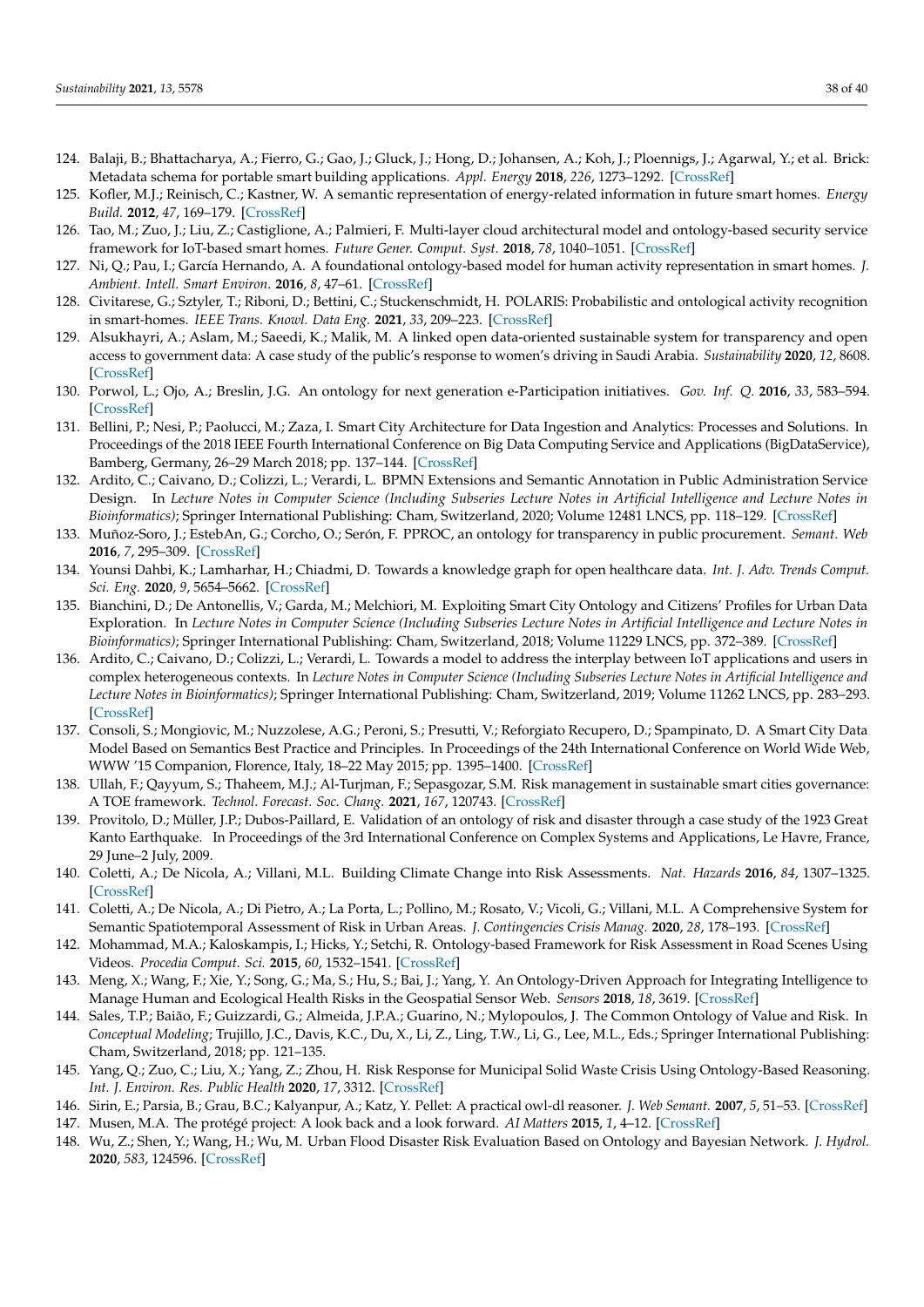- <span id="page-38-0"></span>149. Coletti, A.; De Nicola, A.; Vicoli, G.; Villani, M.L. Semantic Modeling of Cascading Risks in Interoperable Socio-technical Systems. In *Enterprise Interoperability VIII*; Popplewell, K., Thoben, K.D., Knothe, T., Poler, R., Eds.; Springer International Publishing: Cham, Switzerland, 2019; pp. 119–129.
- <span id="page-38-1"></span>150. Yu, F.; Fan, B.; Li, X. Improving emergency preparedness to cascading disasters: A case-driven risk ontology modelling. *J. Contingencies Crisis Manag.* **2020**, *28*, 194–214. [\[CrossRef\]](http://dx.doi.org/10.1111/1468-5973.12314)
- <span id="page-38-2"></span>151. Wei, L.; Du, H.; Mahesar, Q.A.; Al Ammari, K.; Magee, D.; Clarke, B.; Dimitrova, V.; Gunn, D.; Entwisle, D.; Reeves, H.; Cohn, A. A decision support system for urban infrastructure inter-asset management employing domain ontologies and qualitative uncertainty-based reasoning. *Expert Syst. Appl.* **2020**, *158*. [\[CrossRef\]](http://dx.doi.org/10.1016/j.eswa.2020.113461)
- <span id="page-38-3"></span>152. Schwee, J.; Sangogboye, F.; Johansen, A.; Kjærgaard, M. Ontology-based modeling of privacy vulnerabilities for data sharing. *IFIP Adv. Inf. Commun. Technol.* **2020**, *576 LNCS*, 109–125. [\[CrossRef\]](http://dx.doi.org/10.1007/978-3-030-42504-3_8)
- <span id="page-38-4"></span>153. Fernández, J.; Sabou, M.; Kirrane, S.; Kiesling, E.; Ekaputra, F.; Azzam, A.; Wenning, R. User consent modeling for ensuring transparency and compliance in smart cities. *Pers. Ubiquitous Comput.* **2020**, *24*, 465–486. [\[CrossRef\]](http://dx.doi.org/10.1007/s00779-019-01330-0)
- <span id="page-38-5"></span>154. Gonzalez-Gil, P.; Martinez, J.A.; Skarmeta, A.F. Lightweight Data-Security Ontology for IoT. *Sensors* **2020**, *20*, 801. [\[CrossRef\]](http://dx.doi.org/10.3390/s20030801)
- <span id="page-38-6"></span>155. Gyrard, A.; Bonnet, C.; Boudaoud, K. An Ontology-Based Approach for Helping to Secure the ETSI Machine-to-Machine Architecture. In Proceedings of the 2014 IEEE International Conference on Internet of Things (iThings), and IEEE Green Computing and Communications (GreenCom) and IEEE Cyber, Physical and Social Computing (CPSCom), Taipei, Taiwan, 1–3 September 2014; pp. 109–116. [\[CrossRef\]](http://dx.doi.org/10.1109/iThings.2014.25)
- <span id="page-38-7"></span>156. Gonzalez-Gil, P.; Skarmeta, A.F.; Martinez, J.A. Towards an Ontology for IoT Context-Based Security Evaluation. In Proceedings of the 2019 Global IoT Summit (GIoTS), Aarhus, Denmark, 17–21 June 2019; pp. 1–6. [\[CrossRef\]](http://dx.doi.org/10.1109/GIOTS.2019.8766400)
- <span id="page-38-8"></span>157. Arruda, M.F.; Bulcão Neto, R.F. Toward a Lightweight Ontology for Privacy Protection in IoT. In Proceedings of the 34th ACM/SIGAPP Symposium on Applied Computing (SAC '19), Limassol, Cyprus, 8–12 April 2019; pp. 880–888. [\[CrossRef\]](http://dx.doi.org/10.1145/3297280.3297367)
- <span id="page-38-9"></span>158. Joshi, K.P.; Banerjee, A. Automating Privacy Compliance Using Policy Integrated Blockchain. *Cryptography* **2019**, *3*, 7. [\[CrossRef\]](http://dx.doi.org/10.3390/cryptography3010007)
- <span id="page-38-10"></span>159. Androulaki, E.; Barger, A.; Bortnikov, V.; Cachin, C.; Christidis, K.; De Caro, A.; Enyeart, D.; Ferris, C.; Laventman, G.; Manevich, Y.; et al. Hyperledger fabric: A distributed operating system for permissioned blockchains. In Proceedings of the Thirteenth EuroSys Conference, Porto, Portugal, 23–26 April, 2018; pp. 1–15.
- <span id="page-38-11"></span>160. Panori, A.; Kakderi, C.; Tsarchopoulos, P. Designing the Ontology of a Smart City Application for Measuring Multidimensional Urban Poverty. *J. Knowl. Econ.* **2019**, *10*, 921–940. [\[CrossRef\]](http://dx.doi.org/10.1007/s13132-017-0504-y)
- <span id="page-38-12"></span>161. Nasim, Z.; Khan, I. Solving Poverty using Ontology. In Proceedings of the 10th International Conference on Knowledge Engineering and Ontology Development, Seville, Spain, 18–20 September 2018; pp. 271–278. [\[CrossRef\]](http://dx.doi.org/10.5220/0006944102710278)
- <span id="page-38-13"></span>162. Fernandez, M.; Alani, H. Contextual Semantics for Radicalisation Detection on Twitter. In Proceedings of the Semantic Web for Social Good Workshop (SW4SG) at International Semantic Web Conference, Monterey, CA, USA, 9 October 2018.
- <span id="page-38-14"></span>163. Barhamgi, M.; Lara-Cabrera, R.; Benslimane, D.; Camacho, D. Ontology Uses for Radicalisation Detection on Social Networks. In *Intelligent Data Engineering and Automated Learnin —IDEAL 2018*; Yin, H., Camacho, D., Novais, P., Tallón-Ballesteros, A.J., Eds.; Springer International Publishing: Cham, Switzerland, 2018; pp. 3–8.
- <span id="page-38-15"></span>164. De Nicola, A.; D'Agostino, G. Assessment of Gender Divide in Scientific Communities. *Scientometrics* **2021**. [\[CrossRef\]](http://dx.doi.org/10.1007/s11192-021-03885-3)
- <span id="page-38-16"></span>165. Rahman, M.A.; Hossain, M.S.; Hassanain, E.; Muhammad, G. Semantic Multimedia Fog Computing and IoT Environment: Sustainability Perspective. *IEEE Commun. Mag.* **2018**, *56*, 80–87. [\[CrossRef\]](http://dx.doi.org/10.1109/MCOM.2018.1700907)
- <span id="page-38-17"></span>166. Schwarz, J.S.; Witt, T.; Nieße, A.; Geldermann, J.; Lehnhoff, S.; Sonnenschein, M. Towards an Integrated Development and Sustainability Evaluation of Energy Scenarios Assisted by Automated Information Exchange. In *Smart Cities, Green Technologies, and Intelligent Transport Systems*; Donnellan, B., Klein, C., Helfert, M., Gusikhin, O., Pascoal, A., Eds.; Springer International Publishing: Cham, Switzerland, 2019; pp. 3–26.
- <span id="page-38-18"></span>167. Massaro, E.; Athanassiadis, A.; Psyllidis, A.; Binder, C. Ontology-Based Integration of Urban Sustainability Indicators. In *Sustainability Assessments of Urban Systems*; Cambridge University Press: Cambridge, UK, 2020; pp. 332–350. [\[CrossRef\]](http://dx.doi.org/10.1017/9781108574334.016)
- <span id="page-38-19"></span>168. Kuster, C.; Hippolyte, J.L.; Rezgui, Y. The UDSA ontology: An ontology to support real time urban sustainability assessment. *Adv. Eng. Softw.* **2020**, *140*, 102731. [\[CrossRef\]](http://dx.doi.org/10.1016/j.advengsoft.2019.102731)
- <span id="page-38-20"></span>169. Konys, A. An Ontology-Based Knowledge Modelling for a Sustainability Assessment Domain. *Sustainability* **2018**, *10*, 300. [\[CrossRef\]](http://dx.doi.org/10.3390/su10020300)
- <span id="page-38-21"></span>170. Sosunova, I.; Zaslavsky, A.; Anagnostopoulos, T.; Fedchenkov, P.; Sadov, O.; Medvedev, A. SWM-PnR: Ontology-based contextdriven knowledge representation for IoT-enabled waste management. In *Lecture Notes in Computer Science (Including Subseries Lecture Notes in Artificial Intelligence and Lecture Notes in Bioinformatics)*; Springer: Cham, Switzerland, 2017; Volume 10531 LNCS, pp. 151–162. [\[CrossRef\]](http://dx.doi.org/10.1007/978-3-319-67380-6_14)
- <span id="page-38-22"></span>171. Stratigea, A.; Panagiotopoulou, M.; Kokla, M. Conceptualizing Small and Medium-Sized Smart Cities in the Mediterranean Region: An Ontological Approach. *Int. J. E-Plan. Res.* **2019**, *8*, 17–41. [\[CrossRef\]](http://dx.doi.org/10.4018/IJEPR.2019100102)
- <span id="page-38-23"></span>172. Hellmund, T.; Hertweck, P.; Hilbring, D.; Mossgraber, J.; Alexandrakis, G.; Pouli, P.; Siatou, A.; Padeletti, G. Introducing the HERACLES Ontology—Semantics for Cultural Heritage Management. *Heritage* **2018**, *1*, 26. [\[CrossRef\]](http://dx.doi.org/10.3390/heritage1020026)
- <span id="page-38-24"></span>173. De Nicola, A.; Giovinazzi, S.; Guarascio, M.; Rizzi, P; Villani, M.L. Gamified Decision Making for a Participatory Post-Crisis Recovery: A Model Based Process. In Proceedings of the 30th European Safety and Reliability Conference—ESREL 2020, Venice, Italy, 1–6 November 2020. [\[CrossRef\]](http://dx.doi.org/10.3850/978-981-14-8593-0_5012-cd)